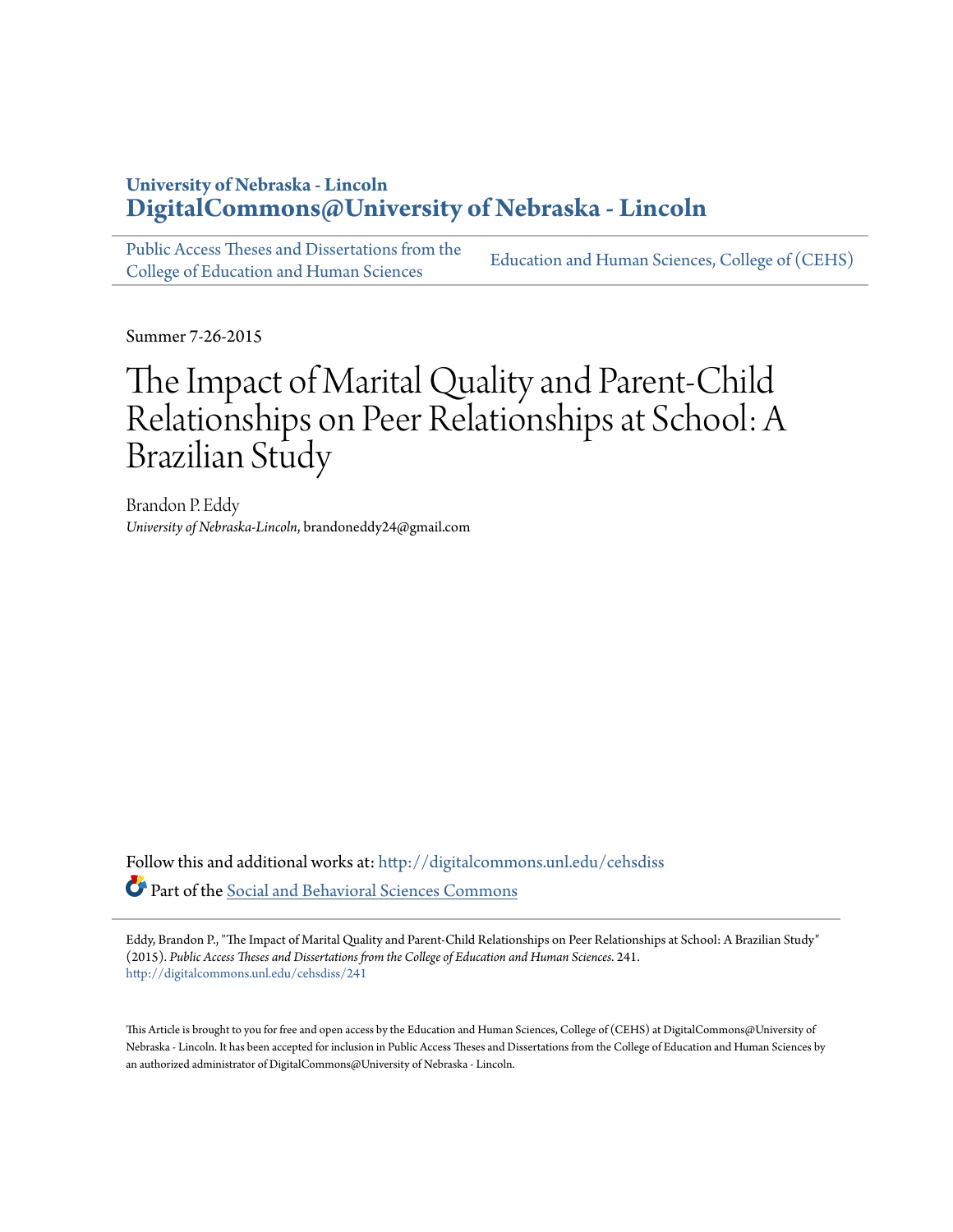The Impact of Marital Quality and Parent-Child Relationships

On Peer Relationships at school: A Brazilian Study

by

Brandon Paul Eddy

A Thesis

Presented to the Faculty of

The Graduate College at the University of Nebraska

In Partial Fulfillment of Requirements

For the Degree of Master of Science

Child, Youth, & Family Studies

Under the Supervision of Professor Paul Springer

Lincoln, Nebraska

July 2015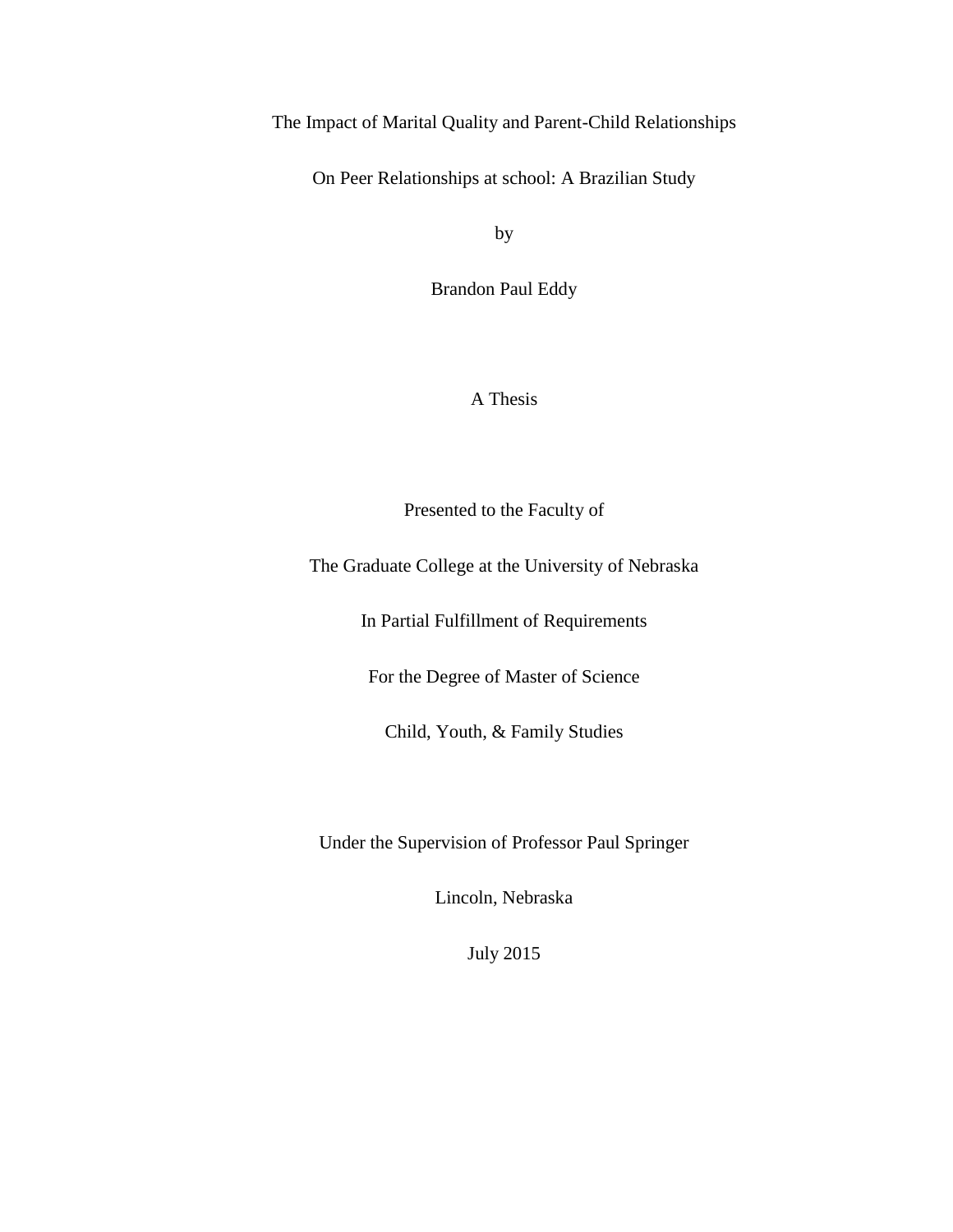# The Impact of Marital Quality and Parent-Child Relationships

On Peer Relationships at School: A Brazilian Study

Brandon Paul Eddy, M.S.

University of Nebraska, 2015

Advisor: Paul R. Springer

The purpose of this thesis was to investigate the impact that marital quality and parent-child relationships have on peer relationships at school in a Brazilian population. Despite the fact that Brazil is the fifth most populated country in the world, it is very underrepresented in the literature and little information is known about how marital quality and the parent-child bond impact children socially. Sixty-five mothers and their children participated in this study. Marital quality was assessed using the Portuguese version of the Revised Dyadic Adjustment Scale. The parent-child relationship was assessed using the Parental Bonding Instrument and peer relationships at school were assessed using both parent and child versions of the Strengths and Difficulties Questionnaire. Pearson correlation and multiple regression analyses were used to measure the strength of the relationships and to control for different variables such as income, maternal age, mother's education level, and mother's relationship status. The findings suggest significant associations between marital quality and children's peer relationships at school and between the parent-child relationship and children's peer relationships at school. Findings also indicated that income and maternal age significantly influence children's peer relationships. Future studies could focus on how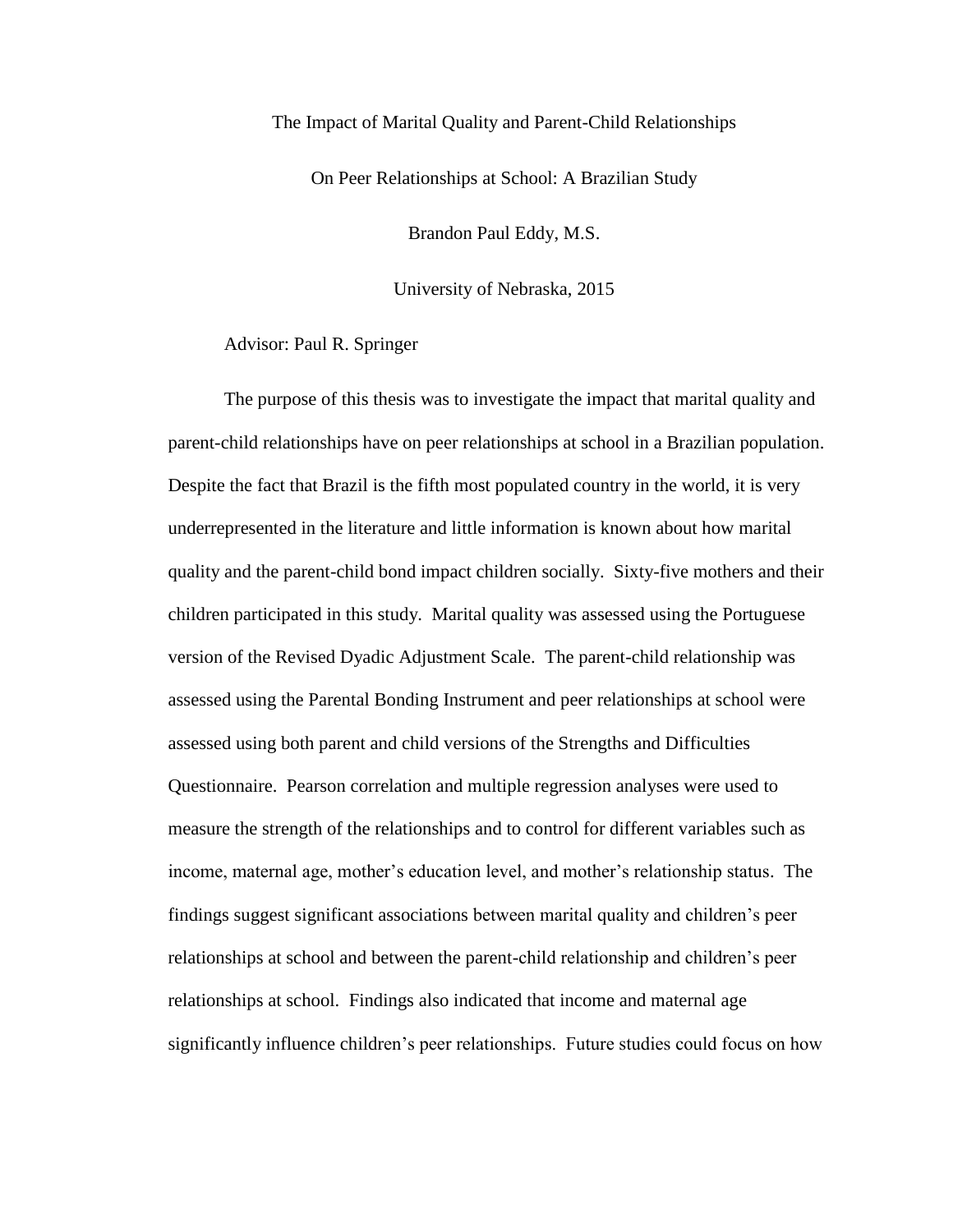the father-child relationship or factors such as parents' mental health impacts children's peer relationships.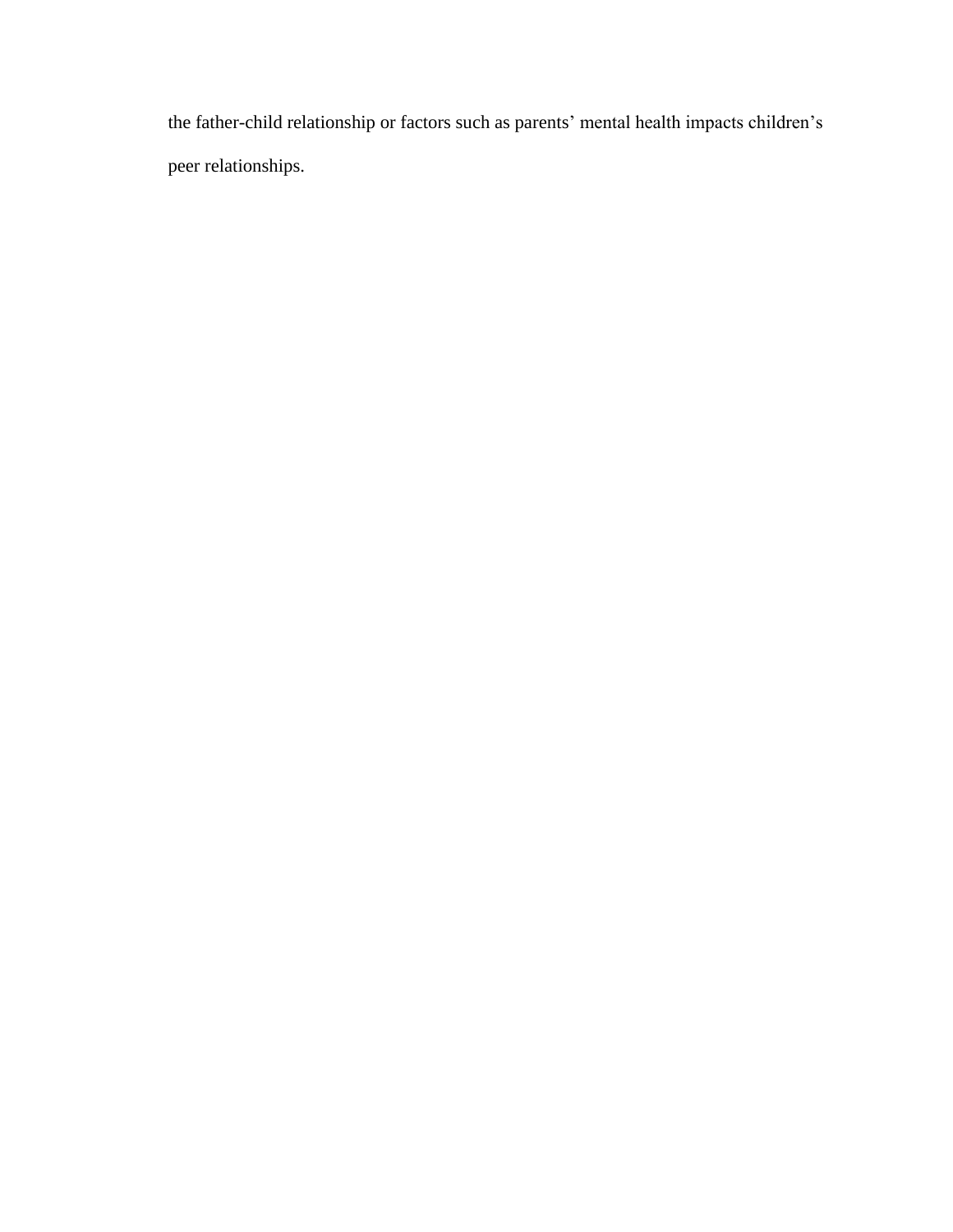# **Acknowledgments**

First, I would like to express gratitude for my committee chair, Paul Springer. Your guidance, support, and encouragement have been vital to my success as both a student and therapist. I would like to thank the other two members of my committee; Cody Hollist and Julia Torquati, for their ideas and feedback that helped to make my thesis better than I ever could have done on my own. I would also like to thank Grant Orley for aiding me in data analysis and Bruna Seibel for helping me organize and translate the data from Portuguese to English. I would like to thank my wife Lisa, for her love and support throughout my schooling. Without my wife I would never have achieved what I have. I would like to thank my Mother, for always believing in me and for being my number one fan. Last, I would like to express thanks to my Grandfather, Paul Eddy. I cannot remember a time where he did not stress the importance of obtaining an education. Your words did not fall on deaf ears.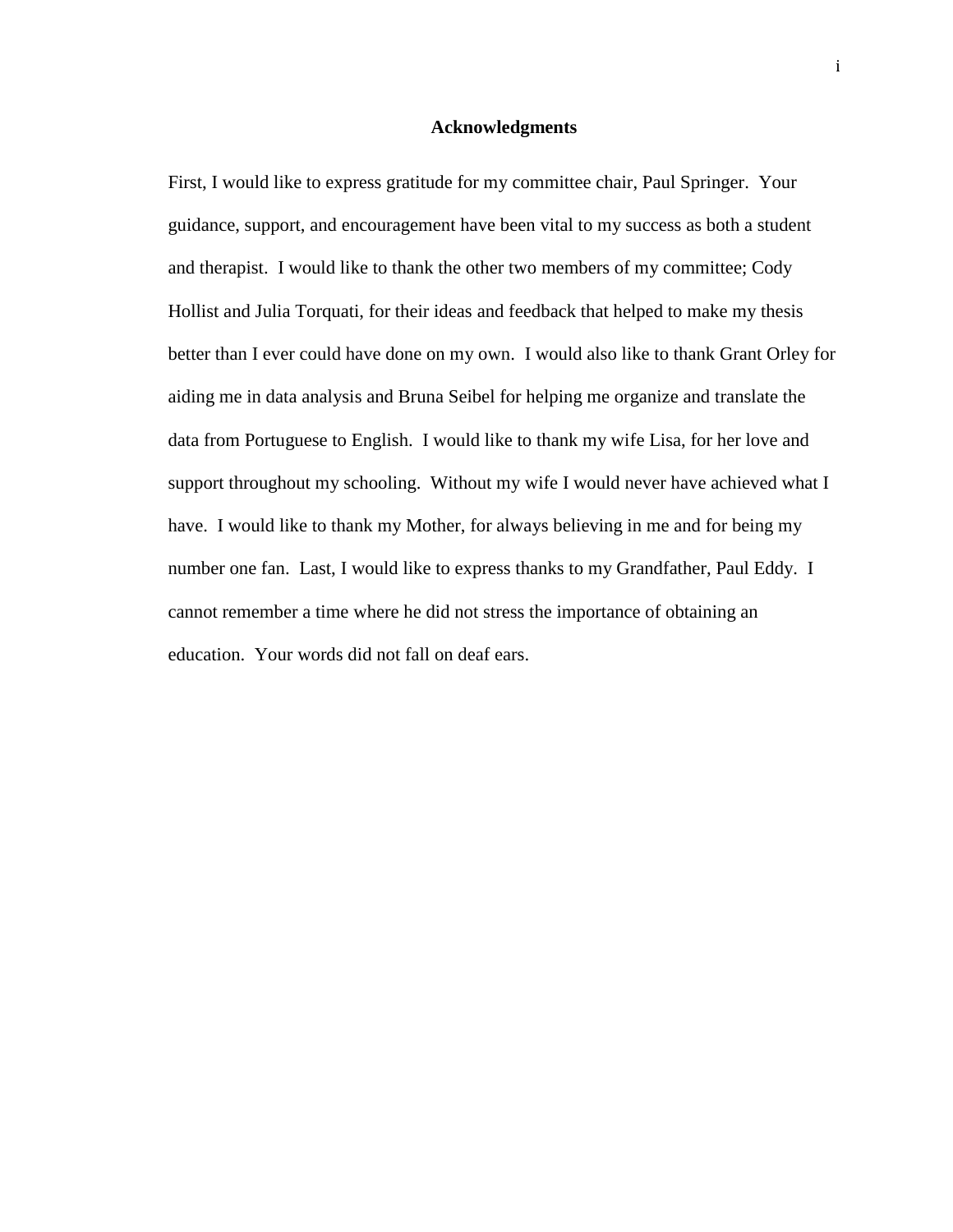# **Table of Contents**

| .28 |
|-----|
|     |
|     |
| 44  |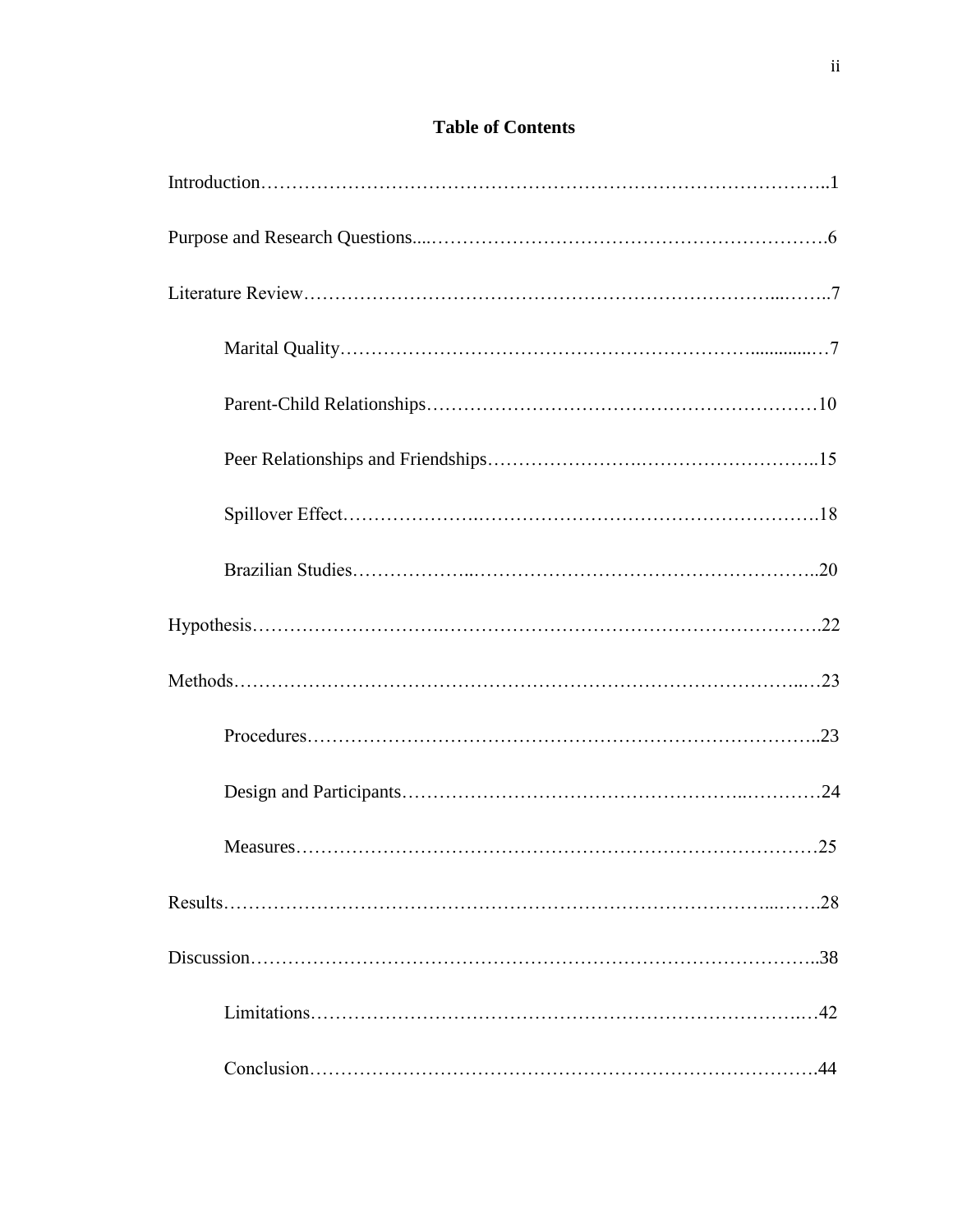| Implications. |  |
|---------------|--|
|               |  |
| References    |  |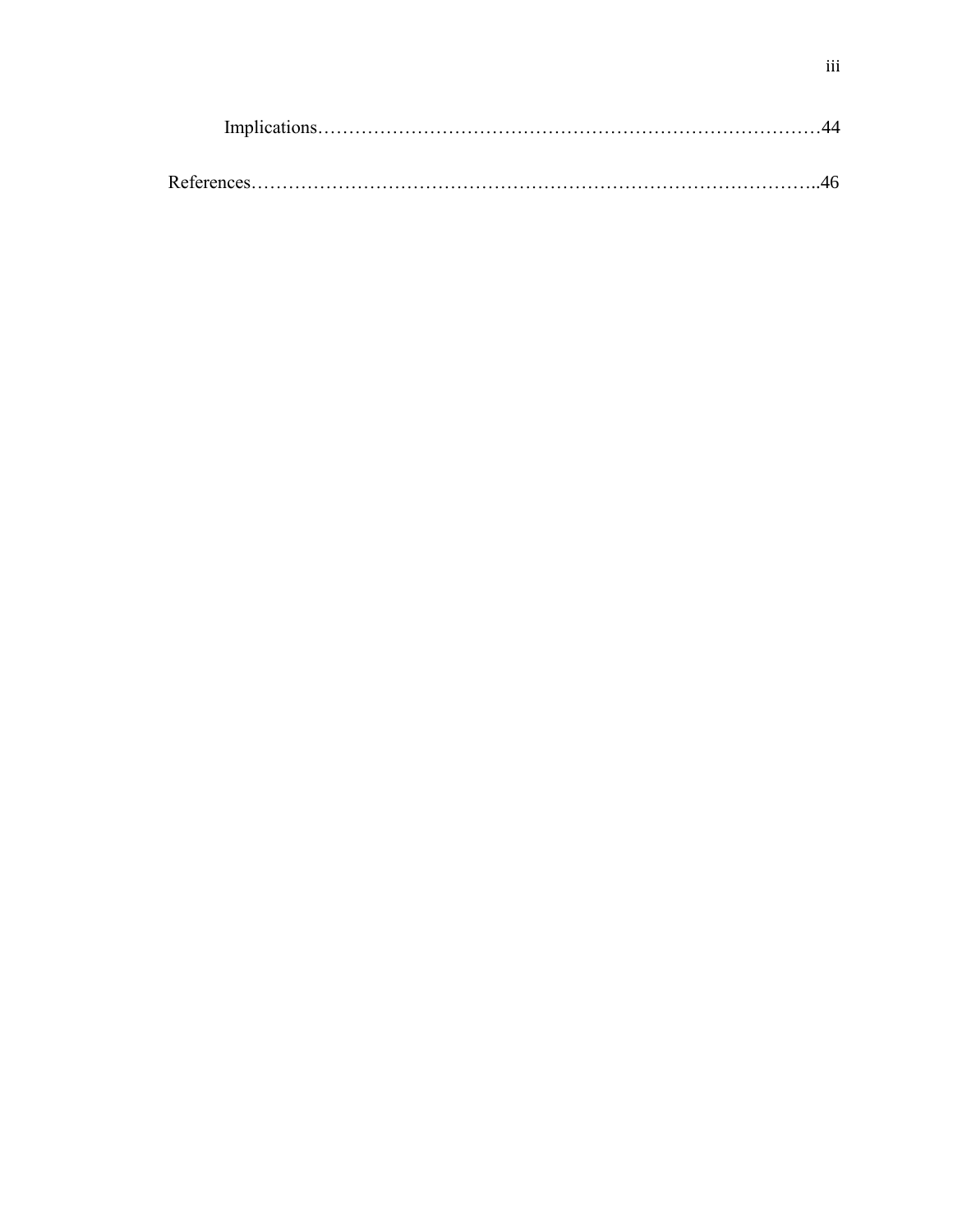#### **Introduction**

Children's relationships with their peers have been a subject of vast research. Peer relationships often serve as a springboard for the development and attainment of social skills, as a model in forging new relationships, and as cognitive and emotional resources (Klima & Repetti 2008; Hartup & Moore 1989). The setting in which the great majority of child-child relationships take place is at school. According to UNICEF (2014), as of 2012, 91% of primary school-age children around the world were enrolled in school. With few exceptions, children from most every country can expect to attend school and interact with other children while doing so. Because the majority of children around the world are enrolled in school, one can see why researchers have been interested in researching the impact that peer relationships have in their life.

Peer relationships provide children with many different challenges and opportunities that are vital for children's social development and social competence (Kemple & Hartle, 1997; Katz & McClellan, 1991). There are however, many undesirable impacts that can come from negative interactions with peers at school. Klima & Repetti (2008) reported that children who were less accepted by their peers displayed more symptoms of maladjustment, higher rates of internalizing and externalizing behaviors, and suffered from worse psychological adjustment when compared to peers who felt more accepted. Childhood peer relationships have also been linked to a higher rate of disorders later in life, as well as increases in antisocial behaviors. Negative peer relationships have also been found to put children at an increased risk of aggression, poor academic performance, increased mental health problems, increased use of drugs and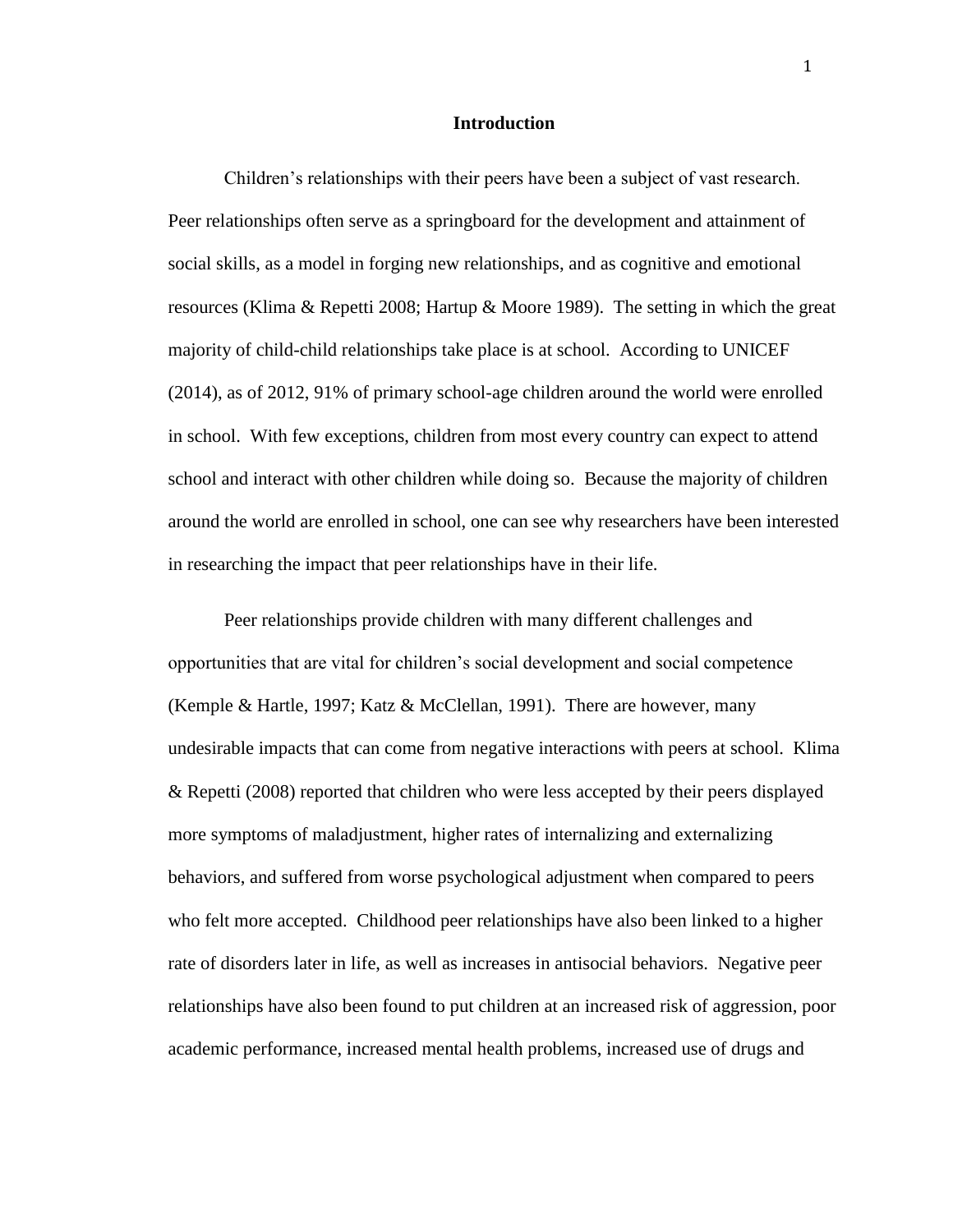alcohol, higher rates of criminal behaviors and delinquency, and an increased likelihood of conduct problems and disorders (Woodward & Fergusson 1999).

With research clearly identifying positive and negative outcomes from peer relationships, it is important to pinpoint factors that impact the development of children's social skills. Two variables that have been found to have a significant impact on children's peer relationships and social development are (1) marital quality and (2) qualities of parent-child relationships.

Low marital quality or marital discord has been linked to an increase in behavioral and emotional problems, lower rates of social competence, and higher levels of difficulty for children at school (Marks, Glaser, Glass, & Horne, 2001). Research has also shown there is a positive correlation between marital quality and children's selfesteem and well being (Hakvoort, Bos, Van Balen, & Hermanns, 2010) and a negative correlation between marital quality and children's externalizing behaviors (Vuchinich, Vechinich, & Wood, 1993).

Parent-child relationships have also been found to play a significant role in the development of peer relations. Research has shown negative correlations between early peer relationship problems at school and the quality of parent-child interactions (Woodward & Fergusson, 1999). Research has also shown that children with higher levels of positive interactions in their relationship with their mother, exhibit more prosocial behaviors with their peers, while children with higher levels of positive interactions in their relationship with their father, tend to be less aggressive and more prosocial in their peer interactions, (Lindsey, Cremeens, and Caldera, 2010).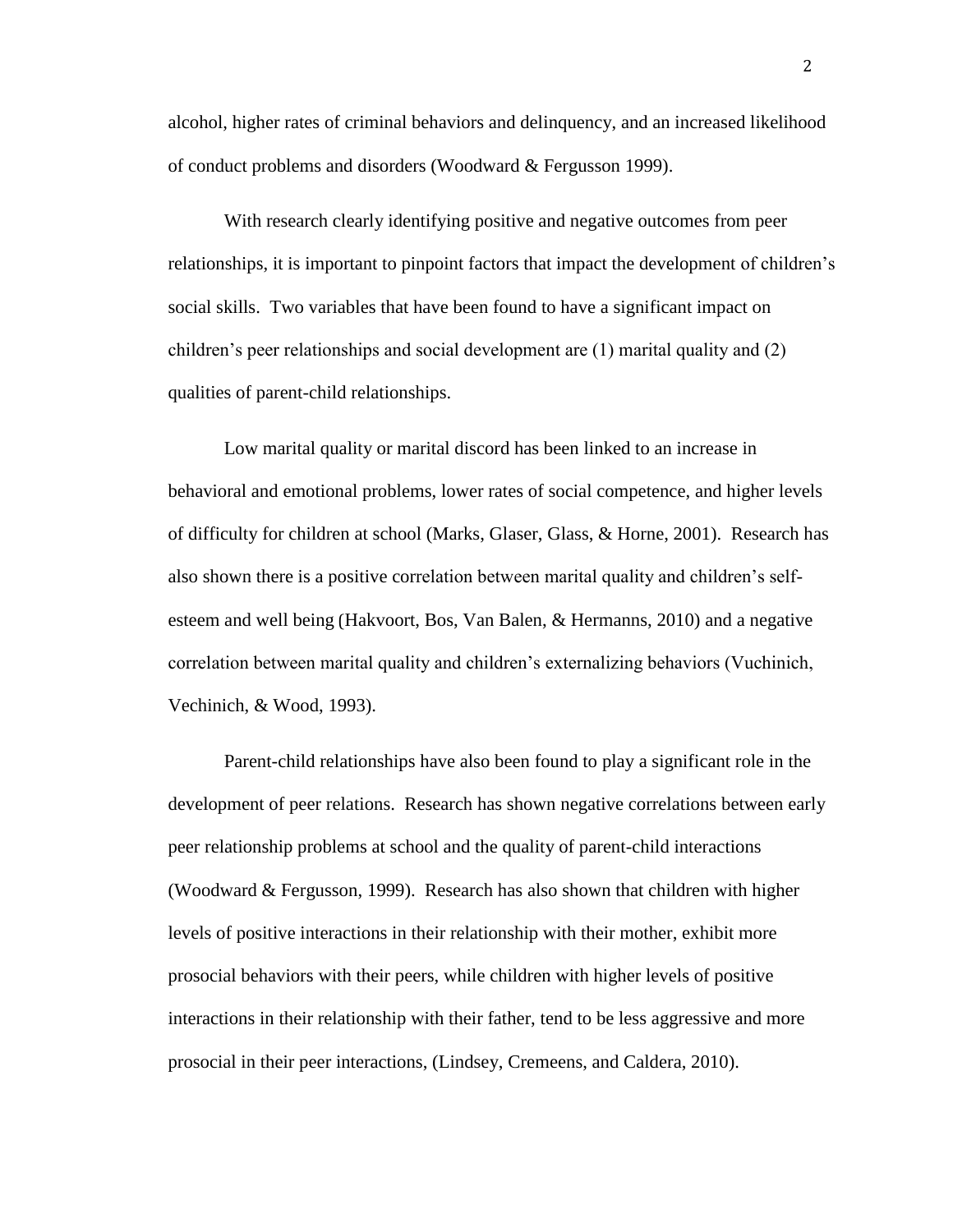Additionally, secure attachment with one or both parents is associated with positive social functioning at school (Bohlin, Hagekull, & Rydell, 2000).

Sroufe (2005) conducted a 30-year longitudinal study examining the impact that attachment plays in human development. The sample consisted of over 200 mothers who were seen as being at moderate risk for difficulties with parenting due to their socioeconomic status. Results of the study indicated that there were significant links between secure attachment and social competence. For example, the study found that securely attached children actively participated more frequently in peer groups, were less isolated, had higher observed measures of empathy, had more mutual relationships, and more close friendships.

Groh, Fearon, Bakermans-Kranenburg, Ijzendoorn, Steele, & Roisman (2014), found similar findings in their meta-analysis, reporting that children who had secure attachment showed higher levels of social competence with their peers than did those with insecure attachment. Some of the factors that defined social competence were: the ability to make friends, play behavior, interpersonal awareness, empathy, and intimacy. Mother-child secure attachment was also a stronger predictor of social competence with peers than father-child secure attachment. The researchers noted that other studies have shown father-child relationships to be a strong predictor of social competence, and that further research was needed to determine why it wasn't a significant predictor in their study.

Individuals with a family systems perspective would find no surprise in the results of these studies, as families are systems of interconnected and interdependent individuals. According to Family Systems Theory (Bowen, 1978), in order to understand an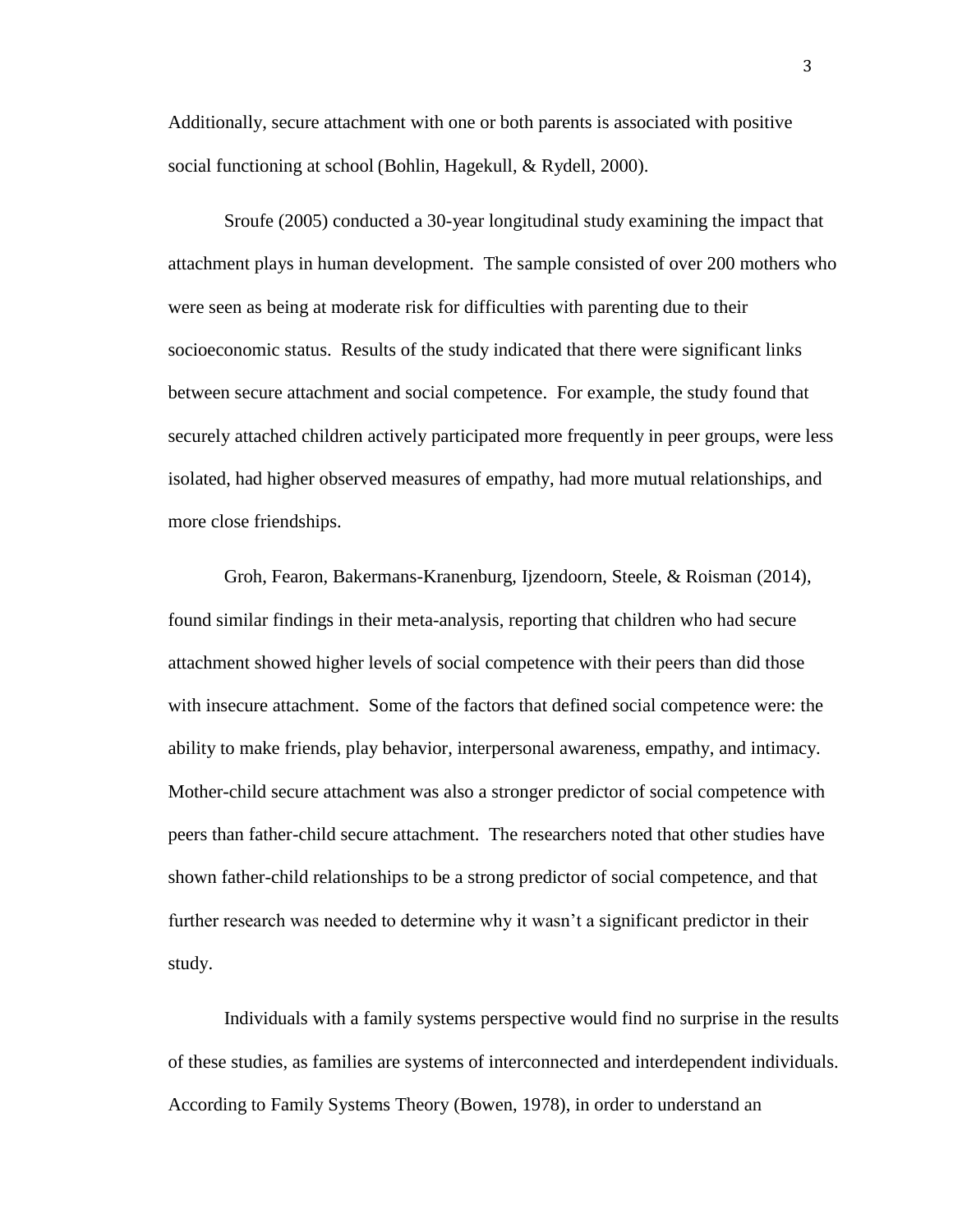individual one must understand the context in which they are living, or the family of which they are a part, as one individual's behaviors impact other members of the family. Typically families are structured around subsystems based on gender, age, or function within the family (Minuchin  $\&$  Fishman, 1981). These subsystems, such as, the parental, the spousal, the parent-child, and sibling subsystems can have positive or negative internal and external dynamics that affect marital quality, parent-child relationships (attachment), as well as peer relationships (social competence).

Erel and Burman (1995) introduced the concept of the spillover perspective, which proposes that the emotions or behaviors of one subsystem can spill over into another. For example, if the marital subsystem is operating ineffectively or is in distress, it can decrease the functionality or quality of the parental subsystem or the parent-child subsystem. Hakvoort, Bos, van Balen, & Hermanns (2010) found associations between marital and parent–child relationships or subsystems, and between parent–child and sibling relationships or subsystems. The study found that a positive marital relationship was linked to parent-child relationships characterized as low in conflict and high in acceptance. Furthermore, they found that children who have a positive parent-child relationship are more likely to have positive relationships with their siblings. These and other findings provide support for the "spillover" effect.

In summary, children's peer relationships are important to their cognitive, social, and behavioral development (Woodward & Fergusson, 2000). Positive peer relationships often lead to more healthy outcomes, whereas negative peer relationships frequently lead to unhealthy consequences. Because families are interconnected systems, individuals and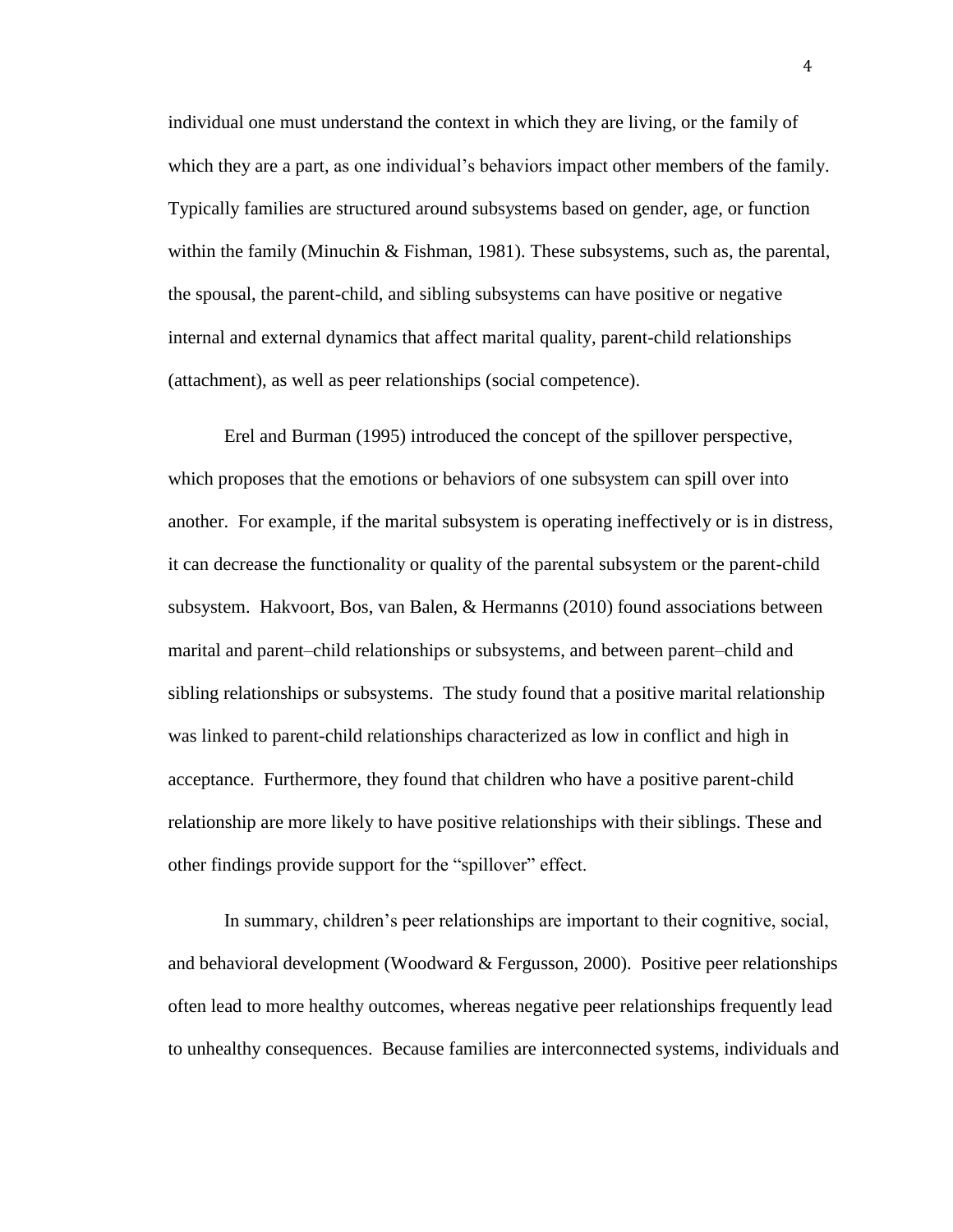subsystems within families can play a significant role in marital quality, children's social development and relationships outside the family.

Although previous research regarding parent-child relationships and martial quality represent American and European nations, one cannot make the assumption that those findings are generalizable to all cultures and peoples. It is the aim of this study to fill a gap in the literature regarding the lack of information concerning Brazilian children's relationships with their peers. The aim of this study is to investigate how factors such as marital quality and parent-child relations influence Brazilian children's social development and peer relationships. This study will examine a population within a culture that is significantly underrepresented in the literature, despite being the fifth largest country in the world in terms of geography and population (Stutzman, Miller, Hollist, & Falceto, 2009). This study has the potential to aid researchers and clinicians alike in understanding the unique challenges that exist in the Brazilian culture.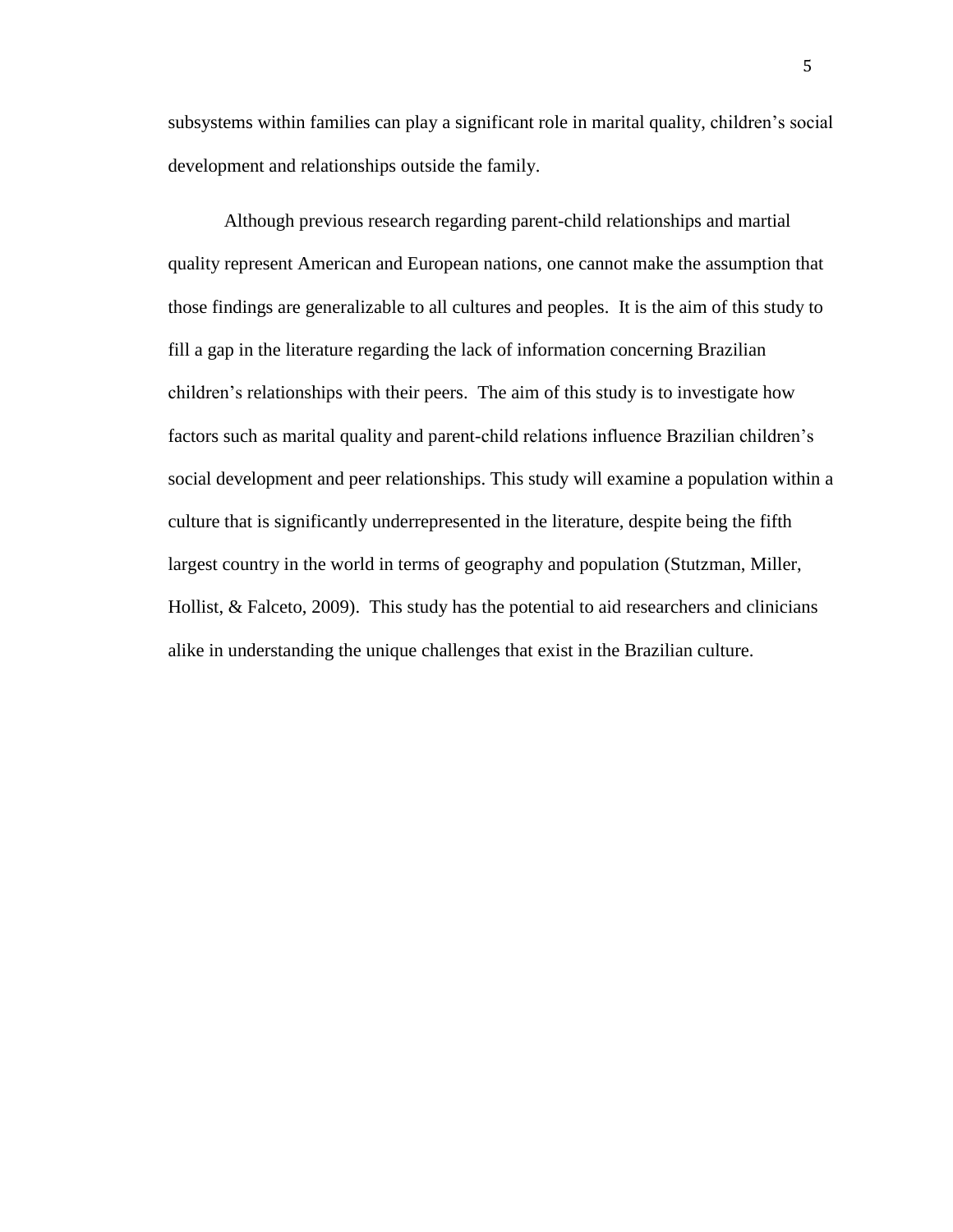# **Purpose and Research Questions**

The purpose of this study is to examine the impact that martial quality and parentchild relationships have on peer relationships at school.

Research questions:

1) How does marital quality impact peer relationships at school?

2) How do parent-child relationships impact peer relationships at school?

3) Are there gender differences in the influences of marital quality and parentchild relationships on peer relationships?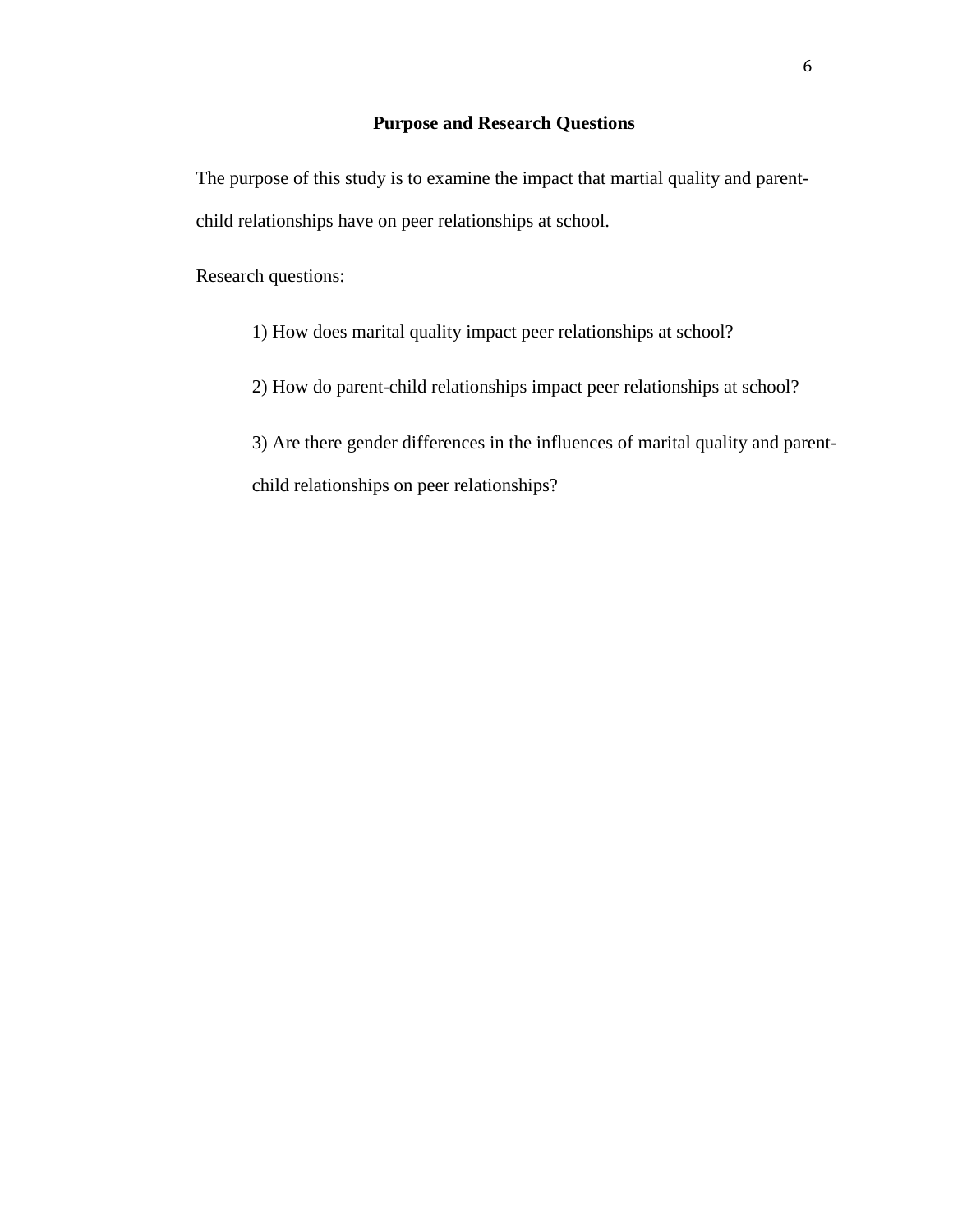#### **Literature Review**

The purpose of this literature review is to examine research on the impact that marital quality and parent-child relationships have on children's peer relationships at school. The research will specifically look at the negative consequences that result from marital distress and from unhealthy parent-child relationships.

# **Marital Quality**

Research has demonstrated that martial quality can influence the social, cognitive, and behavioral development of children. McCoy, George, Cummings, & Davies (2013) investigated the links between constructive and destructive marital conflict and parenting to understand associations with children's social and school adjustment. Their goal was to address how certain aspects of parenting are affected by constructive and destructive behaviors of marital conflict, examine how different processes within the family influence children's adjustment and social skills at school, and investigate a possible link between the two concepts.

The researchers found that constructive marital conflict was associated positively with warm parenting for both mothers and fathers. The researchers also found in mothers that warm parenting was negatively related to children's poor social adjustment and that for fathers constructive marital conflict was linked with warm parenting longitudinally. The results of this study indicated that constructive marital conflict was related to higher levels of warm parenting for fathers and mothers alike. The results suggested links between marital conflict, parenting behaviors, and children's adjustment, as well as evidence for a possible spillover effect across different family subsystems. The results also indicated that constructive marital conflict might increase the effectiveness of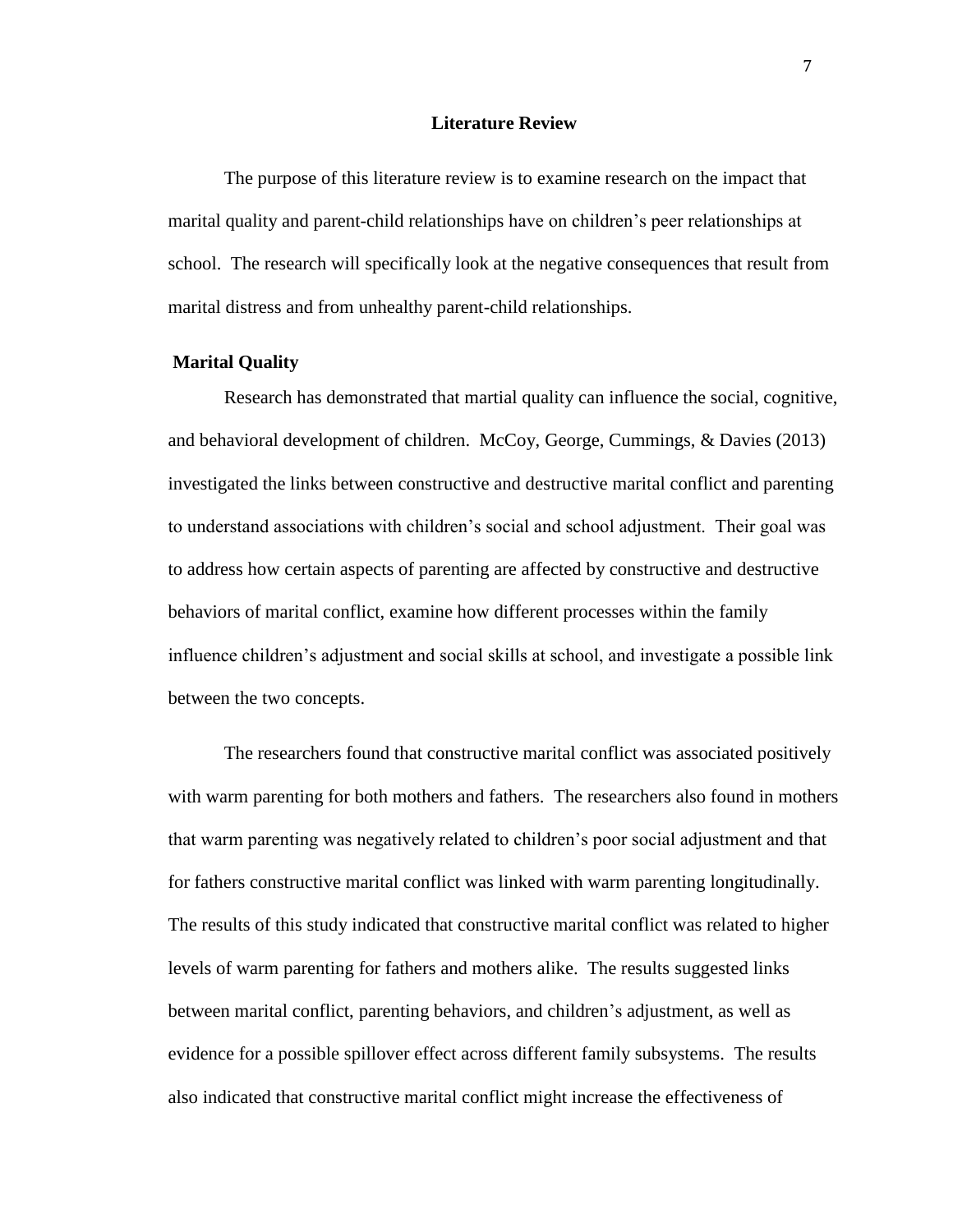mothers and fathers co-parenting. Evidence also indicated that mother's parenting seems less impacted by marital conflict than that of fathers.

Marks, Glaser, Glass, & Horne (2001) examined the impact of severe marital discord on children between the ages of 4-6 years. The study specifically targeted behavioral problems, social competence, and if witnessing severe marital discord was linked to childhood psychological disorders. The results suggested that children who had witnessed severe marital discord had more behavioral problems and lower social competence when compared with those who did not. Overall, 38% of the children in the study scored in the clinical range for behavioral/emotional problems and 30% were in the clinical range for social competence. Almost half (48%) of the children were found to be experiencing school problems.

Hakvoort et al. (2010) conducted a study on the marital, parent-child, and sibling relationships to assess the impact they have on school-aged children's psychosocial adjustment. The results indicated a significant negative correlation between the mother's relational satisfaction and quality of father-child relationships, meaning that there is a link between mothers having lower levels of satisfaction with their partner, and children having increased conflict with their father. In fact, the father-child relationship was found to be a substantial predictor of a child's psychosocial adjustment with conflict leading to problem behaviors and a good father-child relationship leading to greater selfesteem. There was also a positive correlation between marital quality and children's selfesteem and well-being. They also found a positive association between the quality of the parent-child relationship and children's psychosocial adjustment and a negative association between parent-child conflict and greater levels of self-worth.

8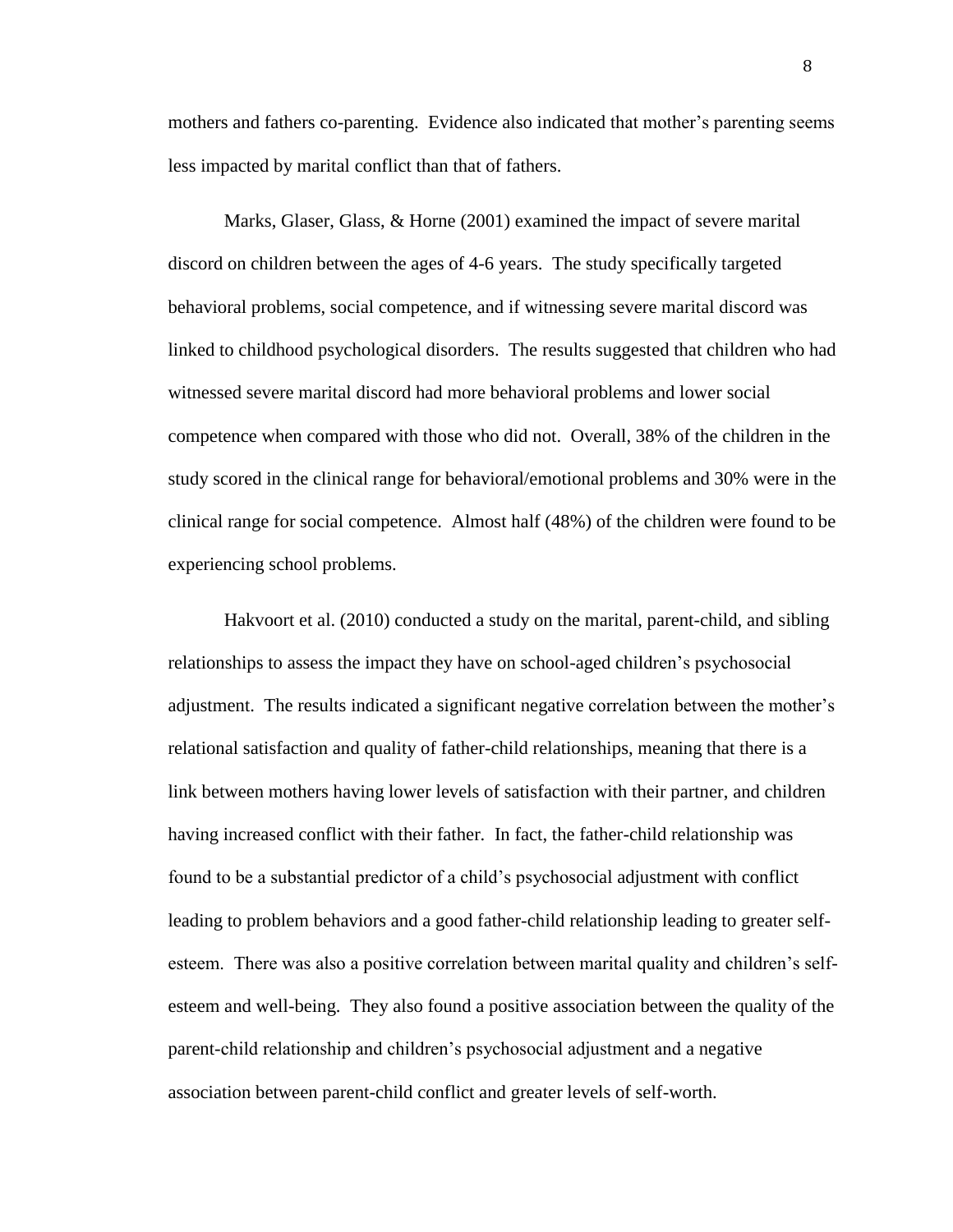There were no statistical differences between girls and boys in the study. The results from this study also support the spillover perspective. Mother's relational satisfaction with her partner was not a significant predictor of her child's psychosocial adjustment. This finding is consistent with the previous research of McCoy et al. (2013), which reported that mothers' parenting abilities seem to be less impacted by their marital relationship than that of fathers.

Vuchinich, Vechinich, & Wood (1993) investigated the associations between interparental relationship quality and how well parents problem solved with their sons in the home environment. Family problem solving was assessed by videotaping interactions while trying to solve one of 49 different parent-child issues. The family was given the choice of which issue to address, but instructed to choose an option that had been a recent concern in their home. There were two sessions, each 10 minutes long, and were coded by 5 individuals, who had trained for about 100 hours for this study. Parents chose one topic and children chose another topic. After the problem solving session ended parents completed the Achenbach Child Behavior Checklist (CBCL) and the Dyadic Adjustment Scale (DAS). Marital satisfaction was assessed by taking the mean scores from the fathers and mothers DAS questionnaire. The mean scores from the parents CBCL were used to analyze the parent's viewpoints on the children's behavior.

A negative association was found between family problem solving with their son and parental coalitions. It was also found that parental agreement was a consistent predictor of effective problem solving within the families studied. Bivariate correlations indicated that marital satisfaction was positively correlated to family problem solving and negatively correlated with children's externalizing behaviors.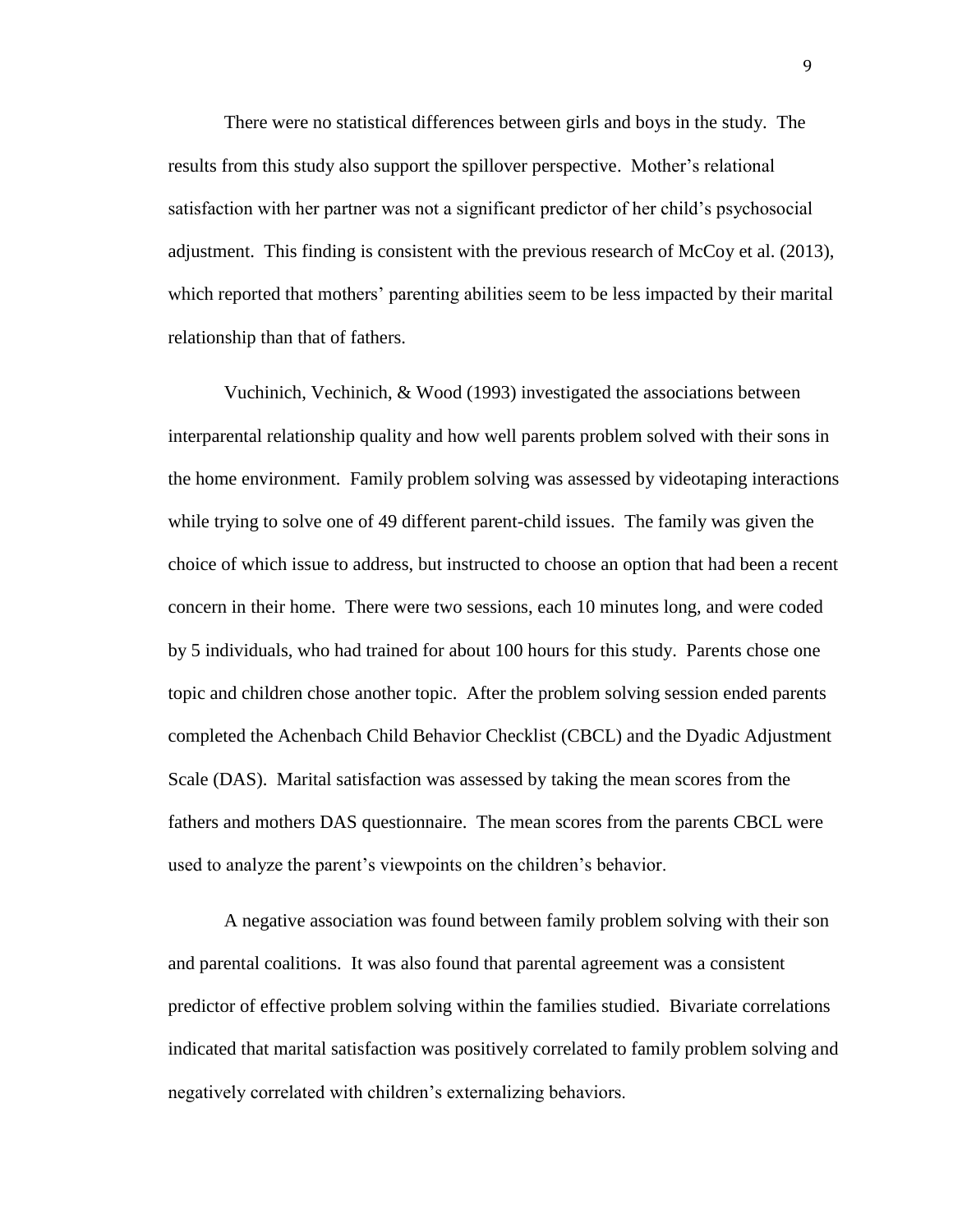Mann & Makenzie (1996) investigated marital and parental subsystems, marital dissatisfaction and overt marital conflict, to see if they were predictors of behavioral problems in school aged boys. For parenting, the variables assessed were rejection and inept discipline. The results from the study indicated that both marital dissatisfaction and overt marital conflict have an impact on the oppositional behavior of children. The findings also showed that the impact overt marital conflict had on oppositional problems in children was mediated by parenting behaviors, providing evidence that parents who show high levels of affection and are consistent in their parenting may be able to act as a protective factor against marital discord. Alternately, partner conflict that spills over into the parental subsystem may contribute to child behavioral problems as the findings indicated that mothers' and fathers' affective relations with their child seemed susceptible to marital conflict.

# **Parent-Child Relationship**

Research has demonstrated impacts of parent-child relationships on children's cognitive, behavioral, and social development of children. For example, Bohlin, Hagekull, & Rydell (2000) conducted a longitudinal study regarding the impact that attachment relationships in infancy have on social functioning in school. Results showed that children who had been securely attached as infants had more favorable outcomes when compared to those who were not. Overall, secure or healthy attachment was associated with positive social functioning at school, suggesting that secure attachment significantly increases the probability of school-aged children becoming socially competent.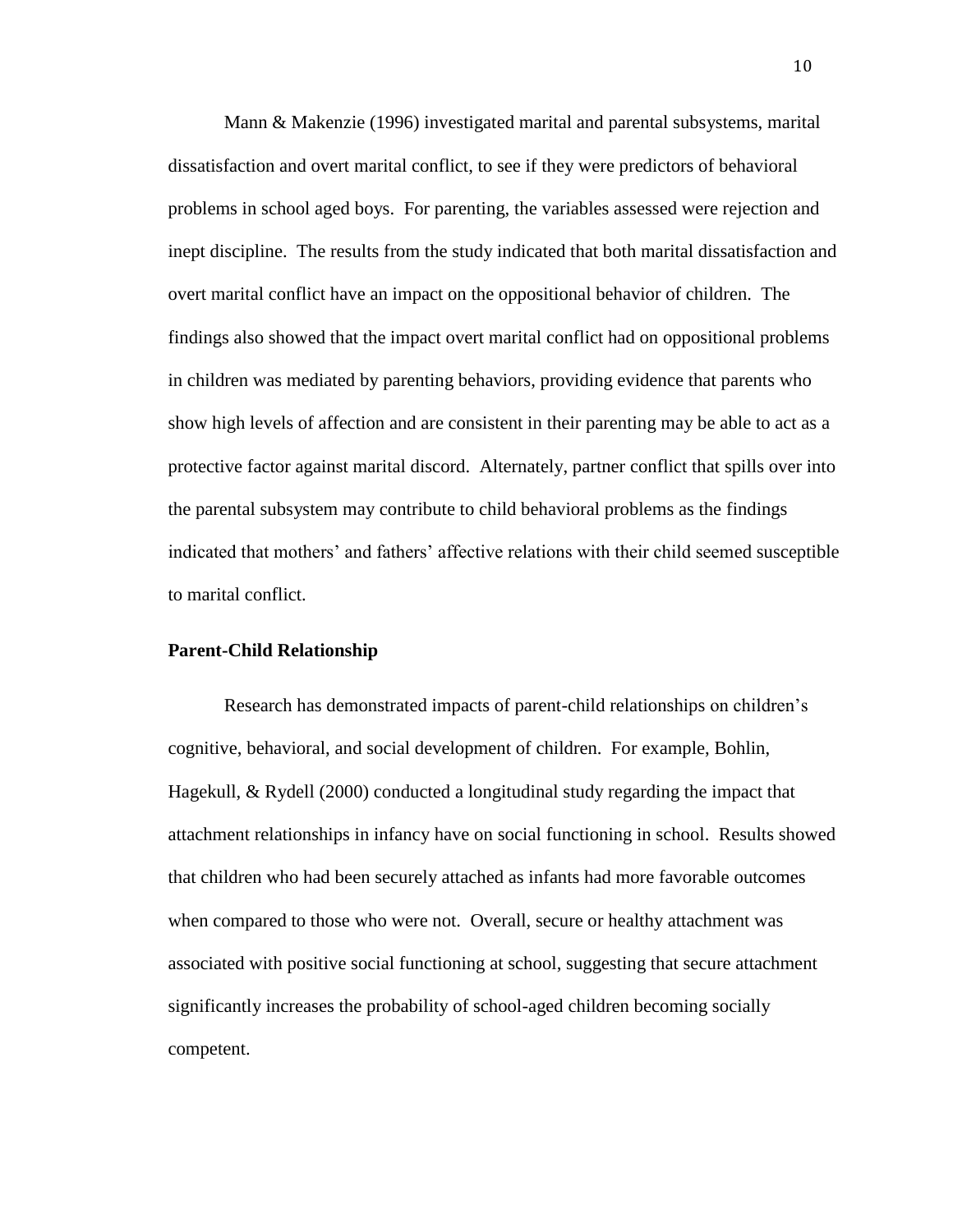Another study conducted by Schneider, Atkinson, & Tardif (2001), was a metaanalysis on 63 studies around the world relating to correlations between a child's relationship with their peers and the child-parent attachment. Inclusion criteria for the meta-analysis stated that the study included must adequately describe the original data, include measures of attachment other than self-report, be collected before the child was 18, include quantitative measures of children's peer relationships other than self-report, contain assessment data on attachment security and children's peer relations before 18 years of age, include data on both insecure and securely attached participants in the sample, and be written in a language understood by the research team. The inter-rater reliability for coding and analyses was 98% for the meta-analysis study. Results showed that parent-child attachment was positively correlated with children's peer relationships and that secure attachment was linked with positive parenting practices. The study analyzed the effect size of the 63 studies and found that effect sizes were larger regarding peer relationships in middle childhood and teenage years than during the early childhood years. This might suggest that as children grow older, their attachment to and relationship with their parents becomes more important for the social functioning and relationship with peers.

In a recent study by Lindsey, Cremeens, and Caldera (2010) the role that parentchild interactions have in children's development of social competence was examined. The sample was comprised of 63 families, 32 boys and 31 girls, who had children of the toddler age. These families were part of a longitudinal multisite study conducted by the National Institute of Child Health and Human Development Study of Early Child Care. The majority of the sample chosen was white (85.9%), mother's average age was 27.2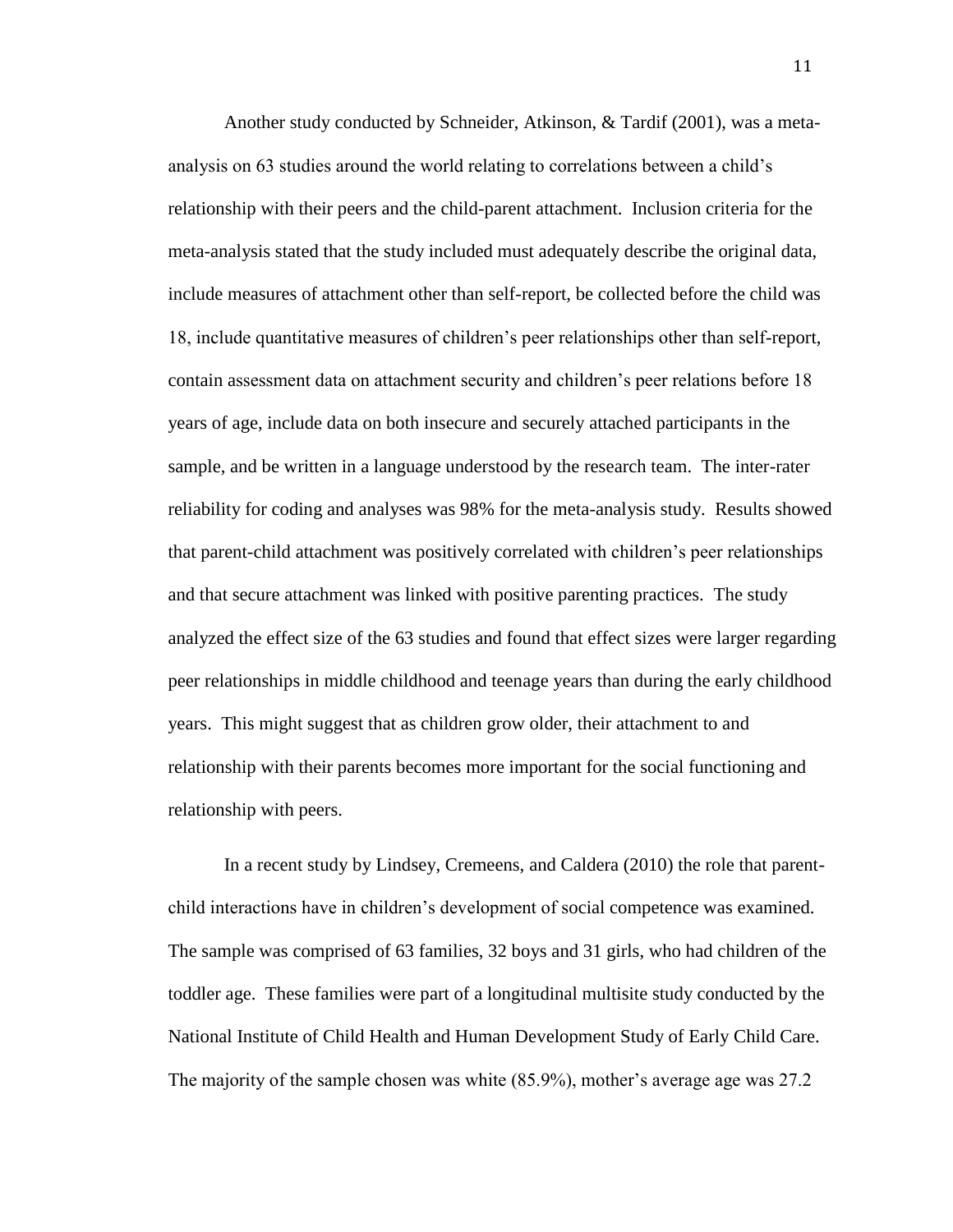years old  $(SD = 5.5)$ , and all mothers were living with the child's biological father. Data from fathers was included starting in the second year of the study, with 78.6% of fathers participating. 73% of fathers and 68% of mothers had obtained a college degree with the average family income of  $$39,219$  (SD =  $$25,855$ ).

Data was collected during various times when children were between 6 months and 2 years old. During home visits mothers were asked to assess their child's temperament. 8 months later, mother-child and father-child dyads were assessed in laboratory settings during three interactive videotaped sessions.

At 2 years of age, the primary non-maternal caregiver of the child was asked to assess the child's peer behavior. Children were observed in their typical child-care setting and quality of the child-care was assessed using the Observational Record of the Caregiving Environment (ORCE). Child Temperament was measured by parent report. At 24 months old the child's primary caregiver in their child care setting was asked to complete the Adaptive Social Behavior Inventory (ASBI), a 30 question instrument which measures behavior and social skills with peers and adults, as well as emotion, disruptive behavior, and self-control.

Results showed that father's expression of positive emotions towards their child was positively associated with their income level. Fathers with higher income showed more positive emotions to their child. Correlations in the study found that children with more difficult temperaments were less likely to share positive emotions with their father or mother during the videotaped play sessions. Correlations also found that children with a difficult temperament participated in lower levels of prosocial behaviors and were more aggressive in interactions with their peers. Children with higher levels of positive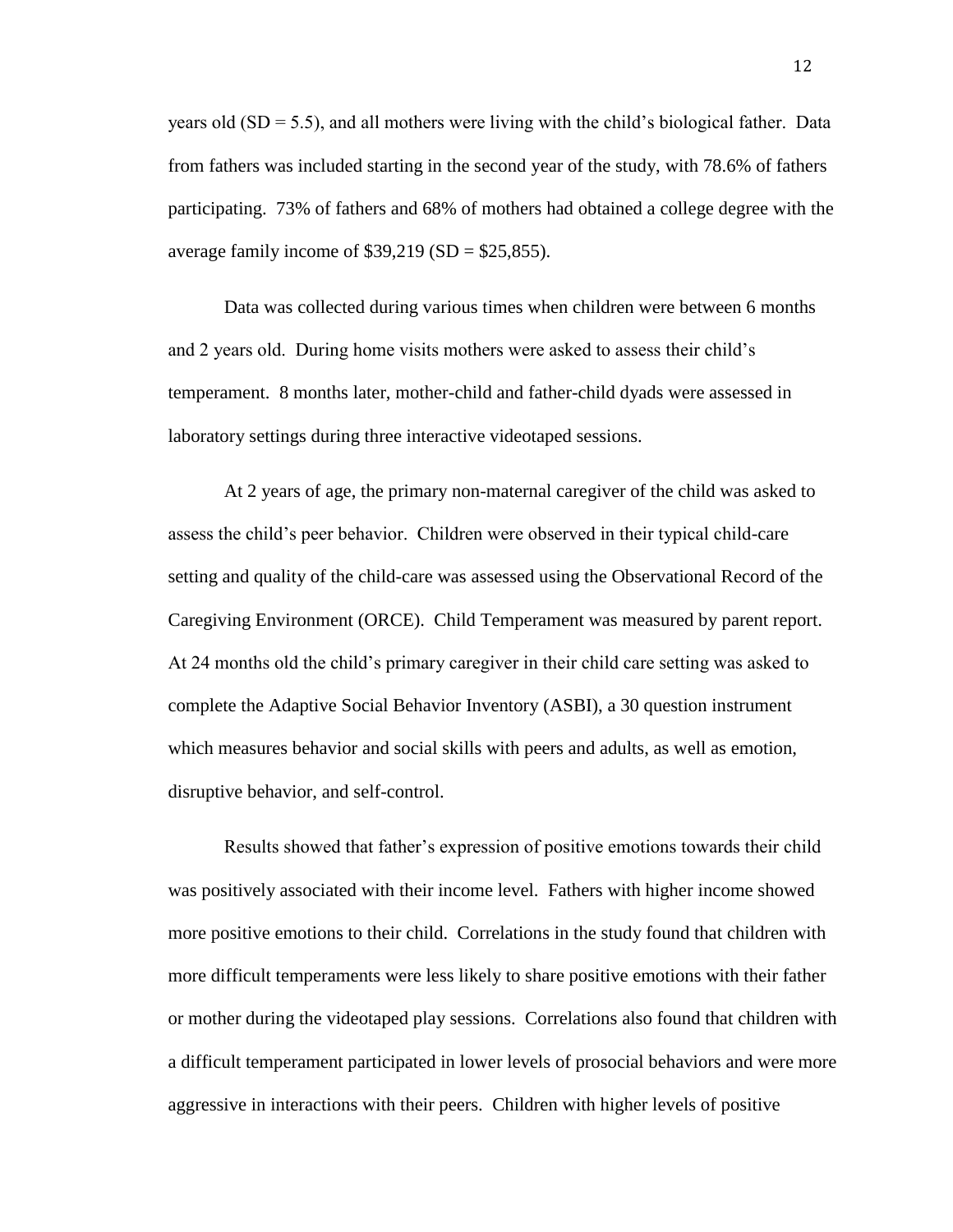interaction within the mother-child dyad exhibited more prosocial behaviors with their peers. Children with higher levels of positive interactions within the father-child dyad were less aggressive and more prosocial in their interactions with their peers. These results highlight the importance of positive shared emotions within parent-child relationship and the significant impact this relationship has on children's social competence.

Overbeek, Stattin, Vermulst, Ha, & Engels (2007) examined whether harmful childhood relationships with parents were associated with later relationship quality with one's partner and emotional adjustment as an adult. Hypotheses for the study were that low quality parent-child relationships would be linked to more conflict with parents, low quality partner relationships in the future, and eventually social-emotional maladjustment later in life. The sample consisted of 212 individuals (122 male, 90 female) living in Sweden. Children in the sample were born between 1955 and 1958 in Stockholm. The last follow up was in 1992 with 91% of the participants completing the study. Data was used from the participants childhood (4-10 years old), adolescence (15-17), young adulthood (25), and midlife (37). Results indicate that parent-child relationship quality during childhood is significantly negatively correlated to parent-adolescent conflict. Adolescents who reported more conflict with their parents during their teen years were more likely to report low relationship quality with their partner later in life and greater levels of anxiety and depression.

In a meta-analysis reviewing the association between attachment during childhood and social competence with peers during childhood Groh et al. (2014) examined 80 independent samples with a total of 4,441 children. The researchers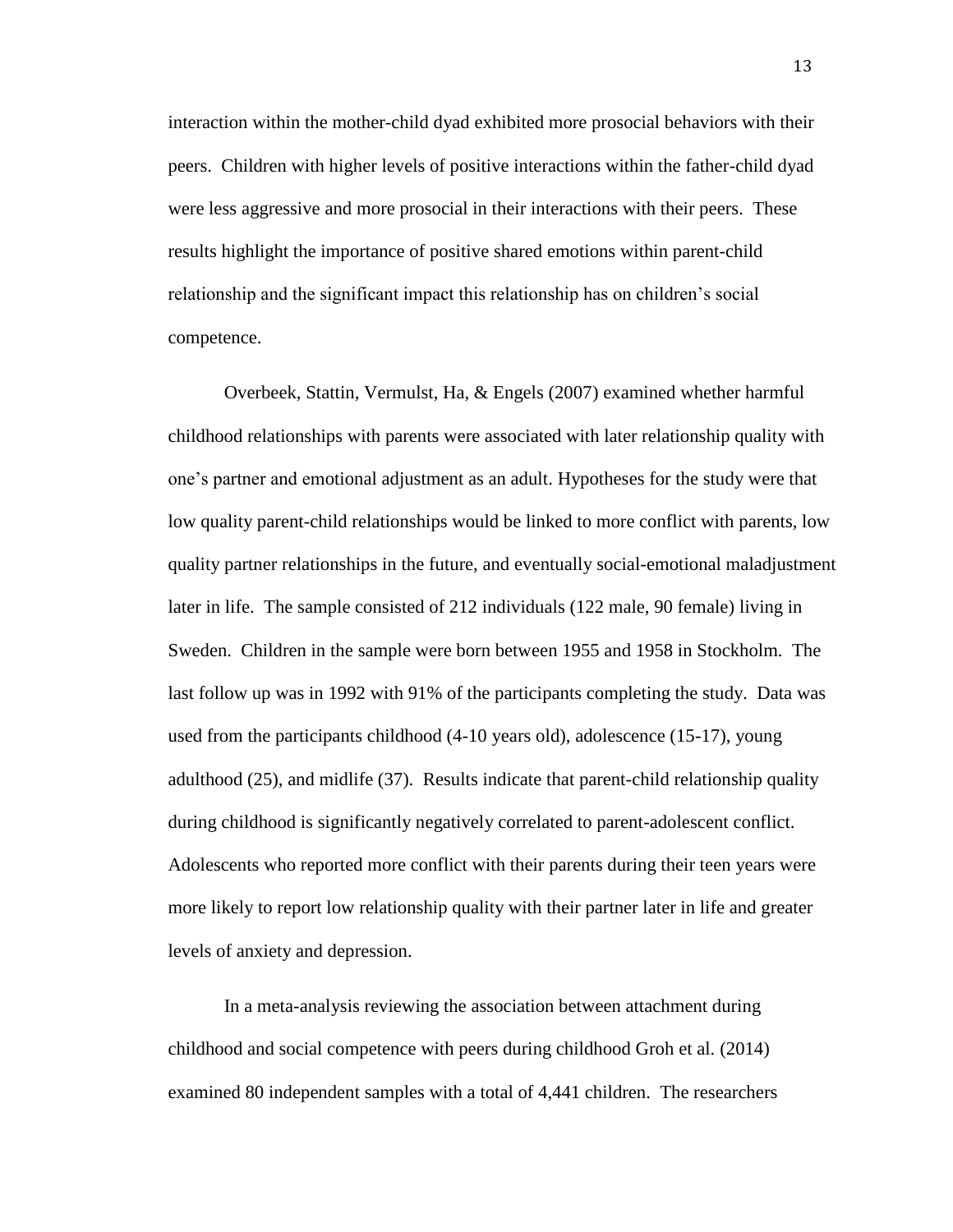excluded any articles that reported on sibling relationships, interactions with adults, constructs regarding temperament or self-development, wide assessments of affect, peer interactions with would reflect externalizing behaviors or internalizing symptoms, and items related to social cognitions. Instruments that were completed by parents, teachers, caregivers, or the children themselves measured children's peer competence. Inclusion of articles was also based on their use of observational assessments. Meta-analysis was conducted using the Comprehensive Meta-Analysis program (CMA) on the relation between attachment security and social competence, between avoidance and social competence, between resistance and social competence, and between social competence and disorganization. The results indicated an association between secure attachment and social competence, with a significant effect size. Children with secure attachment had greater levels of social competence with their peers than children who had insecure attachment. The results also indicated that mother-child security was more strongly associated with social competence with peers than was father-child security. Overall, the findings of the study indicated that attachment early in life has modest impacts on children's competence with their peers. This study is consistent with previous research indicating the impact that parent-child relationships have on children's peer relationships.

In a research study investigating the mediating role that mother and son emotional reciprocity plays in the relationship between marital conflict and peer relationships, Lindsey, MacKinnon-Lewis, Campbell, Fraubtt, & Lamb (2002) examined 84 intact families who had sons from 7-9 years in age. Fifty-four of the mothers were European-American and 30 were African-American. Pearson correlations revealed that in families where husbands were physically and verbally aggressive towards their wife, mothers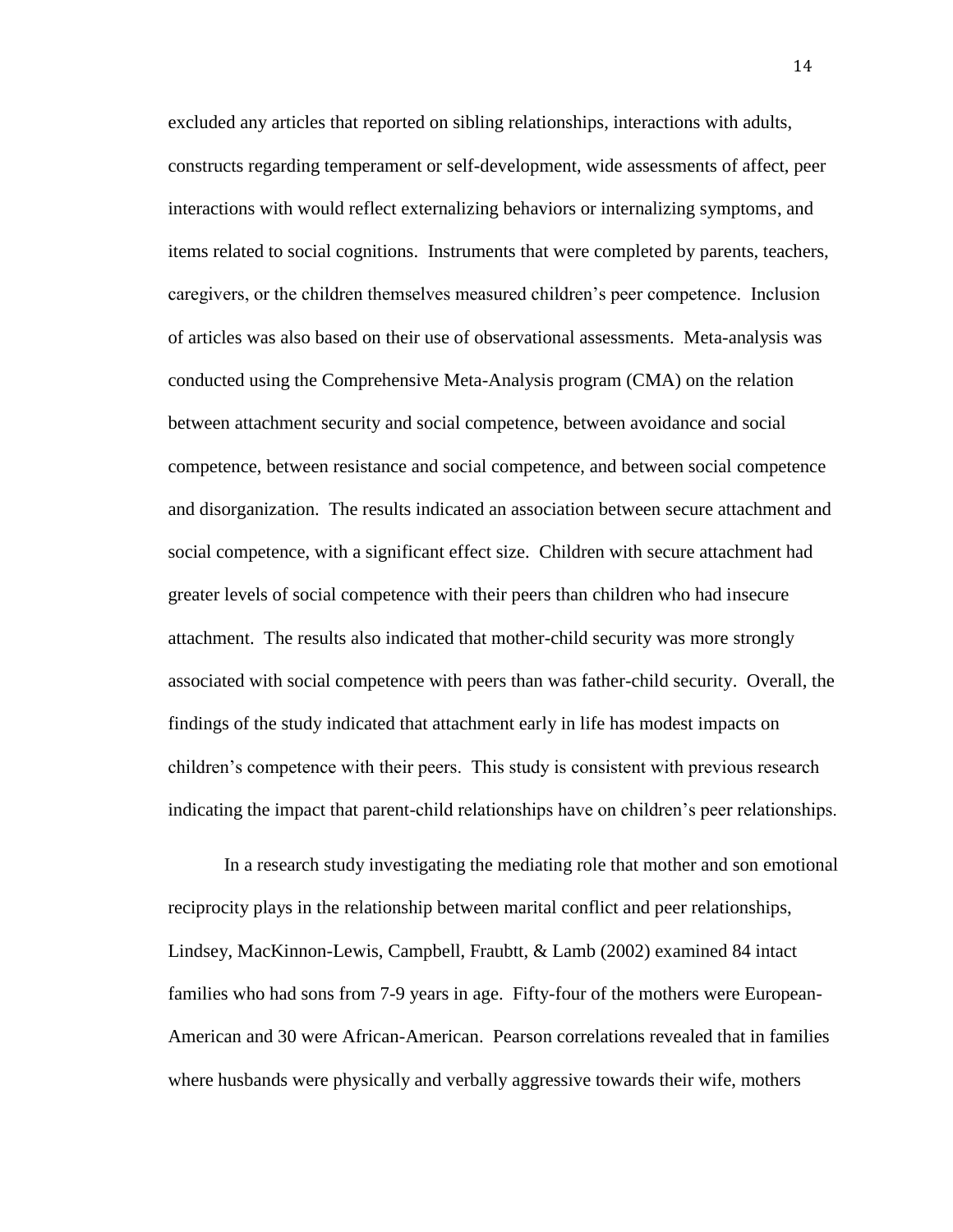exhibited more frequent negative emotions towards their sons during the videotaped sessions. Furthermore, mothers who exhibited elevated levels of physical and verbal aggression towards their husbands, had sons who exhibited positive emotions less frequently during the videotaped session. Mothers who exhibited more frequent positive emotions towards their sons were found to have sons who were less aggressive with their peers at school. Sons who reciprocated the positive emotions shown to them by their mother were better liked by their peers at school. A series of regression analyses showed that boys' peer aggression was associated with a low occurrence of positive affect from their mothers. Overall, the parent-child relationship had a significant impact on children's relationships with their peers at school.

# **Peer Relationships and Friendships**

Research has provided strong support that the quality of children's peer relationships at school is important for future academic success, employment, and optimal behavioral, social, and cognitive development (Woodward  $\&$  Fergusson, 2000). For example, Hymel, Rubin, Rowden, & LeMare (1990), reported a link between negative peer relationships and aggressive behavior as observed by both their peers and teachers. Children who were low in popularity exhibited more acting out behaviors such as aggression and hostility. During middle childhood these children also had more internalizing behaviors that led to social difficulties, social isolation, poor acceptance by their peers, and were perceived by others as being social incompetent. Ollendick, Weist, Borden, & Green (1992) reported that children who had negative peer interactions or were rejected by their peers were perceived by their teachers as having greater problems with attention, an increase in conduct problems, and more aggressive behaviors when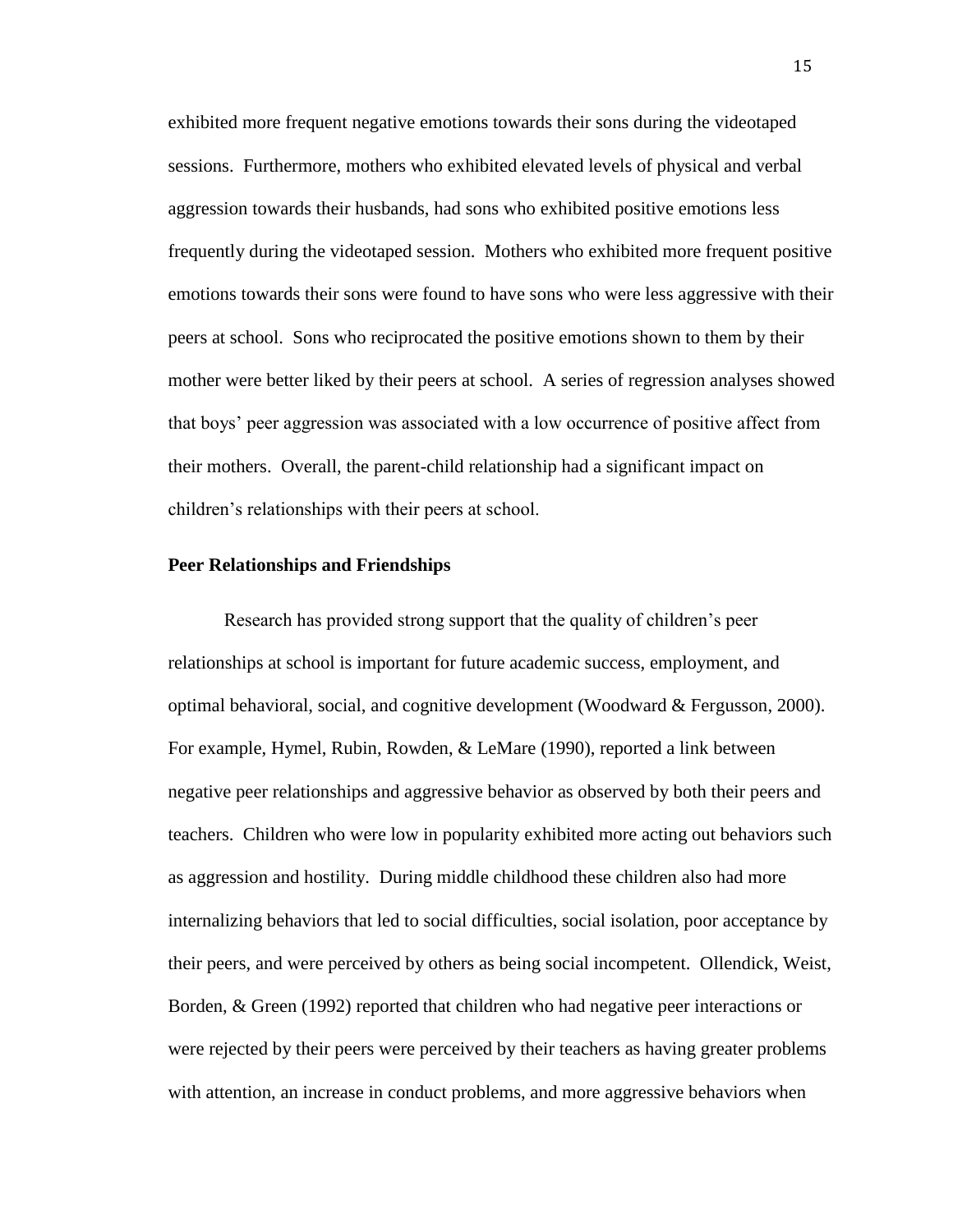compared to their peers who had positive peer relationships. Parker and Asher (1987) report that children who are rejected by their peers exhibit an increase in disruptive behavior, have greater academic difficulties, report more feelings of loneliness, and are more aggressive than their peers who have positive relationships with one another.

Peer relationship problems are often good indicator of future problematic behaviors. Woodward & Fergusson (1999) report that children with higher rates of peer relationship problems are at an increased risk for substance abuse and have more problems with criminal behaviors. Further, they report that children who had scores which placed them in the most problematic 10% of their grade in peer relationship quality were between 1.7 to 8.8 times more likely than their peers to use nicotine, alcohol, cannabis, and other drugs, of being arrested and convicted for criminal or delinquent behaviors, and for displaying suicidal behaviors. Woodward & Fergusson (2000) reported the 10% of children with the most problematic peer relations were found to be at 5 times greater risk to be unemployed upon graduation.

Children with peer problems at school are often impacted in a variety of ways. Ladd (1990) reported that children with negative peer interactions were more likely to have negative attitudes about school, feel lonelier while at school, have higher levels of school avoidance, and have lower levels of academic performance. According to Ollendick et al. (1992) children with higher levels of negative peer interactions performed worse academically, failed school courses at a higher rate, were more likely to engage in criminal behaviors, and more likely to drop out of school. In fact, it was found that 17.5% of children who felt rejected by their peers dropped out of school by the end of the  $9<sup>th</sup>$  grade.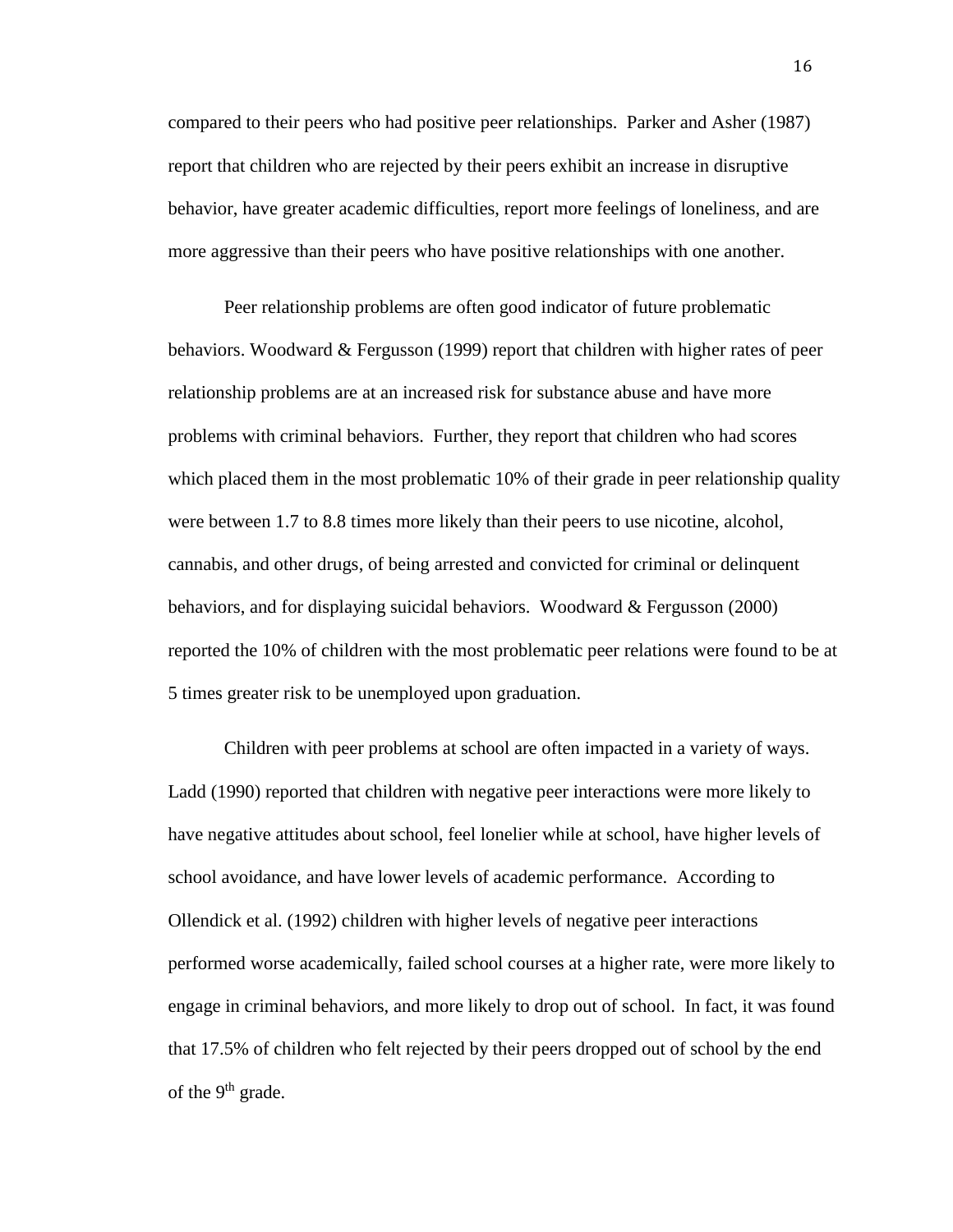Being rejected by one's peers can have a significant impact on the development of social skills. Dodge, Lansfoard, Burks, Bates, Pettit, Fontaine, & Price (2003), conducted a study examining the relation between social rejection and antisocial behaviors. Peer rejection predicted increased aggression in youth who are predisposed to aggression. They also found that girls and boys were similarly affected by peer rejection, as peer rejection is a stressor for both sexes. They also found support for the theory that peer rejection alters children's response to social cues and how they go about solving social problems.

While the focus of this proposal is centered on peer relationships, there is still value in exploring the research on friendships in school, as peer relationships are often the predecessor to friendships with peers at school. However, before examining the impact that friendships play in children's lives it is important to illustrate the difference between peer relationships and friendships. Peers relationships have the ability to provide companionship, a sense of inclusion or belonging, social support, and validation of one's self-worth (Klima & Repetti 2008; Furman and Robbins 1985). Friendships often go much deeper, illustrated by unique characteristics such as mutual liking, intimacy, affection for one another, nurturance, and higher levels of reciprocity of trust, even at very young ages (Rotenberg & Boulton 2013; Howes 1996; Parker and Gottman 1989; Furman & Robbins 1985). Although peer relationships and friendships have similarities, there is a distinction between the two and one is preceded by the other.

 Friendships provide children with many benefits. Ladd & Price (1987) report that friendships may be an important protective factor during the first week of the school year as going to school can be difficult for young children, especially without close attachment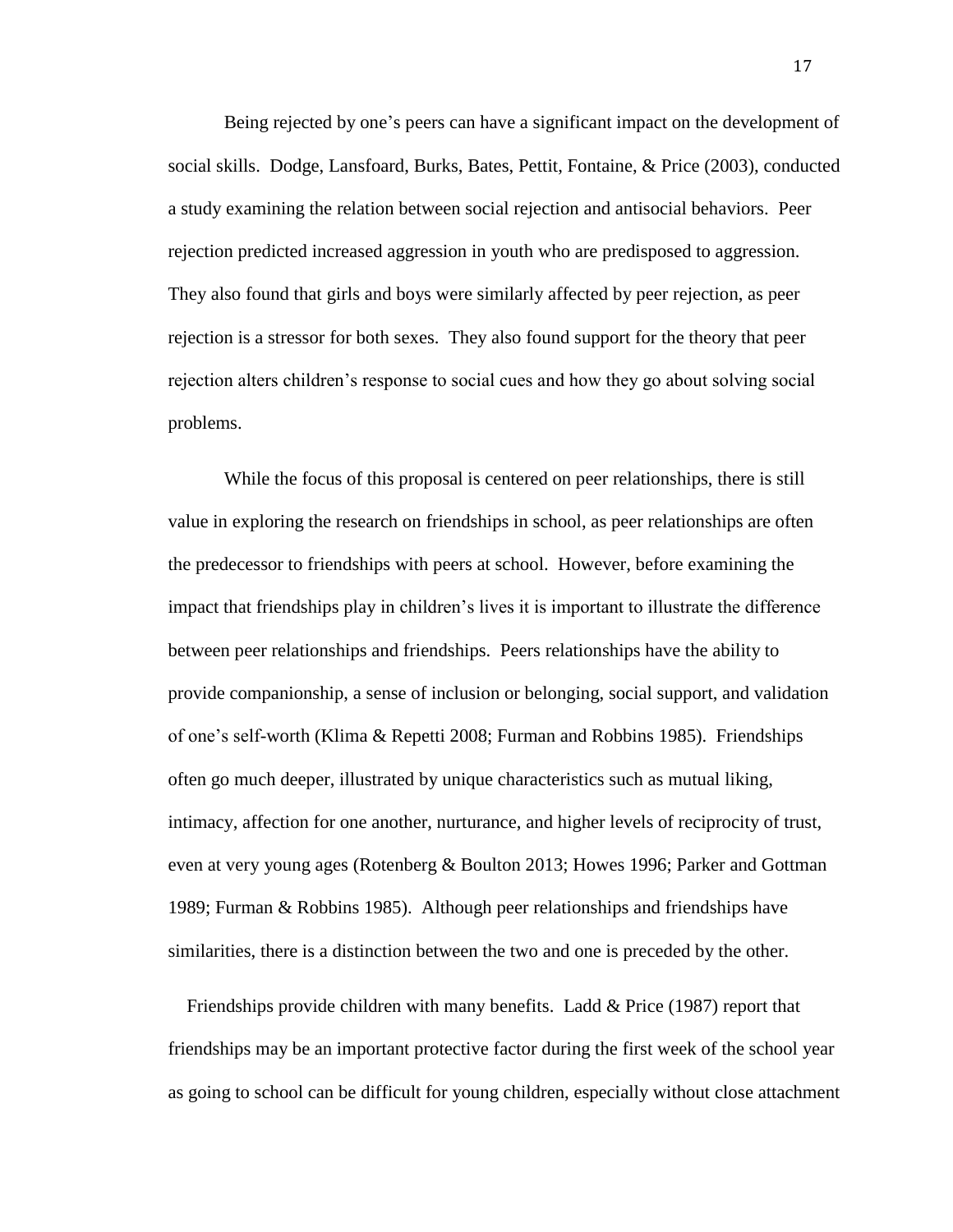figures such as parents or siblings by their side. It is hypothesized that these friendships may help children more easily navigate a setting that is new to them emotional, physically, and interpersonally. Much like parents provide a safe base from which to explore new surroundings, friends too may be able to act as this secure base. Howes (1988) conveyed similar findings, reporting that friendships in school can function as peer attachments that can help children to feel more safe and secure while in a new and stressful environment.

Ladd (1990) reports that steady friendships in school can be a vital source of support as children deal with the different types of strains that school can play on them. Additionally children who made numerous new friendships while at school had higher levels of academic performance as the school year progressed. Parker and Gottman (1989) report that early friendships may help children cope with daily frustrations they could encounter while at school. Knowing the impact that positive and negative peer interactions can have upon children and their future, it would be logical to investigate factors than can influence a child's interactions with their peers at school.

#### **Spillover Effect**

Spillover refers to the direct transfer of mood, affect, or behavior from one setting to another (Repetti 1987). Erel & Burman (1995) conducted a meta-analysis of 68 studies to investigate whether there was a link or spillover between marital quality and parent-child relationships and whether that link is positive or negative in nature. The researchers hypothesized that there would be a correlation between marital quality and the parent-child relationship. In other words, they hypothesized there would be a spillover effect from one family system to another.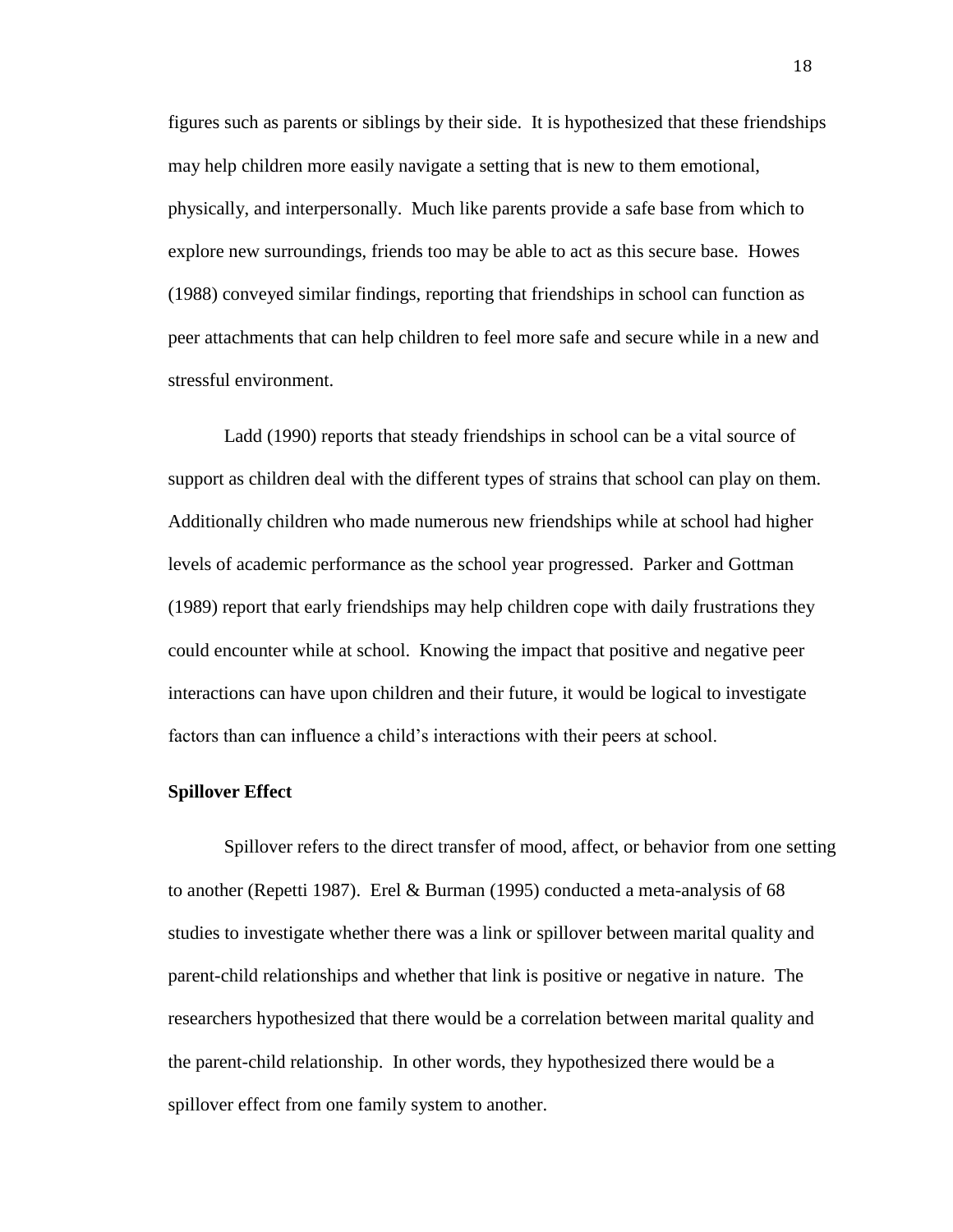Criteria for the study included that they study could be located at specific libraries in Southern California, the studies be large enough to calculate effect sizes, the study would not report results only in favor of the hypothesis, and the study must be categorized to variables decided upon by the team of researchers. The sample included 68 studies, 15 of which were dissertations. 75% of the children in the study came from intact families. 2% from families not intact, and 23% were unknown and Inter-rater agreement was 96% for the coding of the studies.

The results showed associations between marital and parent-child relationships with effect sizes from -0.52 to 2.30 in range with a mean effect size of 0.46. The findings indicated a positive relationship between marital and parent-child relationships thereby supporting the spillover hypothesis.

Buehler, Benson, & Gerard (2006) investigated of how parenting helps to mediate the association between inter-parental hostility and adolescent problem behaviors.  $6<sup>th</sup>$ graders from 13 middle schools in the southeast United States were chosen for the sample. Additionally the sample was reduced to include only those children whose parents were married and had no stepchildren in or out of the home. In total there were 416 families included in the study with 91% identifying as European American and 3% as African-American. The findings of the study showed that inter-parental hostility was distinctively associated with mothers and father's compromised parenting. Furthermore, every association between interparental hostility and parenting was statistically significant when assessing fathers. Findings showed that the impact on sons and daughters were very similar with no statistically significant differences. An association was found between interparental hostility and adolescent problem behaviors. These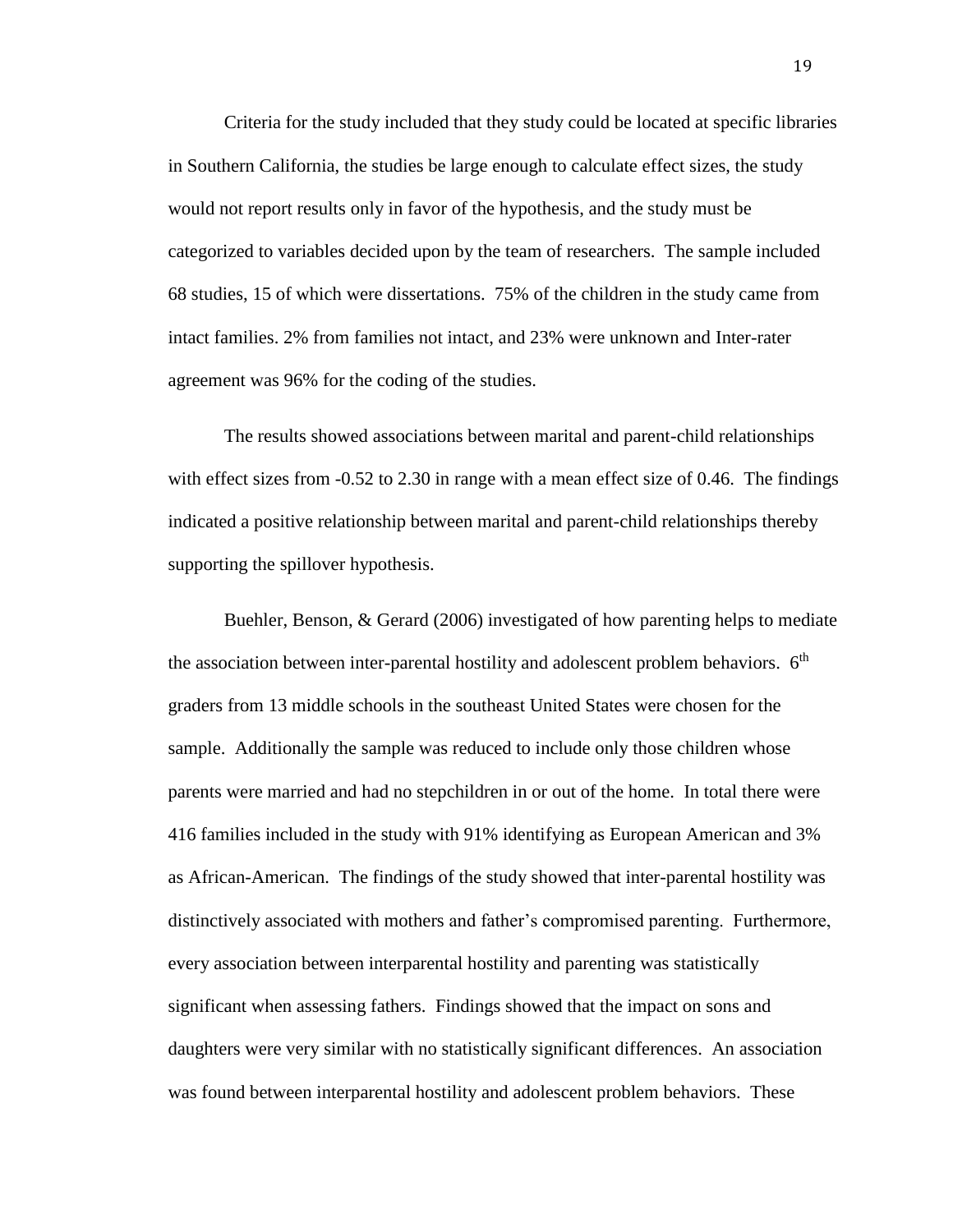findings from the above-mentioned study support the theory that both positive and negative spillover can occur from one family system into another. Consistent with previous literature, fathers were found to be more susceptible to negative effects from spillover.

In order to discover how different family systems impact one another, Fauchier & Margolin (2004) conducted a study investigating affection and conflict in marital and parent-child relationships. Both children and parents assessed marital affection. Children were administered the Child's View instrument, which has 65 measures of parent-child and other family relations. Parents were administered the brief Dyadic Family Assessment Measure (FAM), a 14-item questionnaire which examines relationships within the family. Both children and parents also completed measures of marital conflict.

The findings showed an inverse relationship between parent-child affection and parent-child conflict and between marital affection and parent-child conflict. Using regression analyses the researchers found that marital affection was a significant predictor of parent-child affection. The analysis also showed that father's marital affection had a significant impact on their parent-child affection. In the children's reports marital affection was a significant predictor of parent-child affection. Father's marital conflict was not a significant predictor of father's parent-child affection. The findings of this study are consistent with the spillover perspective suggesting that interactions in family subsystem often spill into another.

#### **Brazilian Studies**

Despite the wealth of information about the impact that marital quality and parent-child relationships have on children in America and in European countries, there is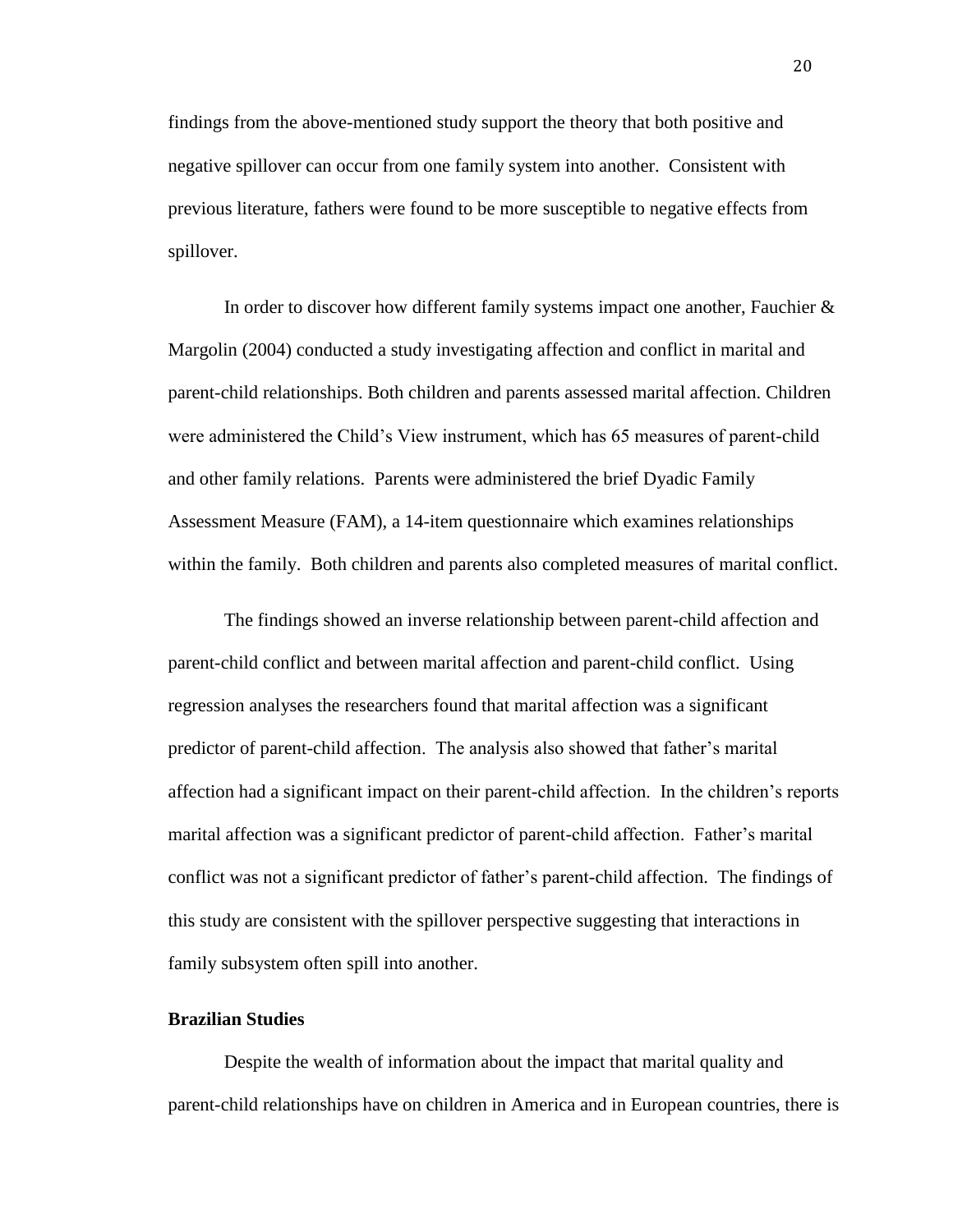little research done on Latino cultures. One study conducted by Stuztman, Miller, Hollist, & Falceto (2009) was done using earlier waves of data from the same longitudinal study been used by the researcher.

The results of their study indicated that positive marital exchanges between partners were not associated with child behavioral outcomes. This finding was similar to previous research stating that satisfaction in marriage is not heavily associated to developmental outcomes of children (Katz & Gottman, 1993). However findings from the study did indicate a negative relationship between marital conflict and child outcomes.

With the limited literature available and the language barrier of not being literate in Portuguese, it proved difficult to find adequate research on the relationship that marital quality and the parent-child relationship have on Brazilian Children's peer relationships at school. I believe there is a gap in the literature the study proposed will expand the knowledge about Brazilian families. Brazil is a country with a unique culture and distinct challenges. Finally, Brazil is a country that is very underrepresented in the literature. I have an interest in studying underserved populations and feel that this study will provide valuable information to a country historically underrepresented in the literature.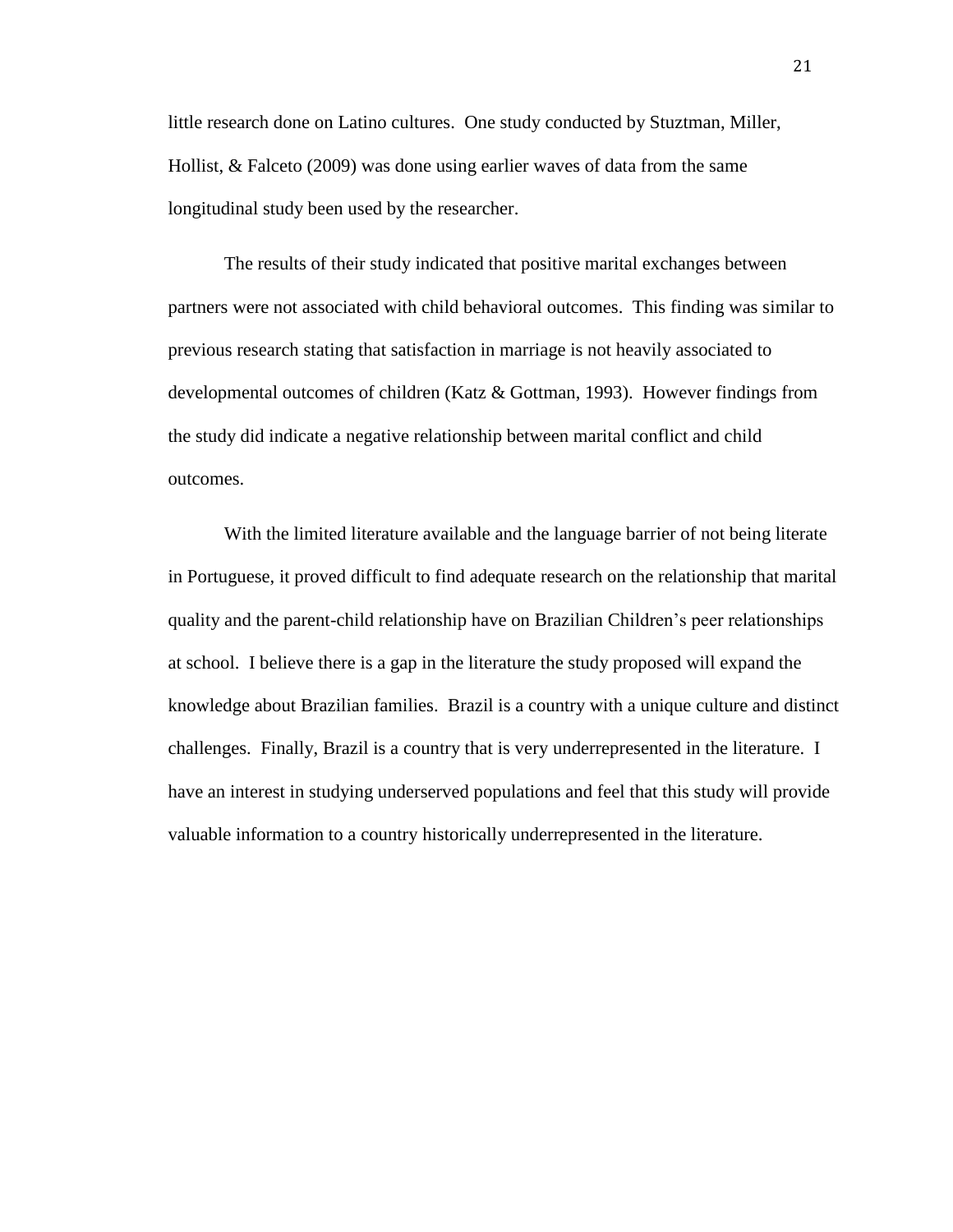# **Hypothesis**

Specific hypothesis for this study are as follows:

H1: There will be a relationship between marital quality and children's relationships with their peers at school.

H2: There will be a relationship between qualities of parent-child relationships and the children's relationships with their peers at school.

H3: Boys peer relationships will be negatively impacted by marital quality and the parent-child relationship more significantly than girls peer relationships.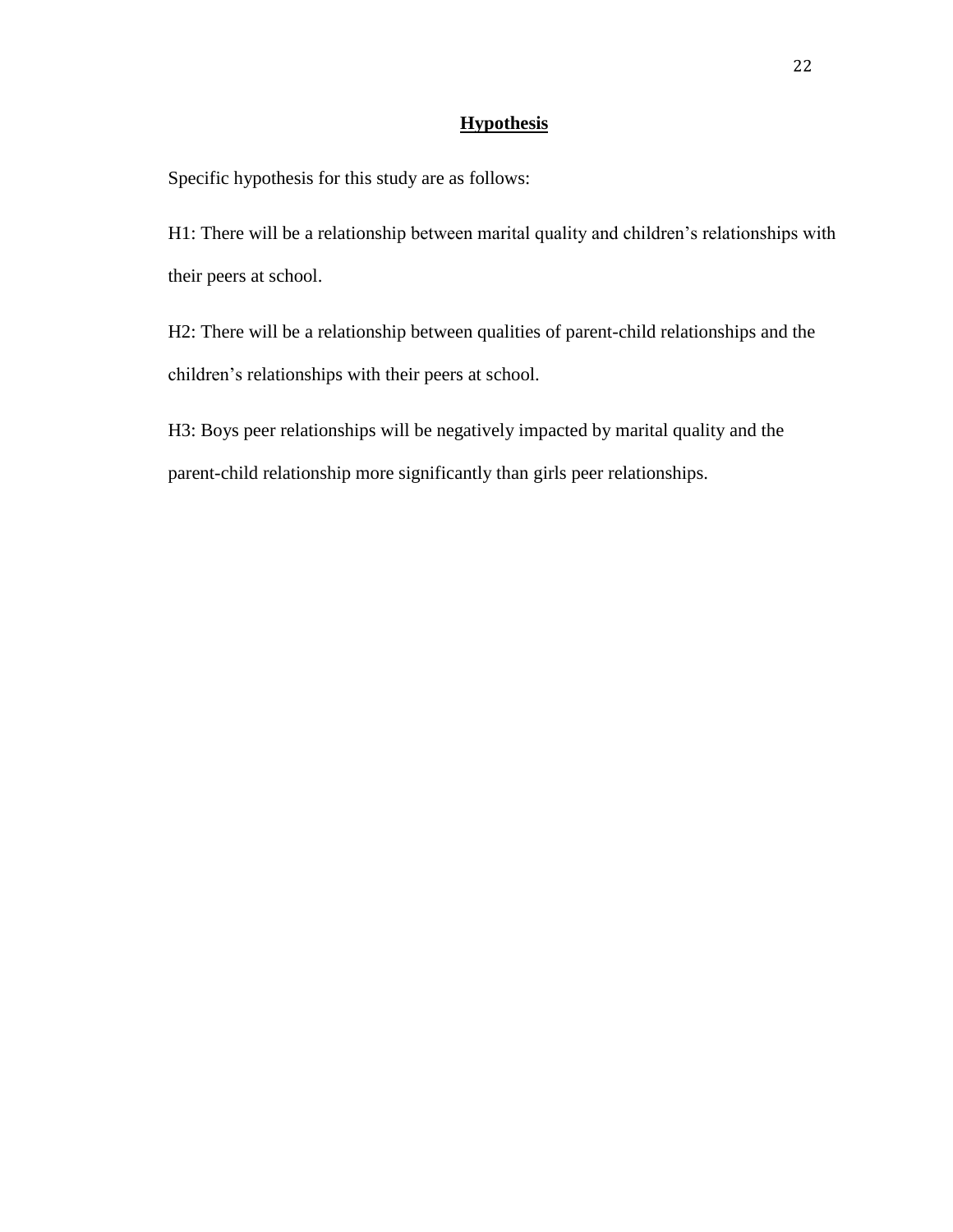#### **Methods**

### **Procedures**

The data for this study were part of a larger longitudinal study of the development of Brazilian families. Collection of the data involved collaboration of a university medical school in Southern Brazil, the hospital organization *Grupo Hospitalar Conceiçâo,* and the Family Therapy Institute in Porto Alegre, Brazil. The sample was collected from Porto Alegre, which uses a medical system whereby medical care is divided into geographic regions that are serviced by hospitals and clinics. Each region has several districts, each having its own health clinic that provides primary care services. The hospital group responsible for the region of Porto Alegre is *Grupo Hospitalar Conceiçâo.* The study was conducted in connection with three medical clinics that serve approximately 18,000 people.

In Brazil, the local government registers the birth of the child and the information is sent to the medical region and district where the family lives (Hollist, Miller,  $\&$ Falceto, 2007). All children living in the region of the three clinics and born between March, 1999 and May, 2000 were selected for the study. Researchers from the project were given the contact information of newborn children and their families. All participants in the study received informed consent forms. Two family therapists scheduled and performed family interviews with all those who consented to the study, and those interviews were video recorded.

There were 228 infant births reported during the first waves of data collection. For medical and/or ethical reasons, 13 infants and their families were excluded from the study. Overall, there were 215 families that met criteria for the study. Of the 215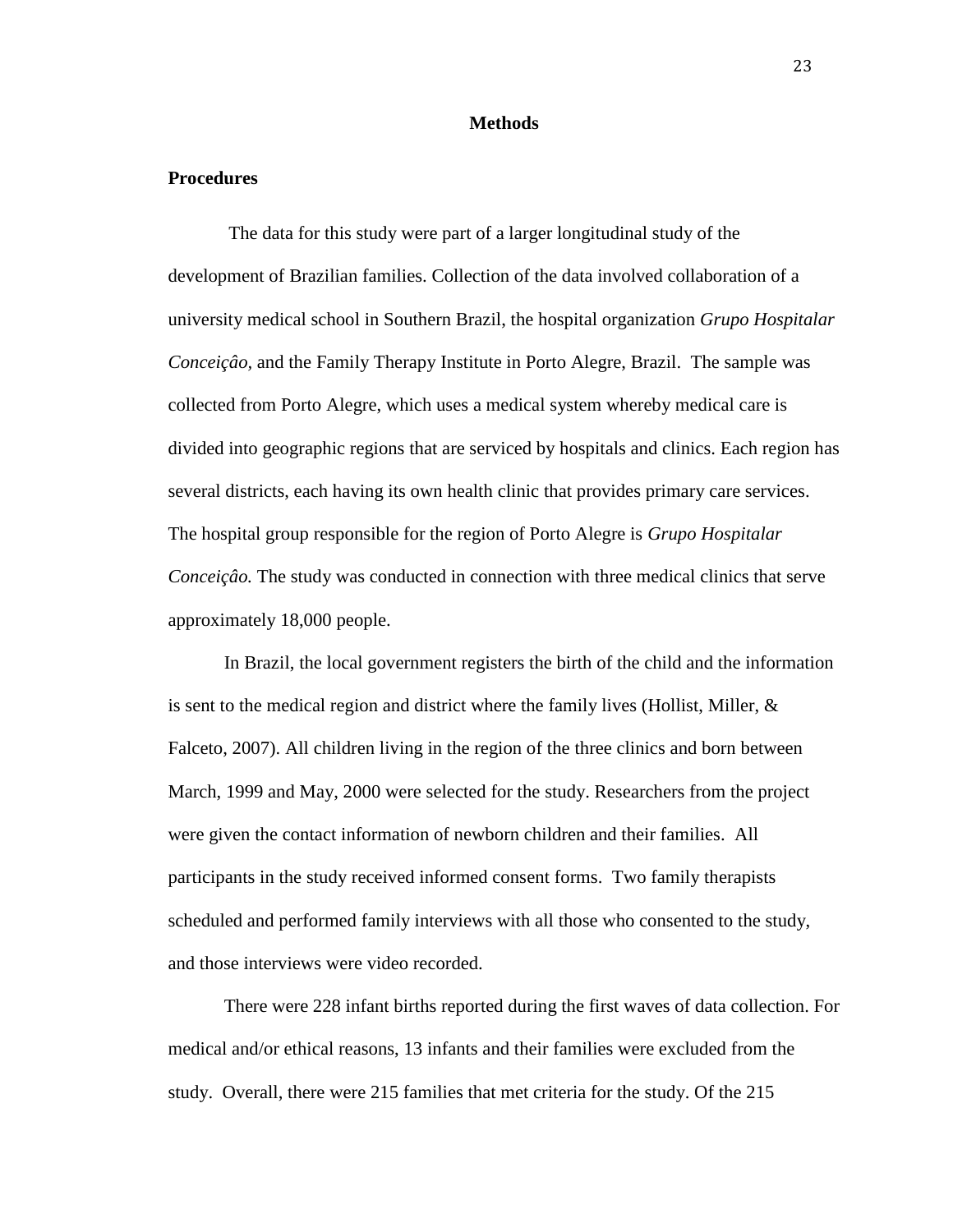families, 208 consented to participation in the study. Sixty-two families did not finish all of the initial questionnaires due to time constraints. Overall, the sample contains a 68% participation rate. Although a number of participants dropped out, 97% of the respondents provided completed demographic data. In order to compare demographics of those who dropped out with those still involved in the study, t-tests were run. The t-tests indicated no ethnic, income, or age related differences between the groups. Consequently, there were no apparent effects of selection bias (Miller & Wright, 1995).

Two years later, a second wave of data was collected from these families. One hundred and twenty-five families participated in the second wave, indicating an 18% loss from wave 1 to wave 2. Most of the families not included in the second wave could not be reached due to relocating. Furthermore, data were not collected from the fathers due to financial constraints. T-tests were run to identify possible attrition bias after the second wave of data collection, with no significant demographic differences identified.

Two years later, a third wave of data was collected. The children averaged 4 years and 3 months old in age. Data were collected from mothers, children, and available fathers at the third wave. All 125 participants responded and had their data collected in wave 3. Attempts were not made to collect data from those who failed to respond in wave 2. Finally, wave four of the data set was collected two years later. A total of 114 families participated in this wave.

#### **Design and Participants**

The data from wave four will be used for these analyses. Wave four included 114 families. However, for the purpose of this study only 65 mothers and their children were analyzed, because we were interested in only using data from mothers who had partners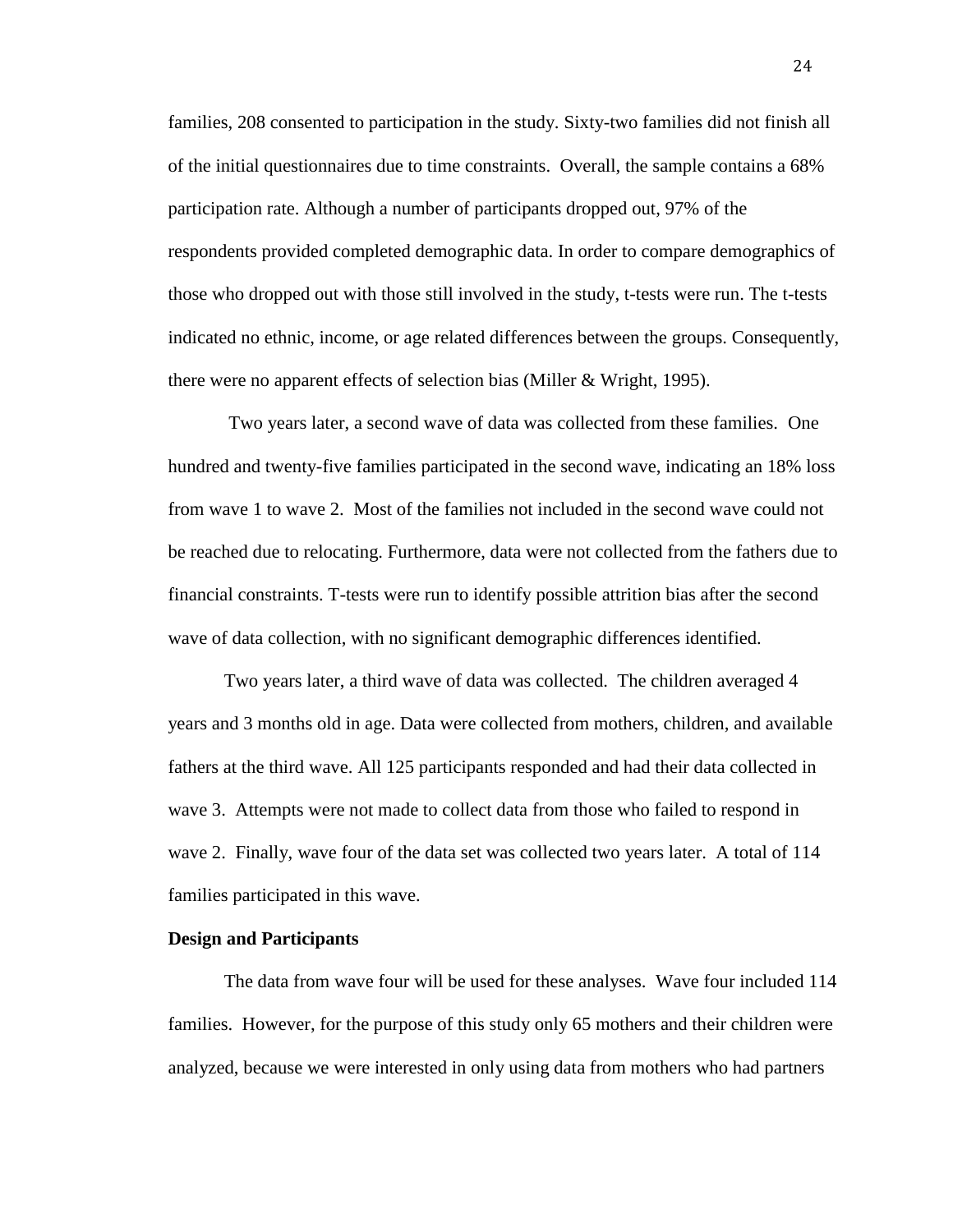and were identified as the primary caregiver for their child. Primary caregiver is defined as the parent who most often is in charge for the care of their child. Fathers were also excluded from this sample due to low number of respondents in this wave. The average age of the mothers was 37 years (SD= 8.7) and the average age of their spouses was 40 (SD=9.3). Forty-eight mothers reported that their spouse was their child's biological father, 12 reported that their spouse wasn't their child's biological father, and 5 are unknown due to some mothers being uncomfortable with disclosing that information or not participating with the data collection. On average each mother had 7.9 years of education (SD= 2.9) and her spouse reported 7.6 years of education (SD=3.2). Mean family income was about 1457 Reals per month (SD= 769), which equals to about \$450 dollars per month in US dollars (SD= \$236). Of the 65 children in the study, 36 are female and 29 are male.

#### **Measures**

#### **Marital Quality**

The Revised Dyadic Adjustment Scale (RDAS) developed by Busby, Crane, Larson, & Christensen (1995) is widely used as an indicator of martial quality. The instrument is comprised of 14 questions, which measure three components of marriage: Consensus, Cohesion, and Satisfaction. The RDAS uses a Likert-type scale ranging from 0 (always disagree) to 5 (always agree).

The RDAS has recently been translated into Portuguese and was found to be a culturally valid instrument with no significant differences between the psychometric properties based on age, ethnicity, or income (Hollist, Felceto, Ferreira, Miller, Springer,

25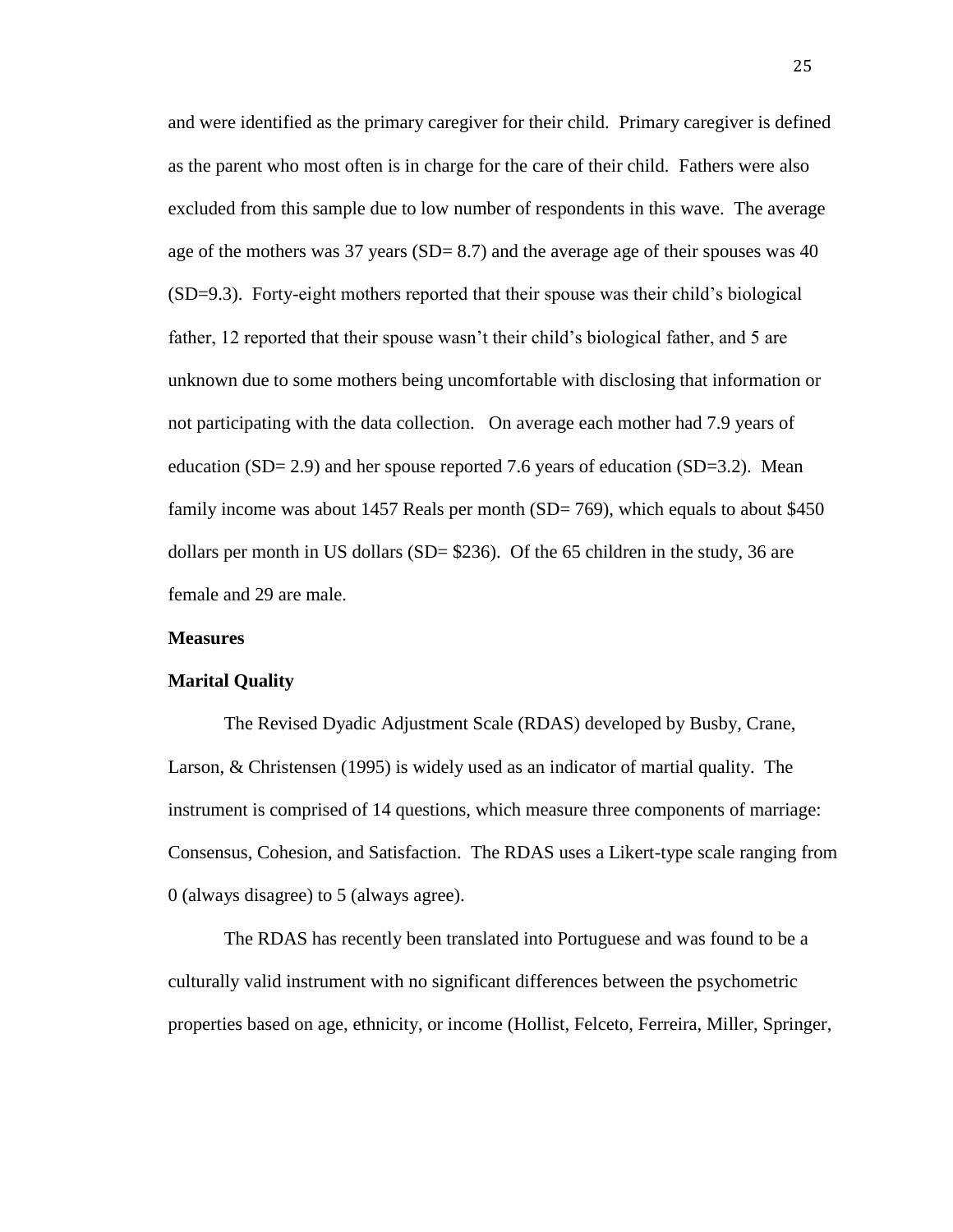Fernandes, & Nunes, 2012). This measure will be used to assess the marital quality for each mother in the study.

#### **Parent-Child Relationship**

The Parental Bonding Instrument (PBI) Parker, Tupling, & Brown (1979) is a scale widely used to measure parent and child bonding. Is consists of two scales, Care and Overprotection, which divide parents into four categories: high care-high control, high care-low control, low care-high control, and low care-low control. The measure is a Likert-like scale consisting of 25 questions to which the child may choose the options of "very like", "moderately like", Moderately unlike" or "very unlike" when describing the attitudes and behaviors of their parent. The 25 questions consist of 13 items regarding "overprotection" or "control" and 12 items related to "care". Parker et al. (1979) reported the PBI to have a .88 for reliability for the "care" scale and .74 for the "protection" or "control" scale.

The PBI has been translated into several languages including Portuguese, and has been found to be a reliable and valid instrument in this language. In this data set I will be using the "overprotection" and "care" scales in this model as those scales were the only ones available to me in the data set.

#### **Children's peer relationships**

The Strengths and Difficulties Questionnaire (SDQ) is a behavioral screening instrument used to assess the strengths and difficulties of children ranging from ages 4-16 Goodman (1997). The SDQ consists of 25 questions and has 5 scales made up of 5 questions each. The 5 subscales are: Hyperactivity Scale, Emotional Symptoms Scale,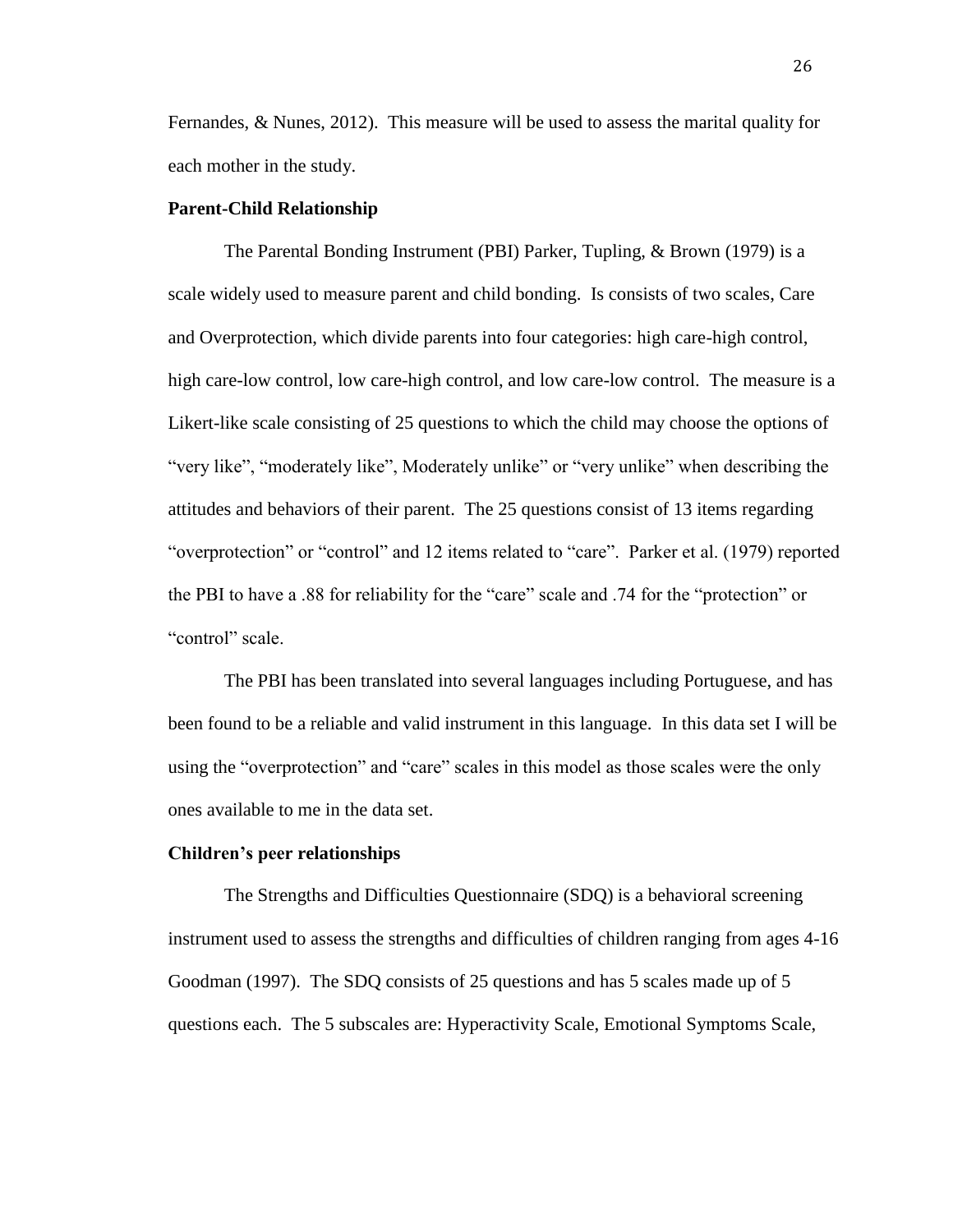Conduct Problems Scale, Peer Problems Scale, and Pro-social Scale. There are versions for both the child and the child's parent or teacher.

For this study the researcher proposes to use 3 of the scales to assess each child's relationship with their peers. The scales that will be used are the Peer Problems Scale, the Pro-social Scale, and overall difficulties scale. The questions in the Peer Problems Scale consists of: "rather solitary, prefers to play alone", "has at least one good friend", "generally liked by other children", "picked on or bullied by other children", and "gets along better with adults than with other children". The questions for the Pro-social Scale are: "considerate of other people's feelings", "shares readily with other children, for example toys, treats, pencils", "helpful if someone is hurt, upset or feeling ill", "kind to younger children", and "often offers to help others (parents, teachers, other children)". The SDQ has been translated into many languages, including Portuguese and has been found to have good clinical utility in many different Brazilian studies Cury & Golfeto (2003), Fleitlich, Cortazar, & Goodman (2000), Fleitlich-Bilyk (2004).

# **Analyses**

The researcher used Pearson correlation analysis to measure the strength of the relationship between marital quality and the parent-child relationship to children's peer relations. Multiple regression analyses were conducted to examine how multiple independent variables were related to children's peer relationships. All multiple regression analyses controlled for mother's income, total family income, mother's education level, mother's age, and mother's relationship status, as well as the variables of marital quality and the parent-child relationship. To avoid repetitiveness the variables of mother's income, total family income, mother's education level, mother's age, and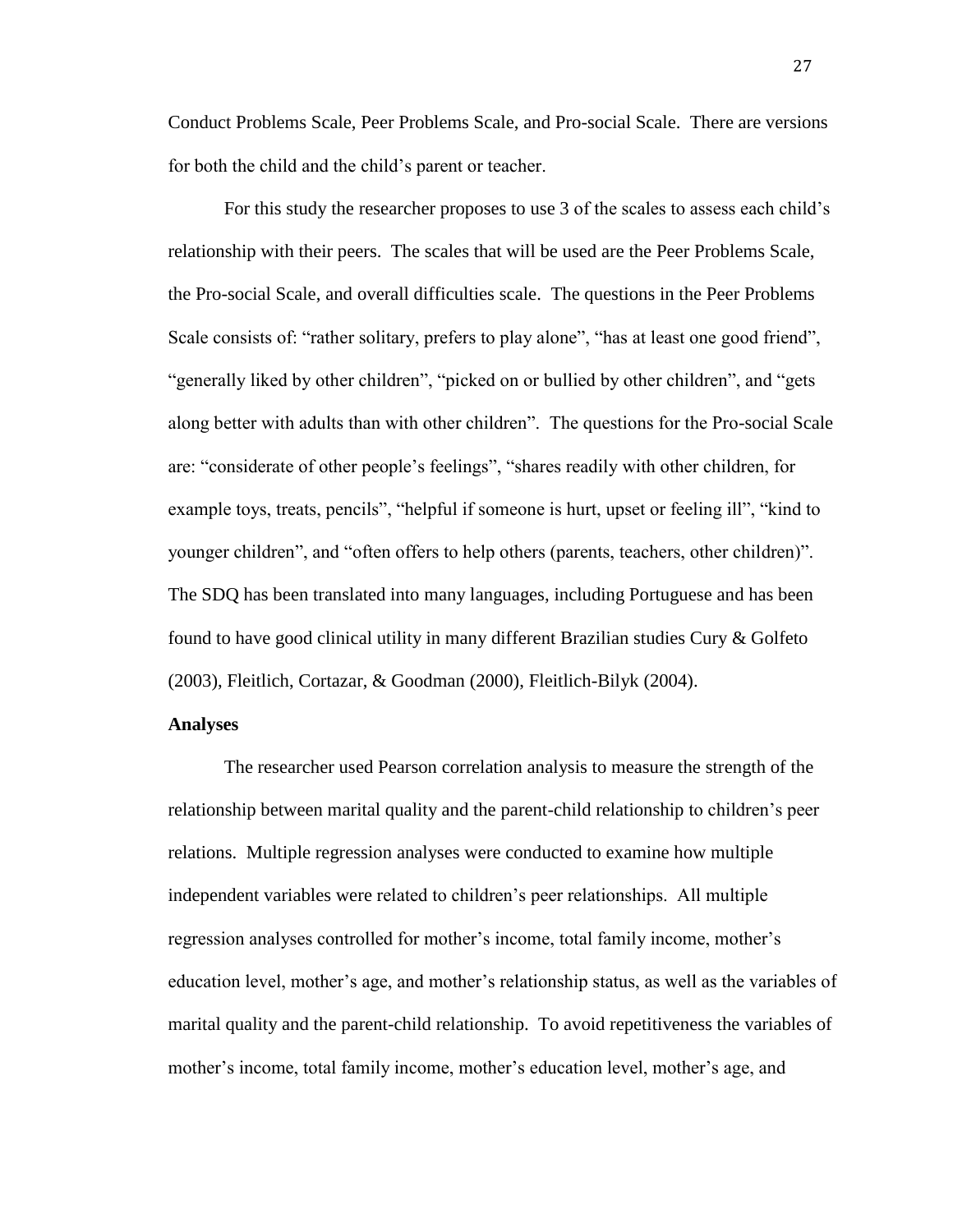mother's relationship status will be referred to as IV's. Prosocial behaviors, peer problems, and overall total difficulties are the dependent variables (DV's) for regression analyses.

#### **Results**

The purpose of this thesis was to investigate how marital quality and the parentchild relationship impact peer relationships at school, and to determine if there is a difference in how boys and girls are impacted. The following results will be presented in conjunction with the hypothesis which they are associated with. The results will also be separated into male, female, and combined categories as to better determine which sex, if either, was impacted more in the analyses.

**Hypothesis 1:** There will be a significant correlation between marital quality and children's relationships with their peers at school.

In order to determine if there was a correlation between the marital quality and children's relationships with their peers at school, a Pearson Correlation test was completed. Table 1 is the mother's perspective of their child's strengths and difficulties. The correlations are found in Tables 1-4. Tables  $1 \& 2$  will present the combined data and Tables 3 & 4 will present the data split into categories of male and female.

| Table 1                                                 |            |             |  |
|---------------------------------------------------------|------------|-------------|--|
| Correlation Scores for RDAS and Mother's version of SDO |            |             |  |
| <b>RDAS</b>                                             |            | Correlation |  |
|                                                         |            |             |  |
| <b>Combined Scores</b>                                  |            |             |  |
| Prosocial behaviors                                     | $(N = 63)$ | $-.094$     |  |
| Peer problems                                           | $(N = 63)$ | $-.285*$    |  |
| <b>Total Difficulties</b>                               | $(N = 63)$ | $-.308*$    |  |
|                                                         |            |             |  |
| *. Correlation significant at the 0.05 level.           |            |             |  |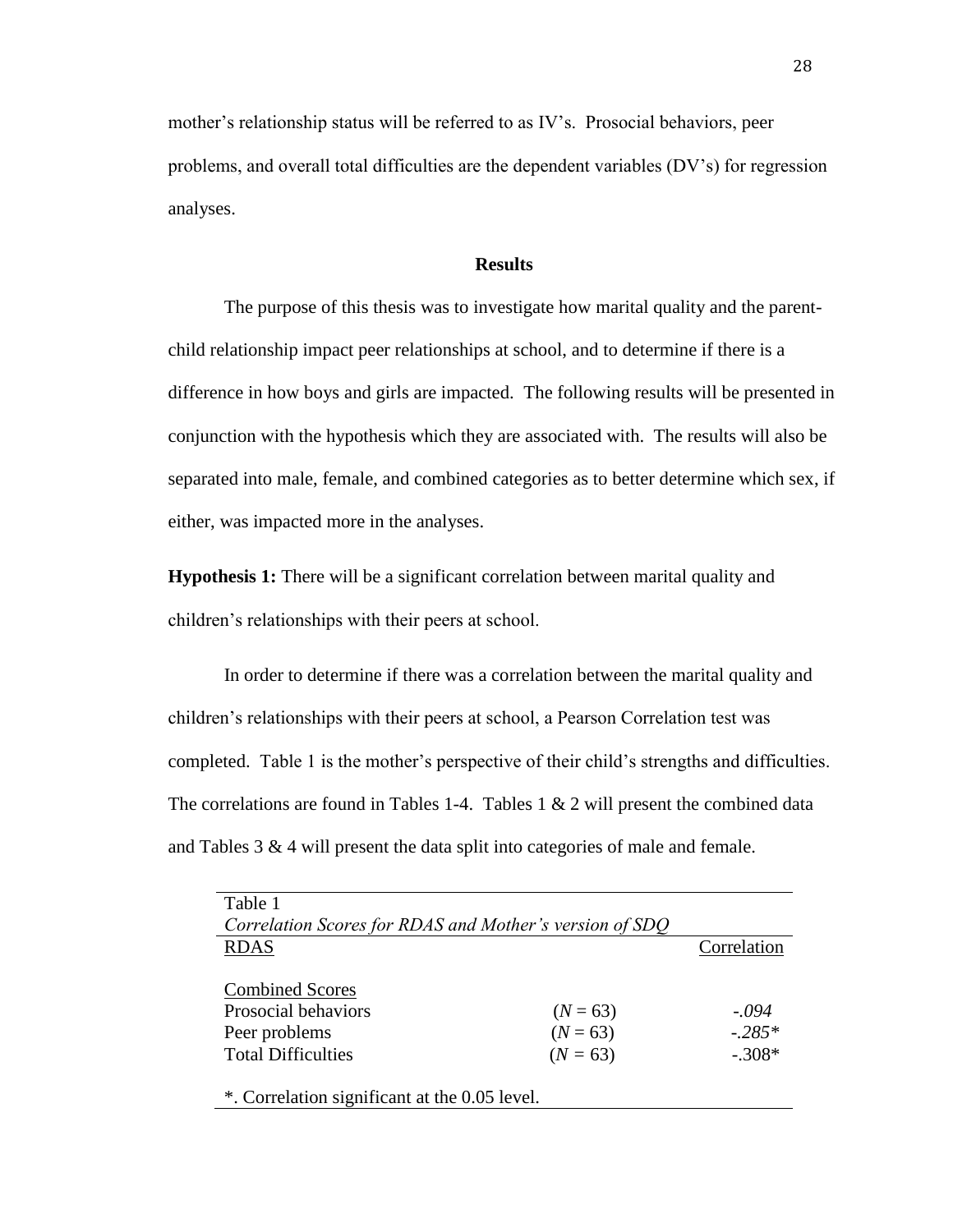The results from Table 1 show two correlations between marital quality and peer relationships. The first correlation showed a significant negative correlation between marital quality and peer problems. The scores suggest that as scores on marital quality increased, scores for peer problem decreased. The second correlation found showed a significant negative correlation between marital quality and overall total difficulties for the child. The scores suggest that as scores on marital quality increased, scores for overall total difficulties decreased.

| Table 2                                       |                                                        |             |  |  |
|-----------------------------------------------|--------------------------------------------------------|-------------|--|--|
|                                               | Correlation Scores for RDAS and Child's version of SDO |             |  |  |
| <b>RDAS</b>                                   |                                                        | Correlation |  |  |
|                                               |                                                        |             |  |  |
| <b>Combined Scores</b>                        |                                                        |             |  |  |
| Prosocial behaviors                           | $(N = 63)$                                             | $-242$      |  |  |
| Peer problems                                 | $(N = 63)$                                             | $-.016$     |  |  |
| <b>Total Difficulties</b>                     | $(N = 63)$                                             | $-.057$     |  |  |
|                                               |                                                        |             |  |  |
| *. Correlation significant at the 0.05 level. |                                                        |             |  |  |

The results from Table 2 indicate that there were no correlations found

between marital quality and peer relationships when using the Child version of the SDQ.

| Table 3                                                 |            |             |  |
|---------------------------------------------------------|------------|-------------|--|
| Correlation Scores for RDAS and Mother's version of SDO |            |             |  |
| <b>RDAS</b>                                             |            | Correlation |  |
|                                                         |            |             |  |
| Daughters                                               |            |             |  |
| Prosocial behaviors                                     | $(N = 36)$ | $-.266$     |  |
| Peer problems                                           | $(N = 36)$ | $-.276$     |  |
| <b>Total Difficulties</b>                               | $(N = 36)$ | $-.241$     |  |
|                                                         |            |             |  |
| Sons                                                    |            |             |  |
| Prosocial behaviors                                     | $(N = 28)$ | .137        |  |
| Peer problems                                           | $(N = 28)$ | $-419*$     |  |
| <b>Total Difficulties</b>                               | $(N = 28)$ | $-.441*$    |  |
|                                                         |            |             |  |
| *. Correlation significant at the 0.05 level.           |            |             |  |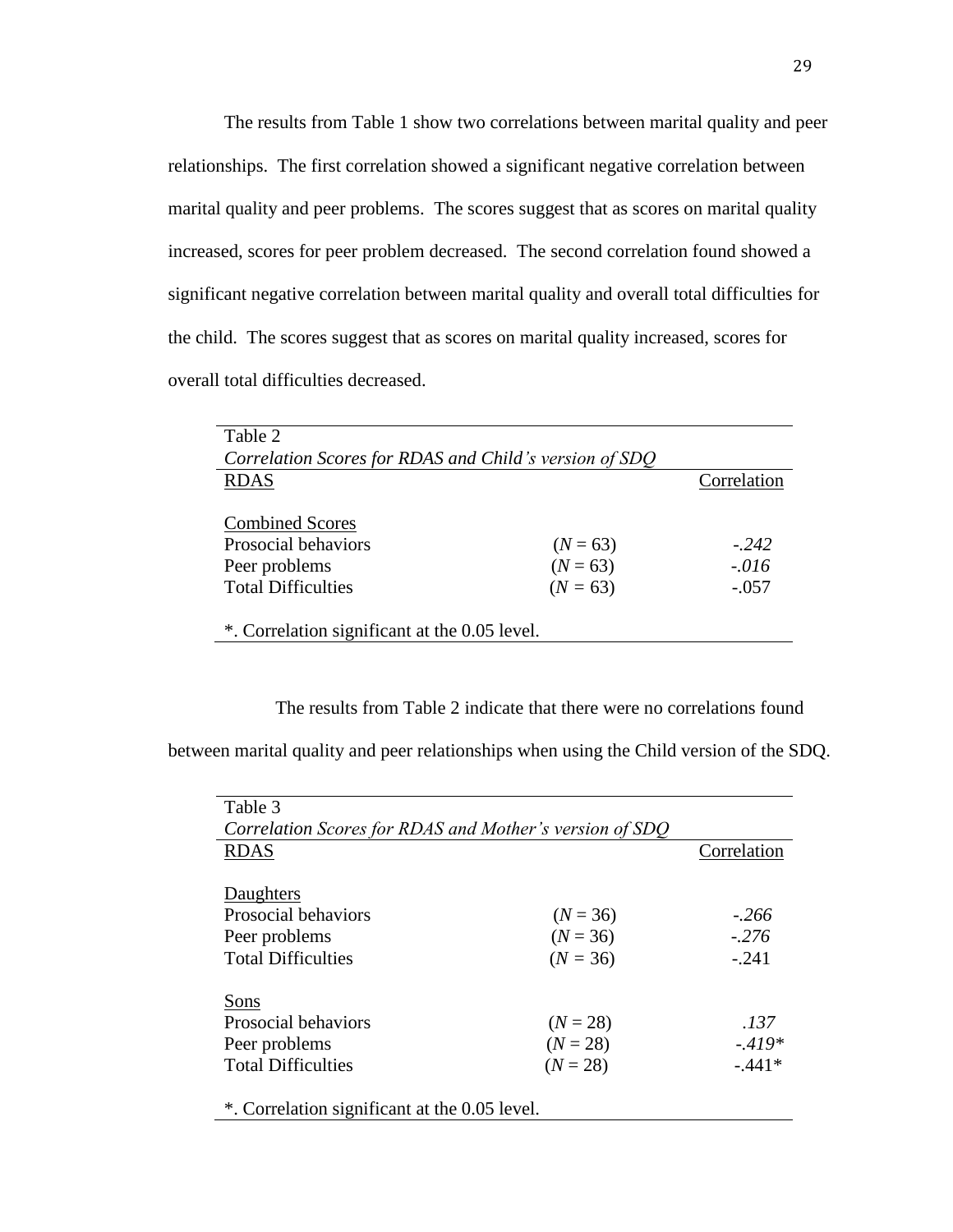The results from Table 3 show two correlations between marital quality and peer relationships, both for male children. The first correlation found showed a significant negative correlation between marital quality and peer problems at school for sons. The scores suggest that as scores for marital quality increased, scores for peer problems at school decreased.

The second correlation found showed a significant negative correlation between marital quality and the child's overall difficulties at school. This correlation would suggest that as marital quality increases, their sons's overall difficulties at school decrease. There were no significant correlations between marital quality and peer relationships for girls within this study.

| Table 4                                              |            |             |  |
|------------------------------------------------------|------------|-------------|--|
| Correlation Scores for RDAS and Child version of SDQ |            |             |  |
| <b>RDAS</b>                                          |            | Correlation |  |
|                                                      |            |             |  |
| Daughters                                            |            |             |  |
| Prosocial behaviors                                  | $(N = 36)$ | $-.333$     |  |
| Peer problems                                        | $(N = 36)$ | .016        |  |
| <b>Total Difficulties</b>                            | $(N = 36)$ | .004        |  |
|                                                      |            |             |  |
| Sons                                                 |            |             |  |
| Prosocial behaviors                                  | $(N = 28)$ | $-.245$     |  |
| Peer problems                                        | $(N = 28)$ | .070        |  |
| <b>Total Difficulties</b>                            | $(N = 28)$ | .123        |  |

The results from Table 4 indicated that there were no correlations found between marital quality and peer relationships when using the Child version of the SDQ.

First Regression: The first set of multiple regressions examined the relationship between the child's prosocial behaviors, peer problems, and overall total difficulties as measured in the mother's version of the SDQ (DV's), with marital quality and the IV's. The multiple regression model for prosocial behaviors produced  $R^2 = .29$ ,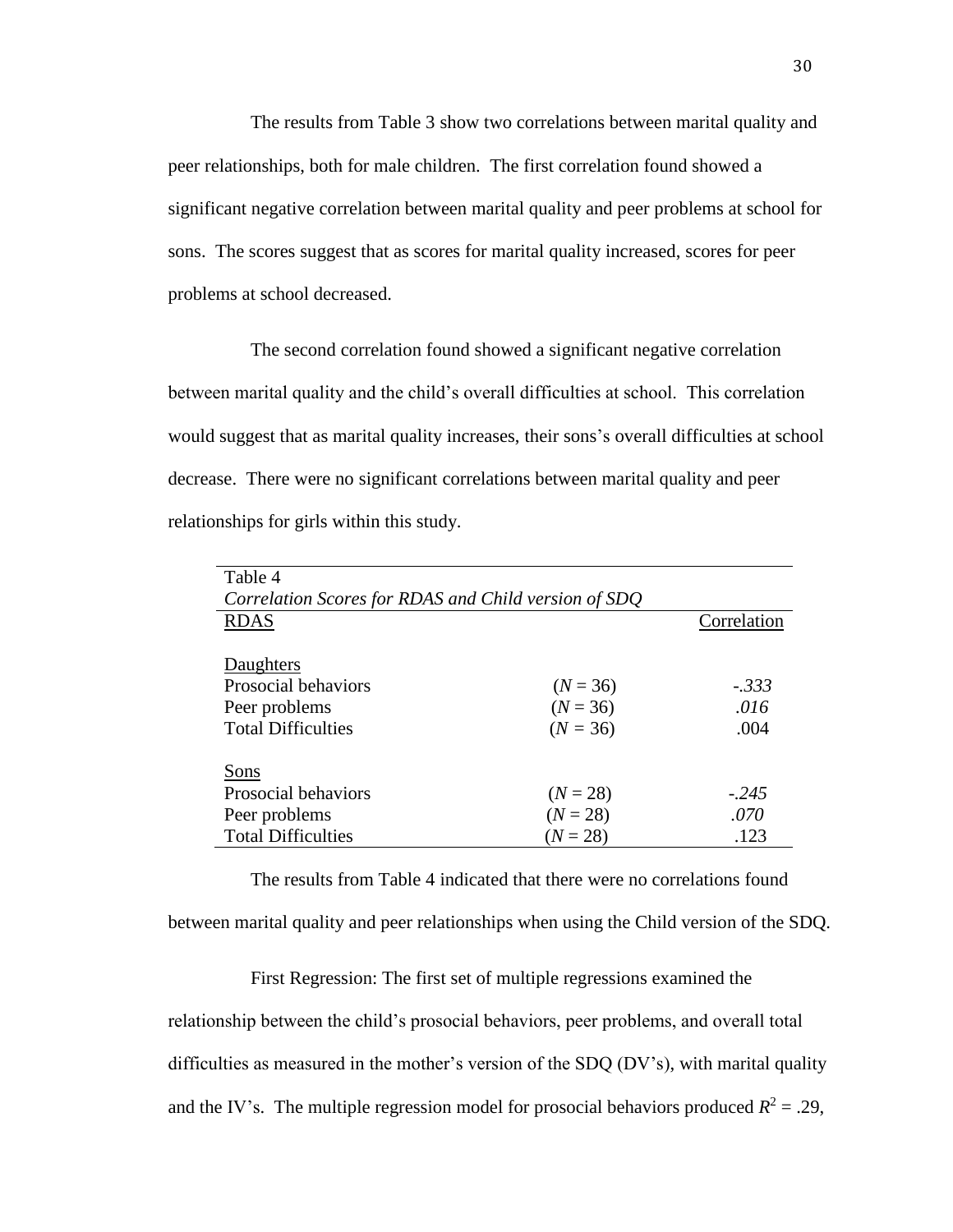$F(7,41) = 2.48$ ,  $p = 0.32$ , with no significant relationship found. The model for peer problems produced  $R^2 = .22$ ,  $F(7,41) = 1.64$ ,  $p = .15$ , with no significant results. The model for total difficulties produced  $R^2 = .35$ ,  $F(7,41) = 3.08$ ,  $p = .011$ , with two significant predictors. The first was that marital quality significantly predicted total difficulties,  $\beta = -0.29$ , p = .038. This would indicate that as marital quality increases, total difficulties at school for the child decreases. The second finding was that total income significantly predicted total difficulties,  $\beta = -.34$ ,  $p = .04$ . This would indicate that as total income increases, total difficulties at school decrease.

Second Regression: The second set of multiple regressions examined the relationship between the child's prosocial behaviors, peer problems, and overall total difficulties as measured in the child's version of the SDQ, with marital quality and the IV's. The multiple regression model for prosocial behaviors produced  $R^2 = .115$ ,  $F(7,40)$  $=$  .74, p = .64, with no significant results. The model for total difficulties produced  $R^2$  = .19,  $F(7,40) = 1.34$ ,  $p = .25$ , with no significant results. The model for peer problems produced  $R^2 = .29$ ,  $F(7,40) = 2.31$ ,  $p = .045$ , with two significant findings. The first finding was that total income significantly predicted peer problems,  $\beta = -.36$ ,  $p = .04$ . This would indicate that as total income increases, peer problems decrease. The second finding was that the mother's age significantly predicted peer problems,  $\beta = -.52$ ,  $p =$ <001. This would indicate that the older the age of the mother, the lower amount of peer problems her child had.

**Hypothesis 2:** There will be a significant correlation between the parent-child relationship and children's relationships with their peers at school.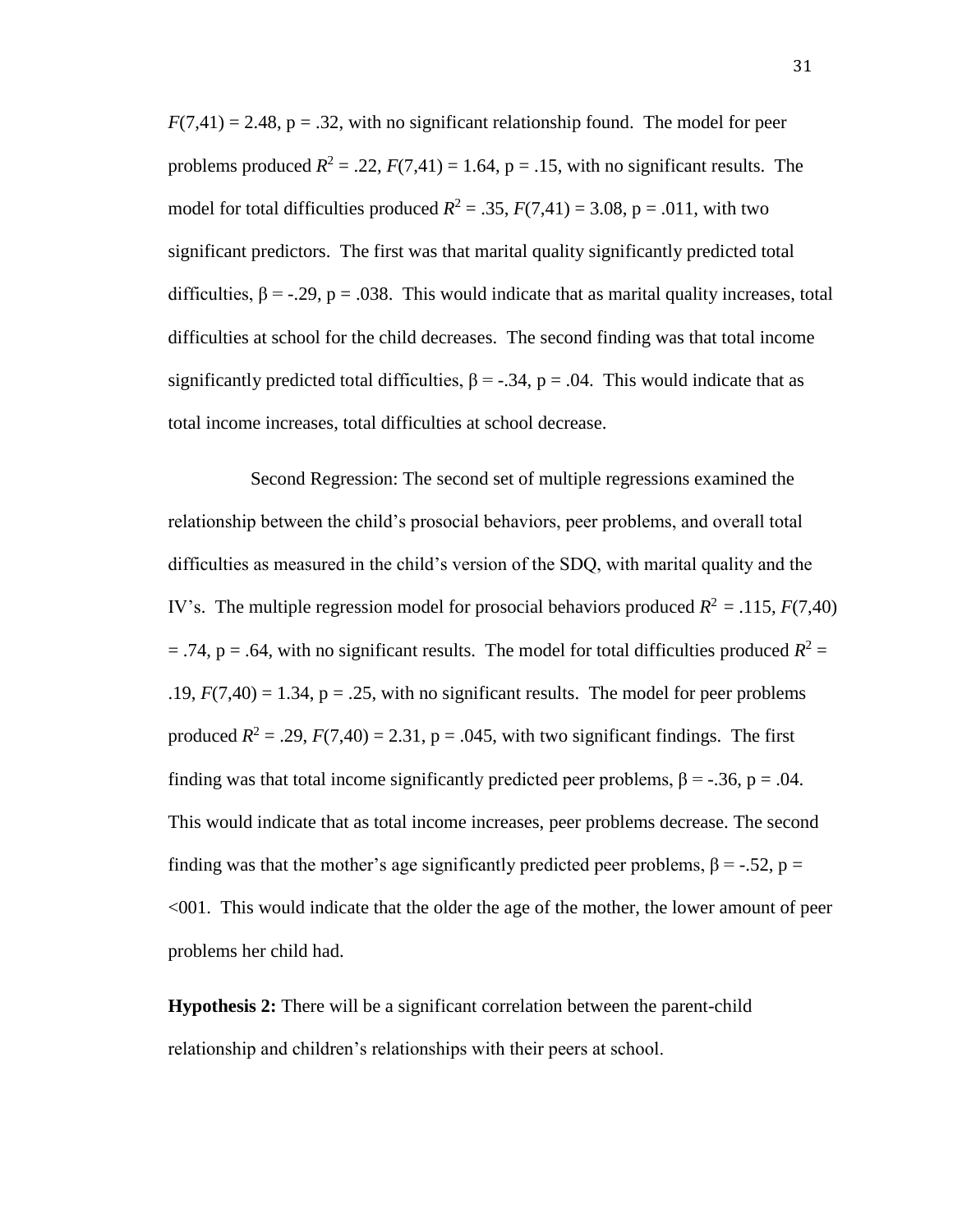In order to determine if there was a significant correlation between the parentchild relationship and children's relationships with their peers at school, a Pearson Correlation test was completed. The correlations are found in Tables 5-8. Tables 5  $\&$  6 will present the combined data and Tables 7 & 8 will present the data split into categories of male and female.

| Table 5                                                    |            |             |  |
|------------------------------------------------------------|------------|-------------|--|
| Correlation Scores for PBI and Mother's version of the SDQ |            |             |  |
| PBI                                                        |            | Correlation |  |
|                                                            |            |             |  |
|                                                            |            |             |  |
| <u>Overprotection</u>                                      |            |             |  |
|                                                            |            |             |  |
| <b>Combined Scores</b>                                     |            |             |  |
| Prosocial behaviors                                        | $(N = 65)$ | $-.239$     |  |
| Peer problems                                              | $(N = 65)$ | .168        |  |
| <b>Total Difficulties</b>                                  | $(N = 65)$ | .142        |  |
|                                                            |            |             |  |
| <u>Caring</u>                                              |            |             |  |
|                                                            |            |             |  |
| <b>Combined Scores</b>                                     |            |             |  |
| Prosocial behaviors                                        | $(N = 65)$ | $-.033$     |  |
| Peer problems                                              | $(N = 65)$ | $-.098$     |  |
| <b>Total Difficulties</b>                                  | $(N = 65)$ | $-.290*$    |  |
|                                                            |            |             |  |
| *. Correlation is significant at the 0.05 level            |            |             |  |

The results from Table 5 show one correlation between the parent-child relationship and total difficulties. The correlation indicated that there is a significant negative correlation between a parent-child relationship characterized as "caring" and the total difficulties of the child. The scores suggest that as scores for caring in the parentchild relationship increased, scores for total difficulties the child had decreased.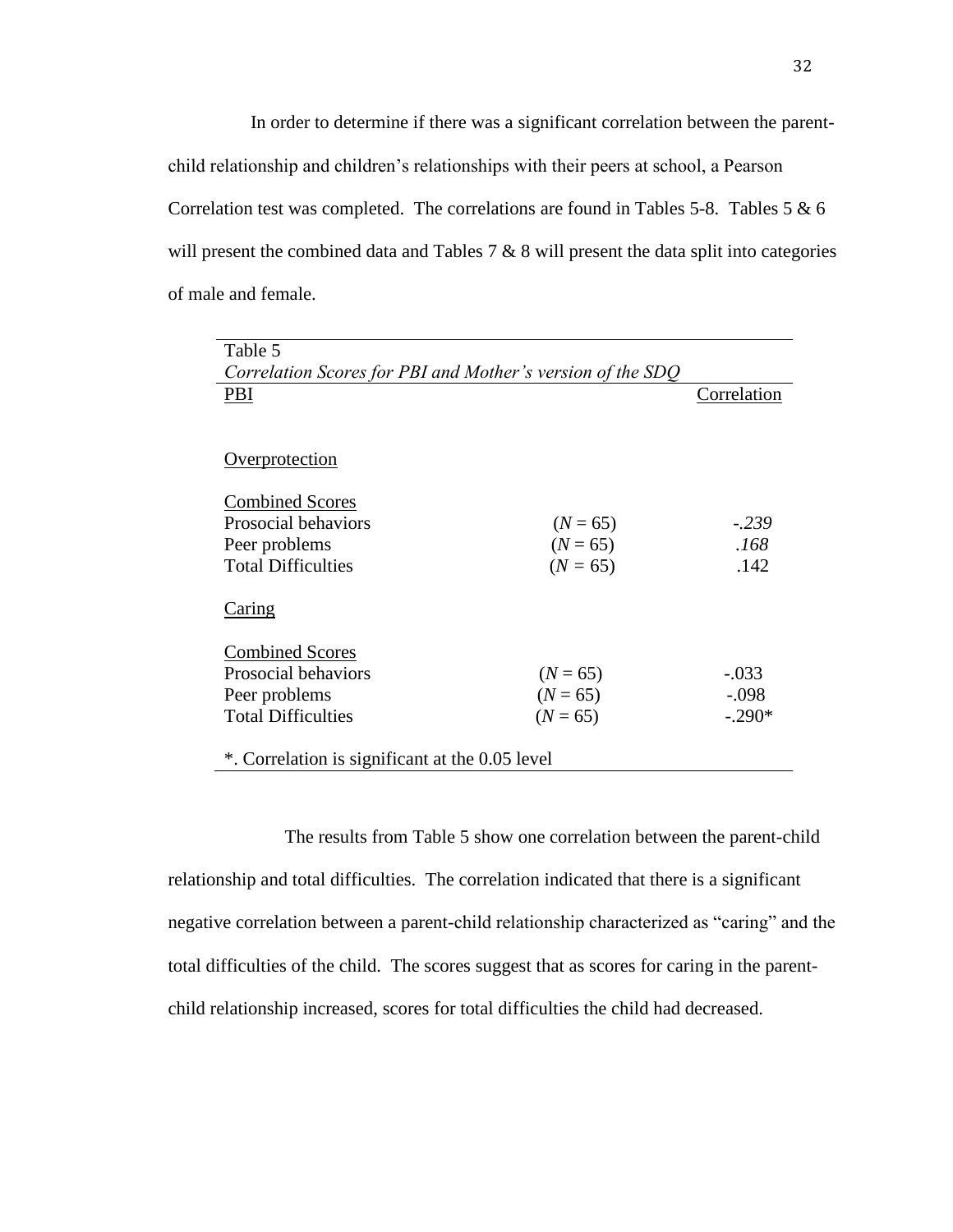| Correlation Scores for PBI and Child's version of the SDO |            |             |  |
|-----------------------------------------------------------|------------|-------------|--|
| PBI                                                       |            | Correlation |  |
|                                                           |            |             |  |
|                                                           |            |             |  |
| Overprotection                                            |            |             |  |
|                                                           |            |             |  |
| <b>Combined Scores</b>                                    |            |             |  |
| Prosocial behaviors                                       | $(N = 65)$ | $-.201$     |  |
| Peer problems                                             | $(N = 65)$ | .233        |  |
| <b>Total Difficulties</b>                                 | $(N = 65)$ | $.361**$    |  |
|                                                           |            |             |  |
| Caring                                                    |            |             |  |
|                                                           |            |             |  |
| <b>Combined Scores</b>                                    |            |             |  |
| Prosocial behaviors                                       | $(N = 65)$ | .123        |  |
| Peer problems                                             | $(N = 65)$ | .038        |  |
| <b>Total Difficulties</b>                                 | $(N = 65)$ | $-.201$     |  |
|                                                           |            |             |  |
| **. Correlation is significant at the 0.01 level          |            |             |  |
| *. Correlation is significant at the 0.05 level           |            |             |  |

Table 6

The results from Table 6 show one correlation between the parent-child relationship and total difficulties. The correlation indicated that there is a significant positive correlation between overprotection and total difficulties. The scores suggest that as scores for overprotection in the parent-child relationship increased, scores for total difficulties the child had increased.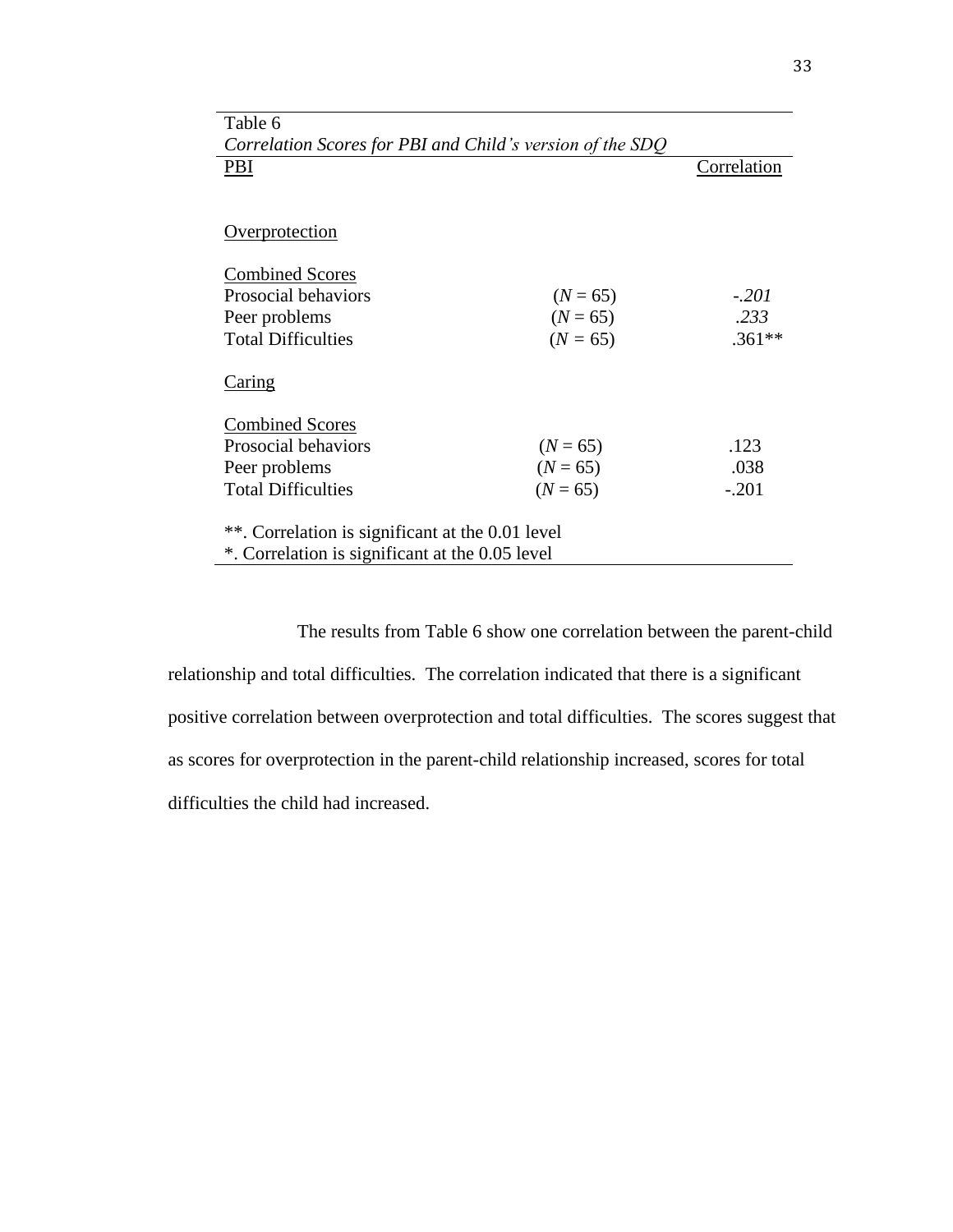| Correlation Scores for PBI and Mother's version of the SDQ |            |             |  |
|------------------------------------------------------------|------------|-------------|--|
| PBI                                                        |            | Correlation |  |
|                                                            |            |             |  |
| Overprotection                                             |            |             |  |
|                                                            |            |             |  |
| Daughters                                                  |            |             |  |
| Prosocial behaviors                                        | $(N = 36)$ | $-.401*$    |  |
| Peer problems                                              | $(N = 36)$ | .211        |  |
| <b>Total Difficulties</b>                                  | $(N = 36)$ | .127        |  |
|                                                            |            |             |  |
| Sons                                                       |            |             |  |
| Prosocial behaviors                                        | $(N = 28)$ | .144        |  |
| Peer problems                                              | $(N = 28)$ | .146        |  |
| <b>Total Difficulties</b>                                  | $(N = 28)$ | .173        |  |
|                                                            |            |             |  |
| Caring                                                     |            |             |  |
|                                                            |            |             |  |
| Daughters                                                  |            |             |  |
| Prosocial behaviors                                        | $(N = 36)$ | $-.107$     |  |
| Peer problems                                              | $(N = 36)$ | $-.231$     |  |
| <b>Total Difficulties</b>                                  | $(N = 36)$ | $-0.486**$  |  |
|                                                            |            |             |  |
| Sons                                                       |            |             |  |
| Prosocial behaviors                                        | $(N = 28)$ | .126        |  |
| Peer problems                                              | $(N = 28)$ | .275        |  |
| <b>Total Difficulties</b>                                  | $(N = 28)$ | .032        |  |
|                                                            |            |             |  |
| **. Correlation is significant at the 0.01 level           |            |             |  |
| *. Correlation is significant at the 0.05 level            |            |             |  |

Table 7

The results from Table 7 show two correlations between the parent-child relationship and children's peer relationships for female children. The first correlation indicated a significant negative correlation between an overprotective relationship and prosocial behaviors. The scores suggest that as scores for overprotective parenting in the parent-child relationship increased, scores for daughter's prosocial behaviors decreased. The second correlation indicated a significant negative correlation between caring relationship and the child's total difficulties. The scores suggest that as caring in the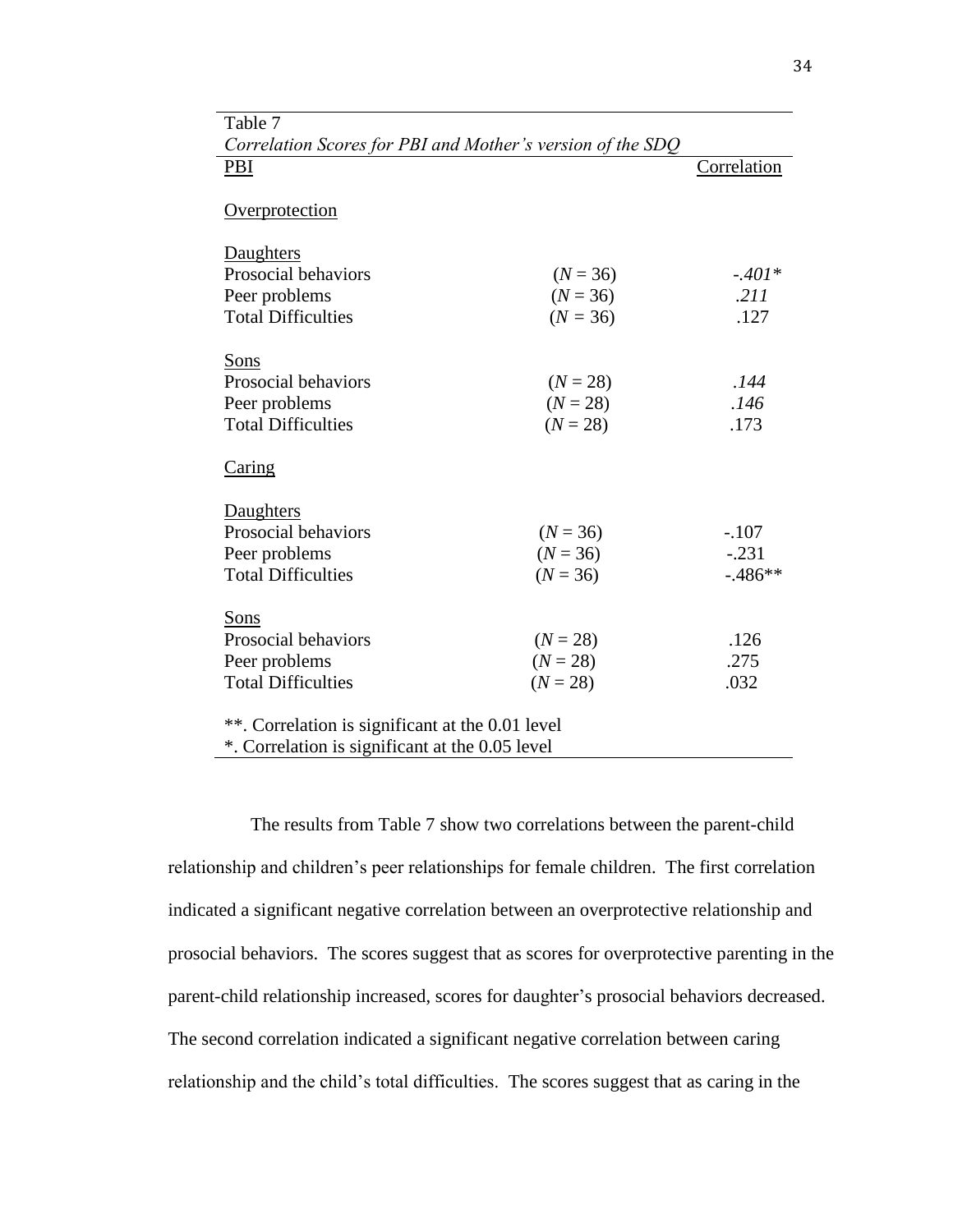parent-child relationship increased, scores for daughters overall total difficulties

decreased.

| Table 8                                                   |            |             |
|-----------------------------------------------------------|------------|-------------|
| Correlation Scores for PBI and Child's version of the SDQ |            |             |
| PBI                                                       |            | Correlation |
|                                                           |            |             |
| Overprotection                                            |            |             |
|                                                           |            |             |
| Daughters                                                 |            |             |
| Prosocial behaviors                                       | $(N = 36)$ | $-.198$     |
| Peer problems                                             | $(N = 36)$ | .332        |
| <b>Total Difficulties</b>                                 | $(N = 36)$ | $.450**$    |
|                                                           |            |             |
| Sons                                                      |            |             |
| Prosocial behaviors                                       | $(N = 28)$ | $-.158$     |
| Peer problems                                             | $(N = 28)$ | .016        |
| <b>Total Difficulties</b>                                 | $(N = 28)$ | .213        |
|                                                           |            |             |
| Caring                                                    |            |             |
| Daughters                                                 |            |             |
| Prosocial behaviors                                       | $(N = 36)$ | .174        |
| Peer problems                                             | $(N = 36)$ | $-.174$     |
| <b>Total Difficulties</b>                                 | $(N = 36)$ | $-.176$     |
|                                                           |            |             |
| Sons                                                      |            |             |
| Prosocial behaviors                                       | $(N = 28)$ | .279        |
| Peer problems                                             | $(N = 28)$ | .146        |
| <b>Total Difficulties</b>                                 | $(N = 28)$ | $-.329$     |
|                                                           |            |             |
| **. Correlation is significant at the 0.01 level          |            |             |

The results from Table 8 show one significant correlation between qualities of parent-child relationships and children's peer relationships. The correlation indicated a significant positive association between overprotection and the female children's overall difficulties. The scores suggest that as scores for overprotection increased, scores for their daughter's total difficulties at school increased. There were no significant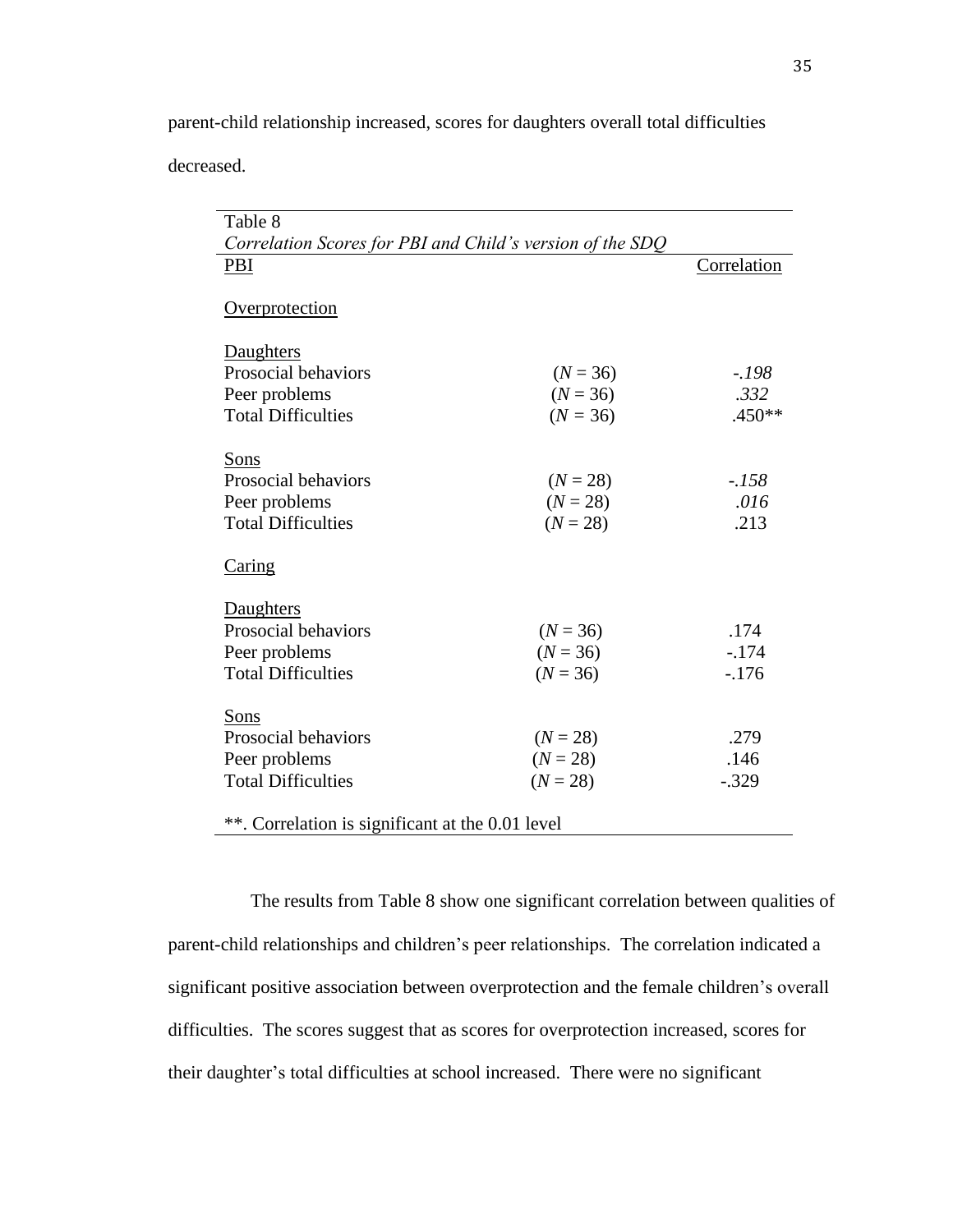correlations between qualities of parent-child relationships and peer relationships at school for boys.

Third Regression: The third set of multiple regressions examined the relationship between children's prosocial behaviors, peer problems, and overall total difficulties as measured in the mother's version of the SDQ, with the overprotection scale from the PBI and controlling for the IV's. The multiple regression model for peer problems produced  $R^2 = .23$ ,  $F(7,40) = 1.67$ ,  $p = .14$ . The model for prosocial behaviors produced  $R^2 = .26$ ,  $F(7,40) = 2.03$ ,  $p = .074$ . The model for total difficulties produced  $R^2$  $= .26$ ,  $F(7,40) = 2.04$ ,  $p = .07$ . None of the regression models produced any significant findings.

Fourth Regression: The fourth set of multiple regressions examined the relationship between children's prosocial behaviors, peer problems, and overall total difficulties as measured in the child's version of the SDQ, with the overprotection scale from the PBI and controlling for the IV's. The regression model for prosocial behaviors produced  $R^2 = .157$ ,  $F(7,39) = 1.04$ ,  $p = .42$ . The model for peer problems produced  $R^2 =$ .33,  $F(7,39) = 2.68$ ,  $p = .023$ , with one significant finding. The finding was that the mother's age predicted peer problems,  $\beta = -.49$ ,  $p = .002$ . This would suggest that the older the mother, peer problems for the child decrease. The model for total difficulties produced  $R^2 = .31$ ,  $F(7,39) = 2.53$ ,  $p = .03$ , with one significant finding. The finding was that overprotective parenting predicted total difficulties,  $\beta = 0.38$ , p = .012. This would suggest that as overprotective parenting increases, total difficulties for the child increase as well.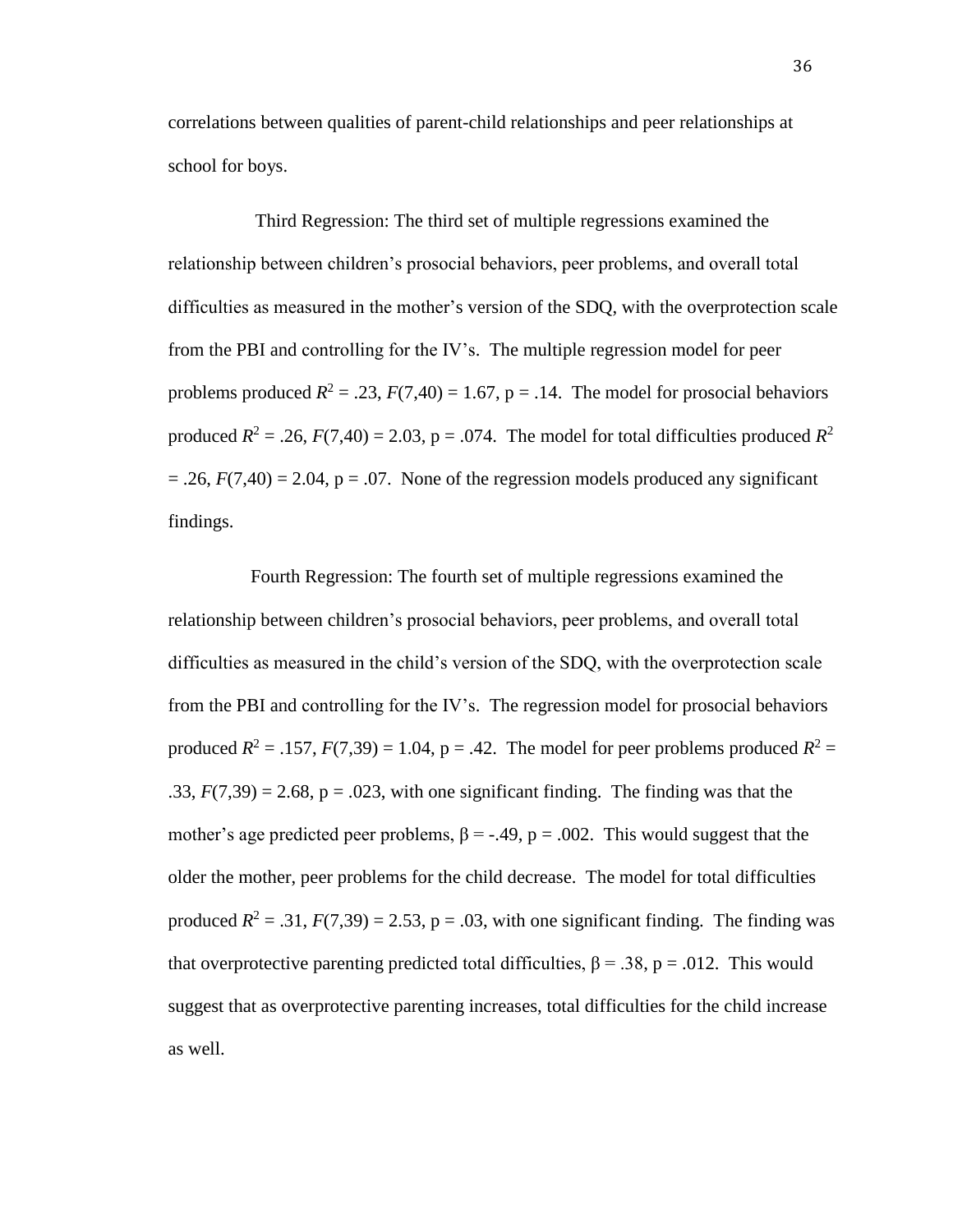Fifth Regression: A fifth set of multiple regressions examined the relationship between children's prosocial behaviors, peer problems, and overall total difficulties as measured in the mother's version of the SDQ, with the care scale from the PBI and controlling for the IV's. The regression model for peer problems produced  $R^2 =$ .28,  $F(7,40) = 2.25$ ,  $p = .05$ , with no significant findings. The model for prosocial behaviors produced  $R^2 = .20$ ,  $F(7,40) = 1.45$ ,  $p = .212$ , with no significant findings. The model for total difficulties produced  $R^2 = .34$ ,  $F(7,40) = 3.00$ , p = .012, with one significant finding. The finding was that care predicted total difficulties,  $\beta = -.31$ ,  $p =$ .027. This would suggest that as caring in the parent-child relationship increases, the child's total difficulties decrease.

Sixth Regression: The sixth set of multiple regressions examined the relationship between children's prosocial behaviors, peer problems, and overall total difficulties as measured in the child's version of the SDQ, with the care scale from the PBI and controlling for the IV's. The regression from the peer problems produced  $R^2 =$ .28,  $F(7,39) = 2.18$ ,  $p = .057$ . The regression from prosocial behaviors produced  $R^2 =$ .14,  $F(7,39) = .93$ ,  $p = .493$ . The regression from total difficulties produced  $R^2 = .21$ ,  $F(7,39) = 1.54$ ,  $p = .182$ . There were no significant findings in these regressions. Overall, there were several significant findings that came from the multiple regression analyses.

**Hypothesis 3:** Overall, boys' peer relationships will be more negatively impacted by marital quality and qualities of parent-child relationships more significantly than girls' peer relationships.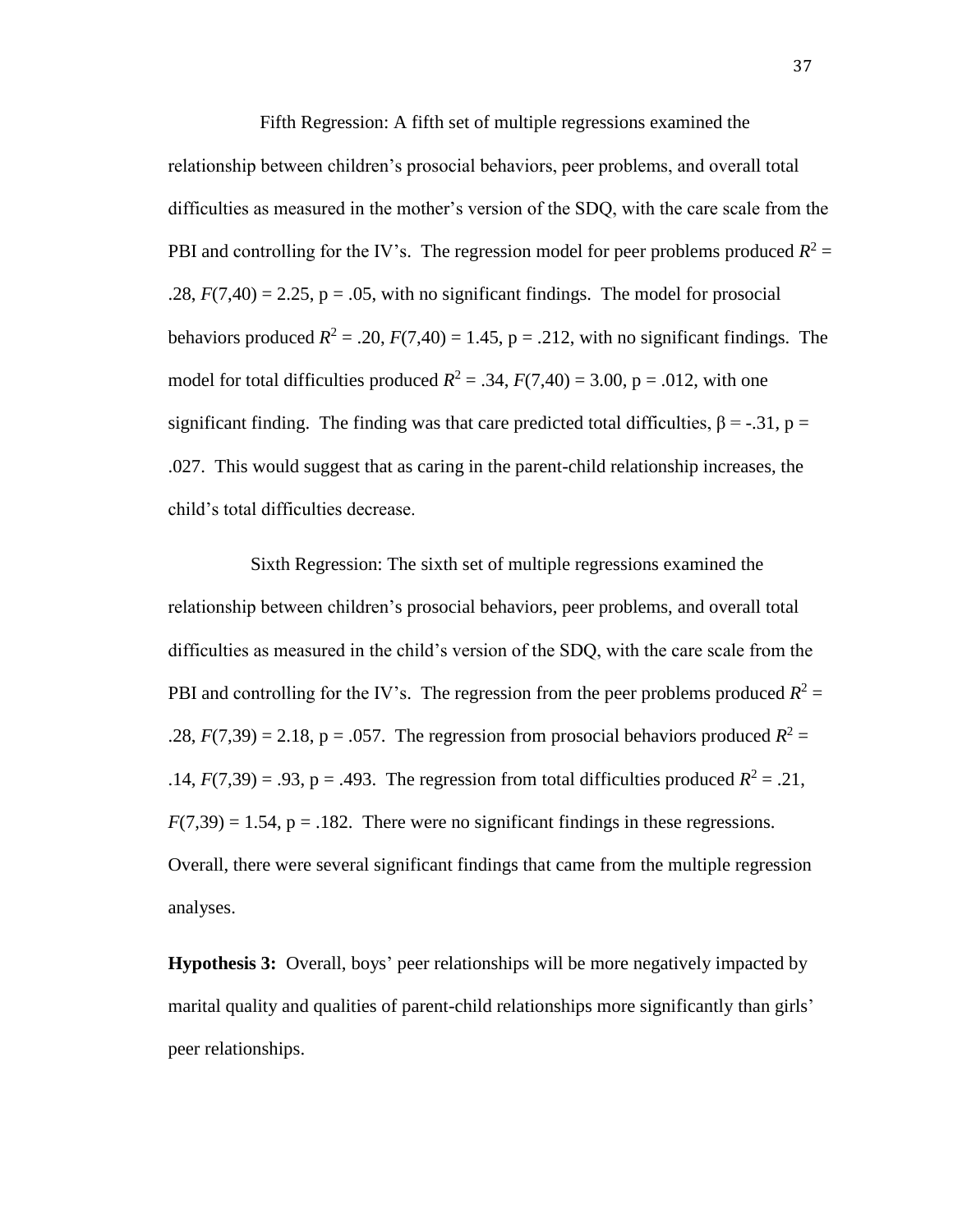This hypothesis was partially confirmed. Correlations in this study show that boys were more negatively impacted by low marital quality. This is evidenced by the findings in Table 3 that illustrate as scores for marital quality increased, scores for peer problems and total difficulties decreased for boys. Girls in the study were more impacted by a negative parent-child relationship. This is evidenced by the findings in Tables 7  $\&$ 8, which showed that as scores for overprotective parenting increased, scores for prosocial behaviors decreased and scores for total difficulties for the child increased. It was also found that as scores for caring in the parent-child relationship increased, scores for overall total difficulties decreased.

One possible explanation for this finding is that boys exhibited more externalizing behaviors in the form of peer problems, and that girls exhibit more internalizing behaviors in the form of less prosocial behaviors or social withdrawal. This is line with Hadley (2003), who reported that aggression is much more common with boys and internalizing is much more common with girls.

This hypothesis could also not be tested, as the sample size in this study was too low. The power to effectively determine the significance of a finding is reliant upon having a large enough sample size for the study.

# **Discussion**

Some evidence was found supporting the aims of the study, suggesting that marital quality and the parent-child relationship do effect a child's peer relationships. Although the third hypothesis was only partially true, evidence was still found supporting how genders are impacted differently by marital quality and the parent-child relationship.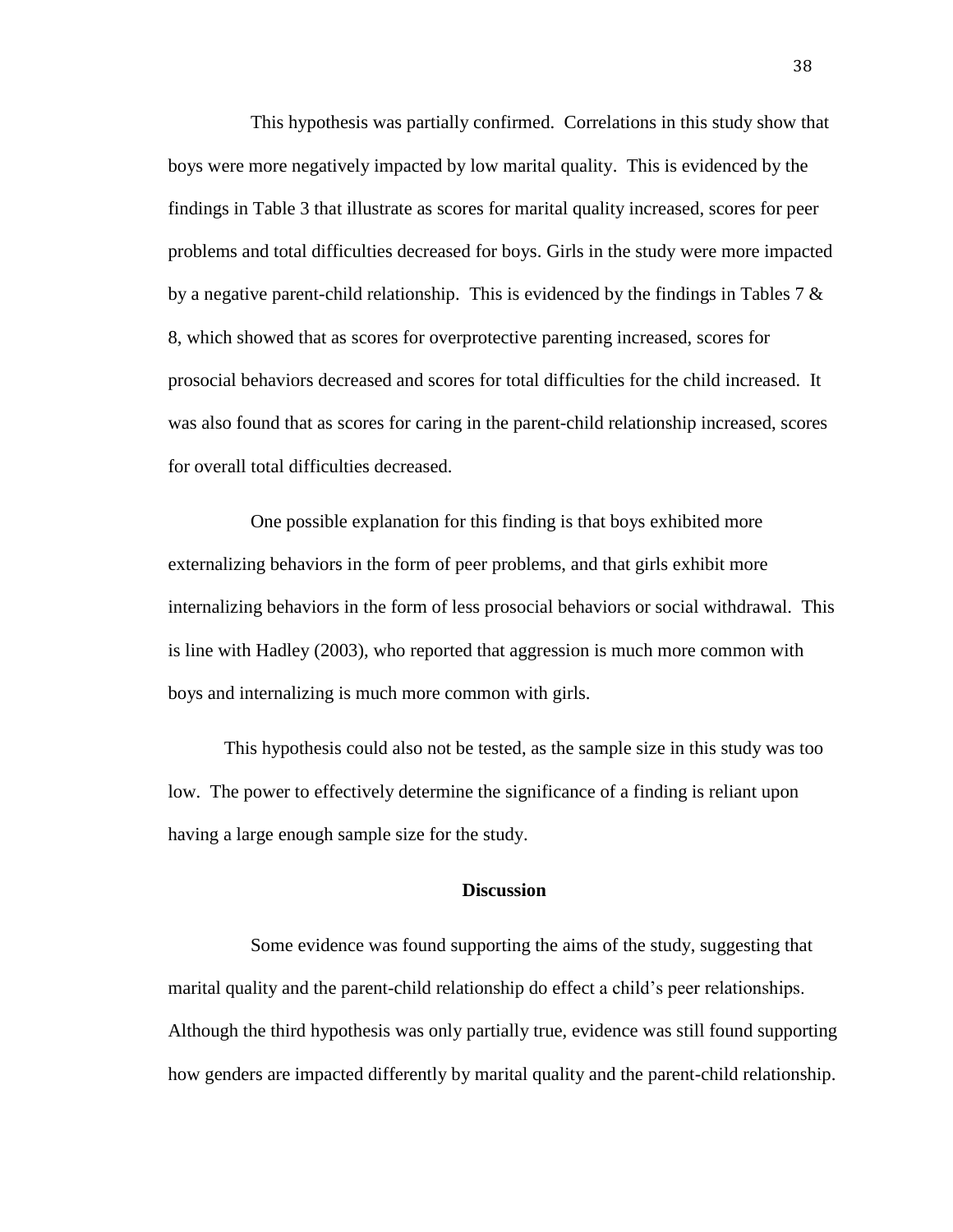#### **Marital Quality**

There were four correlations found that showed a relationship between marital quality and children's relationships with their peers at school. Two of the findings were significant overall and two of these findings were significant for boys only. Overall, the study found that as marital quality increased, peer problems and total difficulties decreased. When separated into categories of boys and girls, these findings were also significant for boys, but not for girls. The multiple regression analysis also suggested that as marital quality increases, total difficulties for the children decrease.

These findings are somewhat different from the findings of Marks et al. (2001) who reported that children who witnessed severe marital discord had more behavioral problems and lower social competence than their peers who do not. Other researchers (Mann & Makenzie, 1996) have reported that marital dissatisfaction and overt marital conflict have an impact on the oppositional behavior of children; while Vuchinich et al. (1993) found a negative correlation between marital quality and children's externalizing behaviors. In these previous studies both children were impacted by low marital quality. However, in this Brazilian study only the boys were impacted significantly. This could be due to the tendency for boys to externalize problems and girls to internalize them. It is possible that boys in this study exhibited aggression to cope with the stress of their parent's low marital quality and that girls turned to their peers for support. If that were the case then boys would seem to have an increase in peer problems and overall difficulties or for their parents to perceive that they do.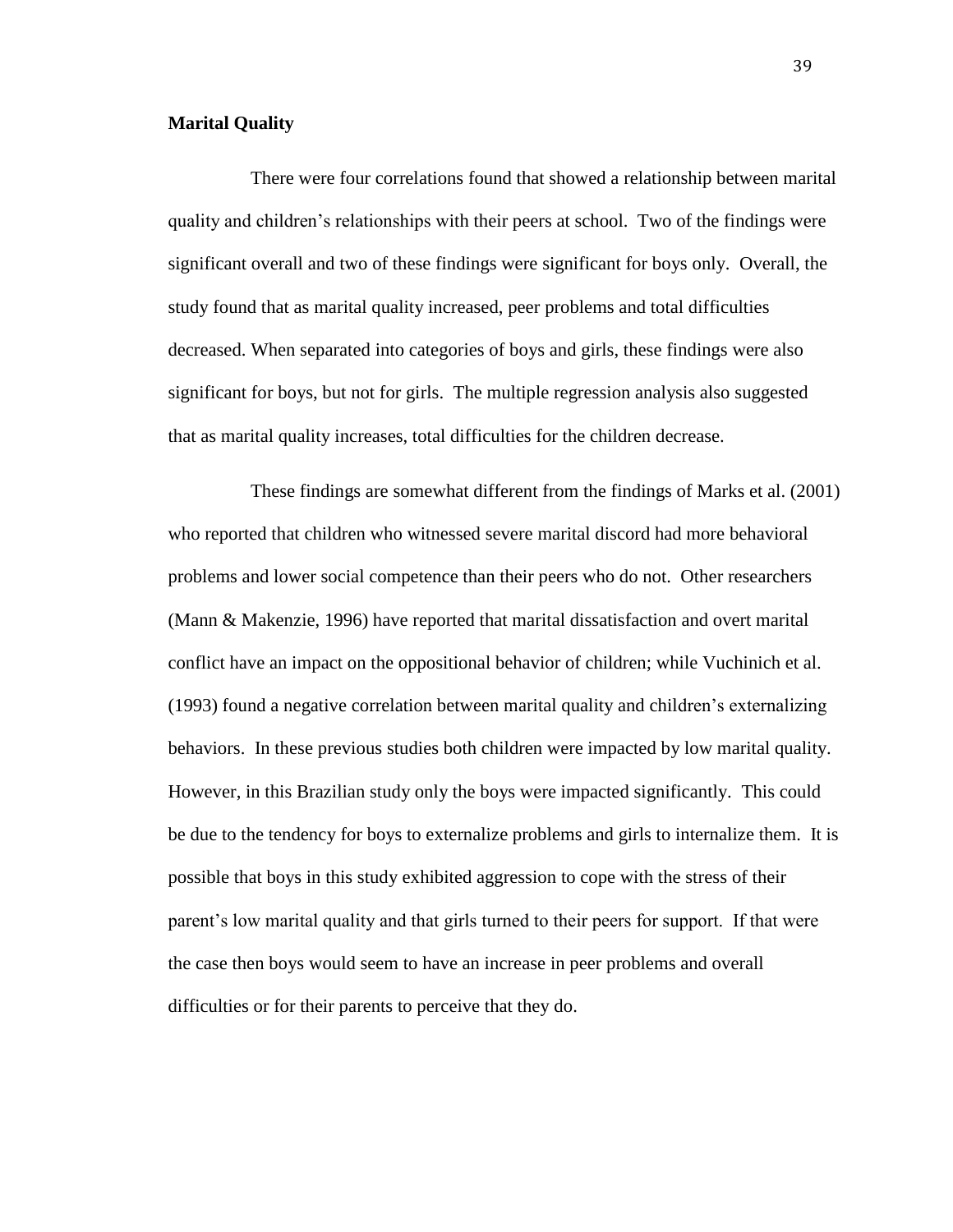#### **Parent-Child Relationship**

There were five correlations found between the parent-child relationship and children's relationships with their peers at school. Overall, the study found that total difficulties decrease as a caring parent-child relationship increases, and total difficulties increase as an overprotective parent-child relationship increases. The findings were also significant for girls, but not for boys. One correlation suggested that as the mother is more overprotective, her daughter's prosocial behaviors decrease. Another suggested that the more caring the parent-child relationship is, the less total difficulties her daughter has at school. The last correlation suggests that as a parent is more overprotective, her daughter's total difficulties at school increases. It is interesting that girls were significantly impacted by the parent-child relationship and boys were not. A possible reason for this could be that overprotective parenting causes girls to isolate more than boys while in social situations, which is then perceived as being less prosocial and having more total difficulties.

The multiple regression analyses also suggested that the more overprotective the parent-child relationship, the more total difficulties the child has. The regression also indicated that as the parent-child relationship has higher levels of care, the children's total difficulties decrease.

These findings are consistent with that of Schneider et al. (2001), who found that as children grow older their relationship with their parents becomes more important for social functioning and relationships with their peers. Woodward & Fergusson (1999), also found links between peer relationship problems at school and parent-child interactions. Finally, Lindsey et al. (2010) reported that children with higher levels of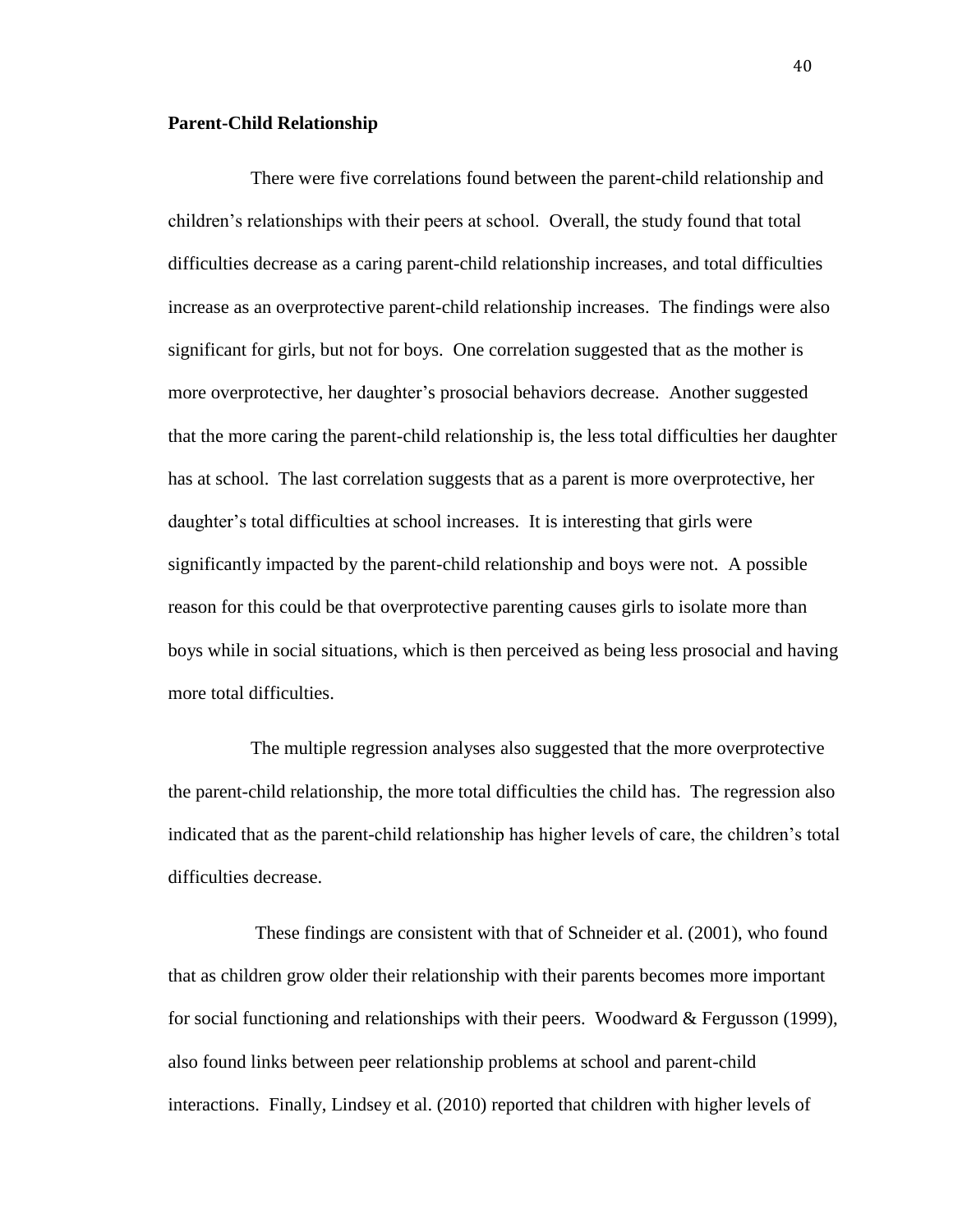positive interactions in the mother-child relationship have been found to exhibit more prosocial behaviors with their peers. Again, the findings of this study seem to be consistent with previous studies.

Other findings not related to the hypotheses of the study indicated that total family income, as well as age of the mother, was statistically significant variables that play a role in social functioning of both boys and girls. There is literature available that would seem to support these findings. Hurtig et al. (2007) reported that children in low SES families are at greater risk for child behavioral problems and externalizing symptoms. Fryers, Melzer, & Jenkins (2003) report that there are links between higher rates of psychopathology in adults and lower levels of SES. Furthermore, Yates, Obradovic, & Egeland (2010) report that two factors related to behavioral difficulties in children are parents who suffer from depression or are under increased levels of stress. It is possible that in this study, parents with lower levels of SES suffer from higher levels of stress and depression, which in turn impacts their relationship with their children and their child's social functioning. These findings are important as they could provide answers of how to help families at risk. Families from lower SES backgrounds may be in need of resources that could help in lowering tension and stress in the home, thereby promoting a healthier atmosphere for children.

There is research on the age of the mother that could provide possible answers. Hall & Hal (2007) reported that younger mothers usually have fewer financial resources than older mothers. Sutcliffe, Barnes, Belsky, Gardiner, & Melhuish (2012) report that there is a possibility that increasing maternal age leads to more effective parenting, citing in their study that children who were born to older mothers were found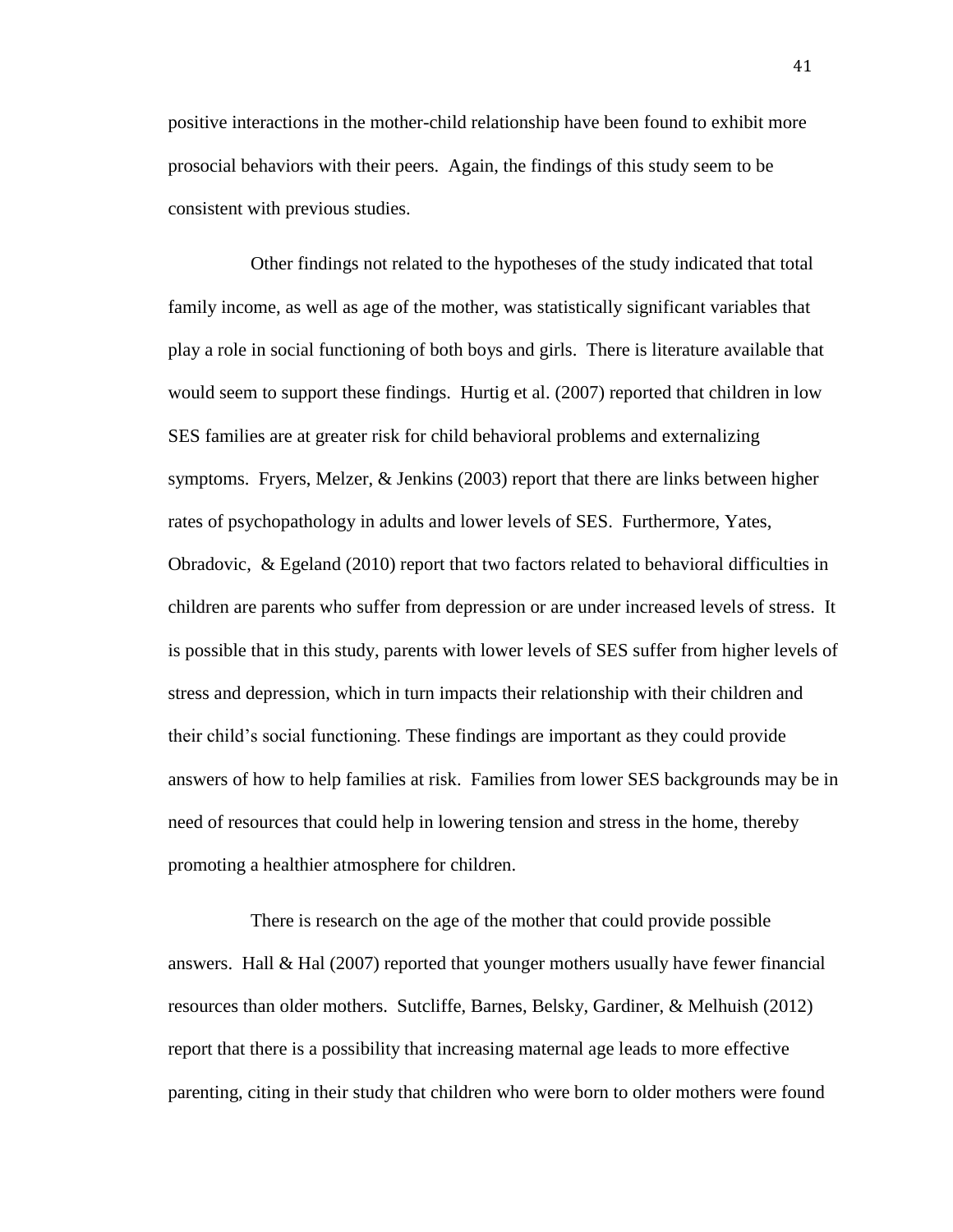to have better health and developmental outcomes. Again, this research is valuable because it informs professionals on how they can provide help for at risk families. Younger mothers may simply be in need of psychoeducation about effective parenting practices or how they can increase marital quality with their spouse. It could be that older mothers have more knowledge, resources, or life experience which gives them an advantage that younger mothers do not typically have. Future studies on the parent-child relationship could focus on mother's age.

# **Limitations**

While this study provides important information regarding marital quality, parentchild relationships, and how they impact peer relationships of school age kids among a highly underserved and under researched population, it is not without limitations. In this section I will discuss these limitations, as well as the impact that they may have on the results of this study.

Self-report. One limitation of this study is that it is entirely based on self-report. As a result, these findings only include what respondents are willing to share. It is possible that social desirability influenced participant's response to the question, or that the parent's fondness for their child may have skewed the results. Many parents tend to have a favorable view of their child, which can make them not entirely objective when assessing their child's social behaviors. Further, parents experiencing low marital quality or a lack of closeness with their child may be prone to exaggerating problems that their child may be experiencing when assessed.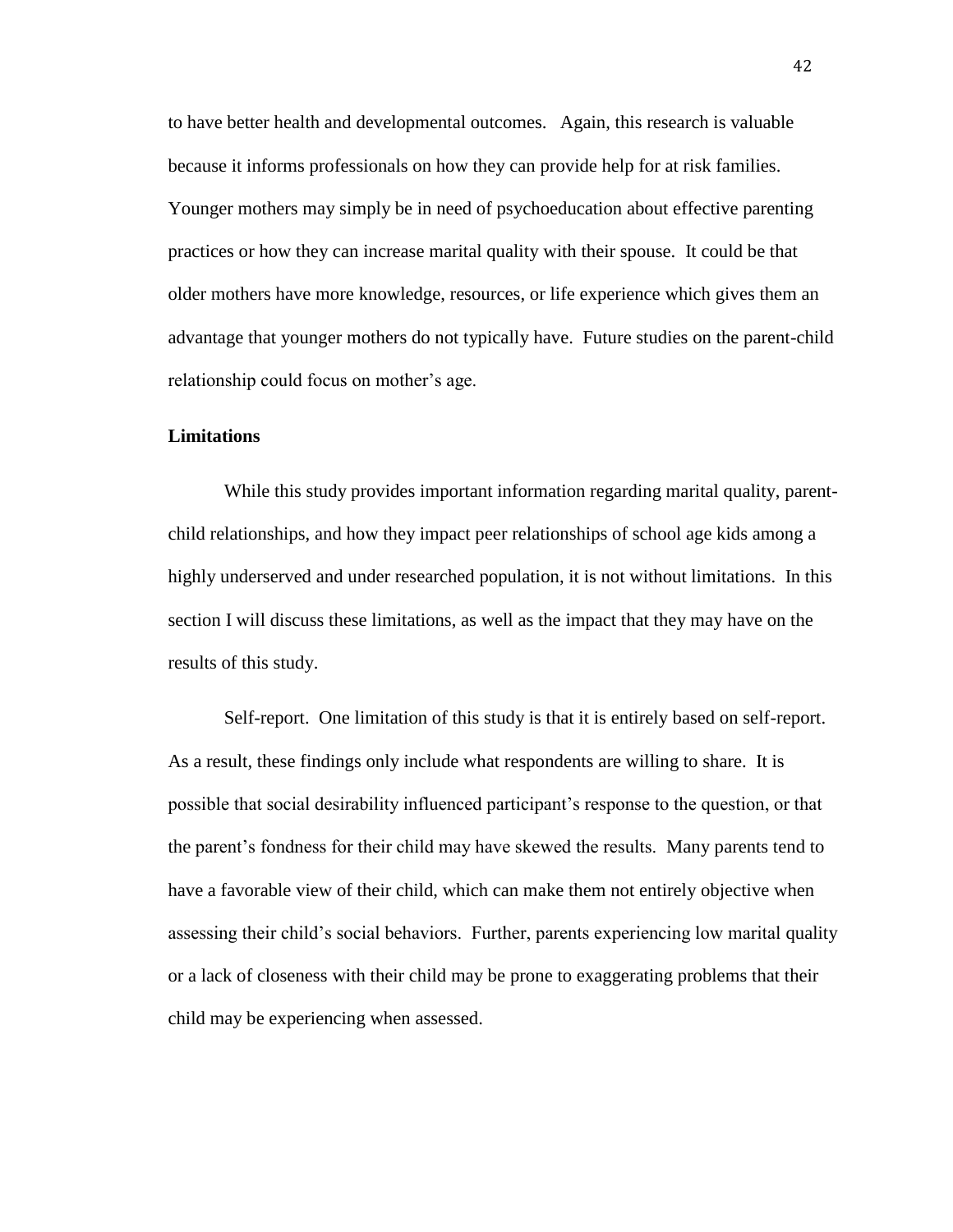Sample size. Generally, a larger sample size is desirable. The sample size in this study was smaller than anticipated, including 65 mothers and children. This was a result of the inclusion criteria for this study in which we could only select mothers who were the child's primary care giver. As a result, the sample size was significantly decreased. A larger sample size would have also provided the researcher with the opportunity to examine whether certain variables could be protective factors against other variables, such as a positive parent-child relationship being a protective factor against low marital quality. Future studies would benefit from recruiting and a larger sample that could utilize more rigorous statistical measure.

 No data from fathers. Due to a low number of responses from fathers in the data, fathers were excluded from this study. Data from fathers would have provided another perspective of the quality of their marriage, their relationship with their child, and their child's peer relationships. Had there been more data on fathers, the study would have a more complete assessment of factors influencing peer relationships.

No measures from teachers. The Strengths and Difficulties Questionnaire (SDQ) was used to assess children's prosocial behaviors and peer problems. The parent and child versions were both used for this study. There is also a version of the SDQ created for teachers' assessment. Had the teachers completed this assessment, a more objective view of the child's prosocial behaviors and peer problems might have been found. It is the researchers opinion that future studies could benefit from having the child's teacher complete the teacher version of the SDQ.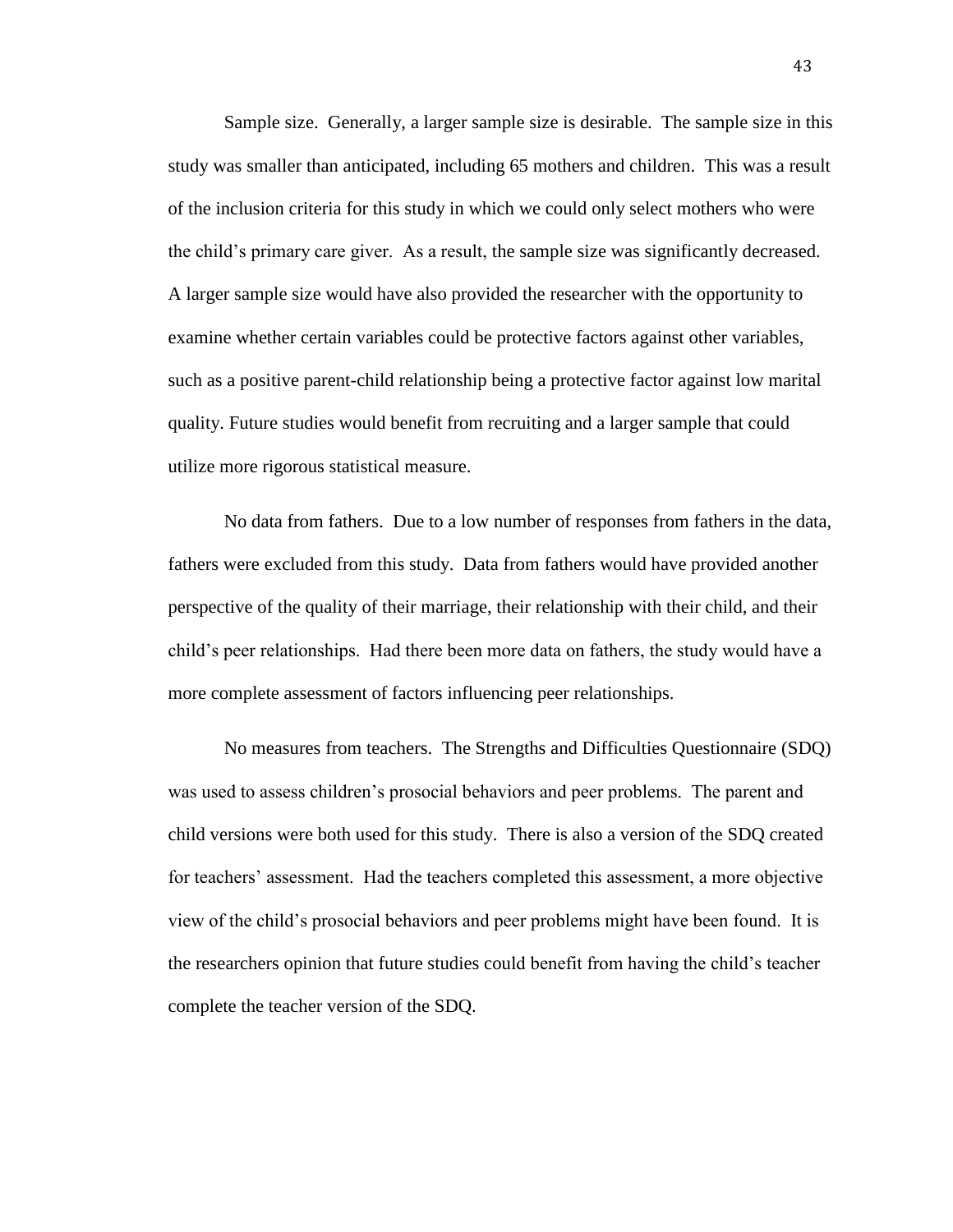# **Conclusion**

In general, the results suggest that marital quality and the parent-child relationship do have some impact on children's peer relationships at school. From the results, it would seem that both boys and girls are impacted, although in different ways. Males in this study seem to be more impacted by marital quality and females were more impacted by the parent-child relationship. Again, this could be because boys tend to externalize behaviors and girls tend to internalize them. Both males and females were impacted by the age of the mother and the total income of the family.

# **Implications for Future Research**

Future studies that include data from fathers and assessments by the student's teachers could provide a more complete picture of all the different factors that influence a child's relationship with their peers.

There were multiple significant findings that indicated the age of the mother was an important factor in their children's social development. Future studies could investigate the reason why this was a benefit to children in this study.

There were also multiple significant findings regarding parenting style found within this study. Overprotective parenting was associated with negative social outcomes for children and a parent-child relationship with high levels of caring was found to be associated with positive social outcomes. Future studies could examine the role culture, socioeconomic status, and other variables play in parenting styles in Brazil.

Findings of this study indicated that socioeconomic status (SES) played a role in children's peer relationships. This would indicate that there is a certain point where SES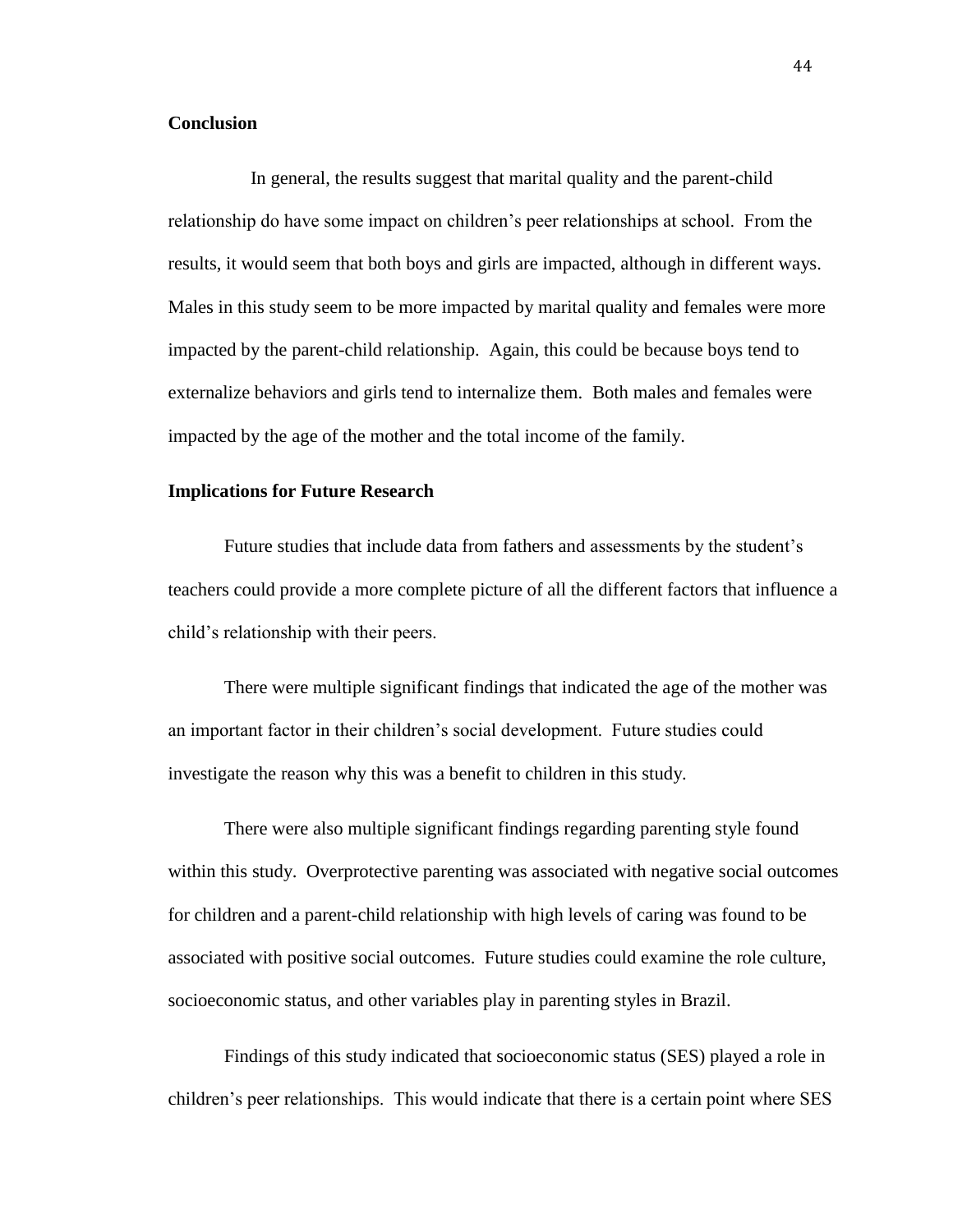becomes a significant risk factor. Future studies could be done to determine where that point is. Additionally, researcher has shown that SES can play a significant factor in depression in parents. A future study investigating how a parent's mental health impacts their relationship with their child and their children's peer relationships could be done and provide valuable information for professionals.

Future directions for research might include examining if certain variables are protective factors against other variables. As mentioned previously, a larger sample size could provide sufficient data to test this hypothesis.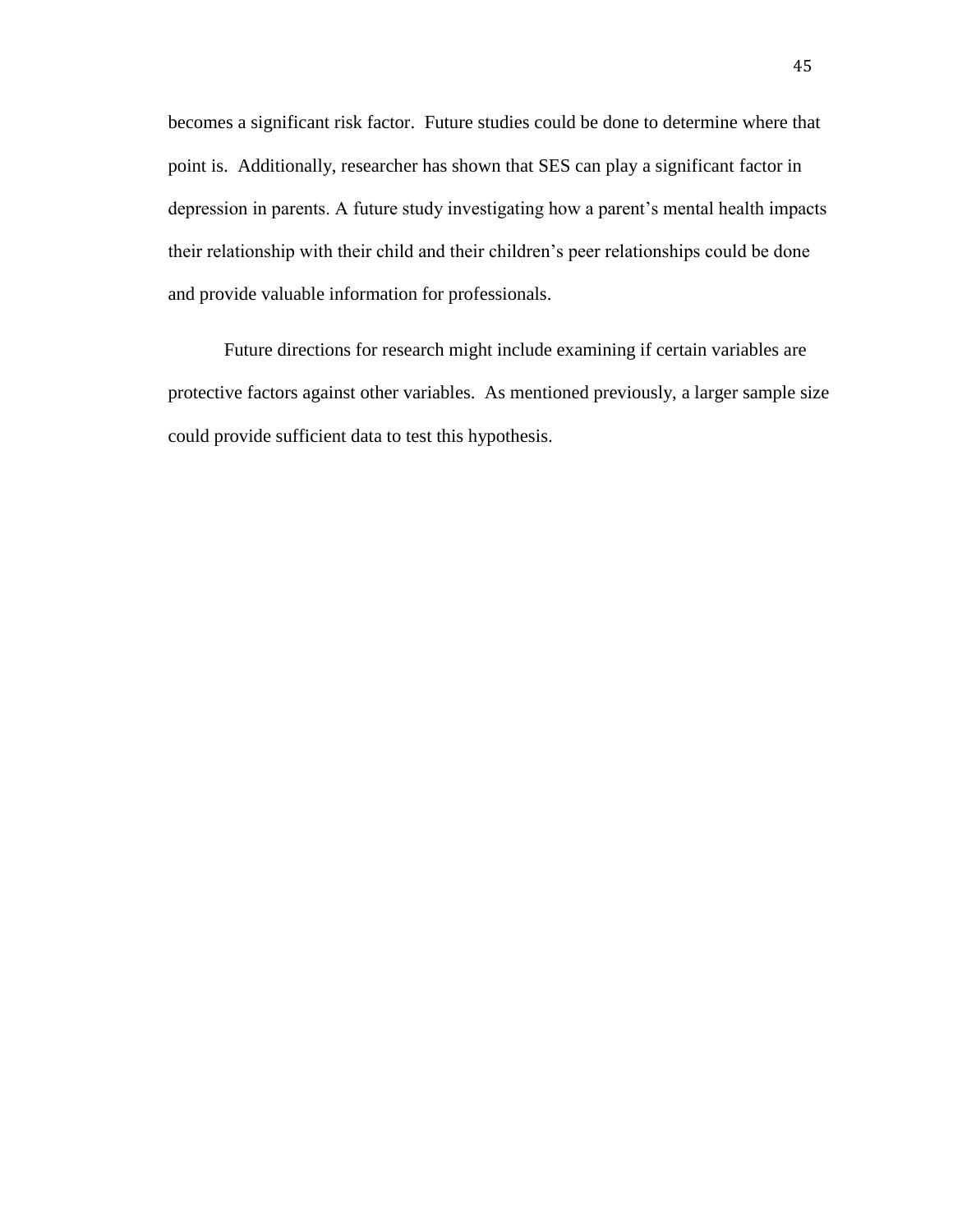### **References**

Bohlin, G., Hagekull, B., & Rydell, A. (2000). Attachment and social functioning: A longitudinal study from infancy to middle childhood. *Social Development, 9*(1), 24-39.

Bowen, M. (1978). *Family Therapy in Clinical Practice*. New York: Jason Aronson

- Busby, D. M., Crane, D. R., Larson, J. H., & Christensen, C. (1995). A revision of the dyadic adjustment scale for use with distressed and nondistressed couples: Construct hierarchy and multidimensional scales. *Journal of Marital and Family Therapy, 21*, 289–308.
- Buehler, C., Benson, M. J., & Gerard, J. M. (2006). Interparental hostility and early adolescent problem behavior: The mediating role of specific aspects of parenting. *Journal of Research On Adolescence (Wiley-Blackwell), 16*(2), 265- 292. doi:10.1111/j.1532-7795.2006.00132.x
- Cappella, E., Kim, H., Neal, J., & Jackson, D. (2013). Classroom peer relationships and behavioral engagement in elementary school: The role of social network equity. *American Journal of Community Psychology*, *52*(3/4), 367-379. doi:10.1007/s10464-013-9603-5
- Cury CR, Golfeto JH (2003) Strengths and difficulties questionnaire (SDQ): a study of school children in Ribeirão Preto. *Revista Brasilieira de Psiquiatr 25*:139–145 6.
- Dodge, K. A., Lansford, J. E., Burks, V. S., Bates, J. E., Pettit, G. S., Fontaine, R., & Price, J. M. (2003). Peer rejection and social information-processing factors in the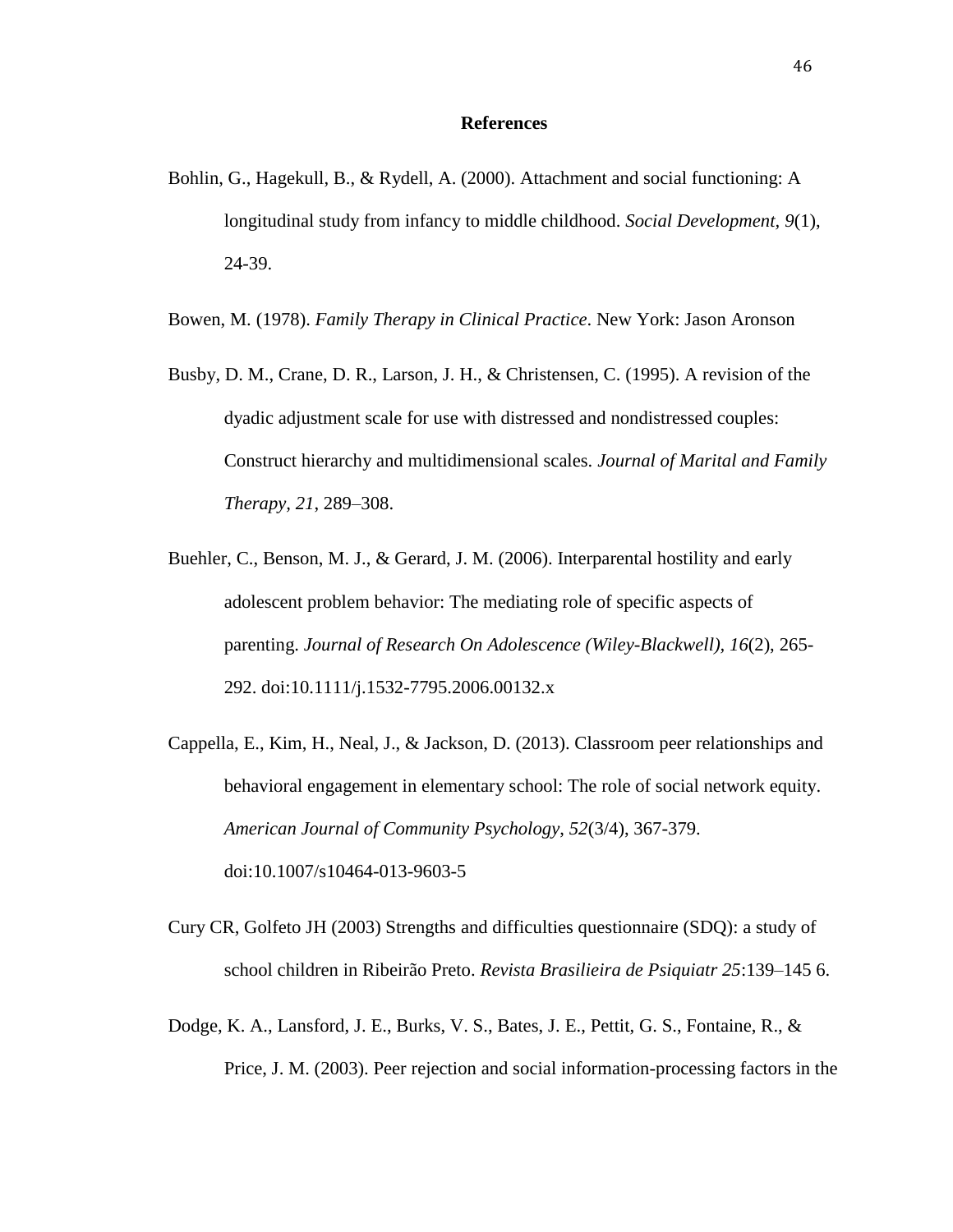development of aggressive behavior problems in children. *Child Development, 74*(2), 374-393. doi:10.1111/1467-8624.7402004

- Erel, O., & Burman, B. (1995). Interrelatedness of marital relations and parent–child relations: A meta-analytic review. *Psychological Bulletin*, *118*, 108–132.
- Elliott, A. C., Woodward, W. A. (2007). Statistical analysis: Quick reference guidebook with spss examples (pp 77-112). Thousand Oaks CA: Sage.
- Fauchier, A., & Margolin, G. (2004). Affection and conflict in marital and parent-child relationships. *Journal of Marital & Family Therapy, 30*(2), 197-211.
- Fleitlich-Bilyk, B., & Goodman, R. (2004). Prevalence of child and adolescent psychiatric disorders in southern Brazil. *Journal of the American Academy of Child & Adolescent Psychiatry,* 43(6), 727-734. doi:10.1097/01.chi.0000120021.14101.ca
- Fleitlich B, Cortazar PG, Goodman R (2000) Questionário de capacidades e dificuldades (SDQ). *Infanto 8*:44–50
- Fryers, T., Melzer, D., & Jenkins, R. (2003). Social inequalities and the common mental disorders: a systematic review of the evidence. *Social Psychiatry and Psychiatric Epidemiology, 38*, 229–237.
- Furman, W., & Robbins, P. (1985). What's the point? Issues in the selection of treatment objectives. In B. H. Schneider, K. H. Rubin, & J. E. Ledingham (Eds.), *Children's peer relations: Issues in assessment and intervention* (pp. 41–54). New York: Springer-Verlag.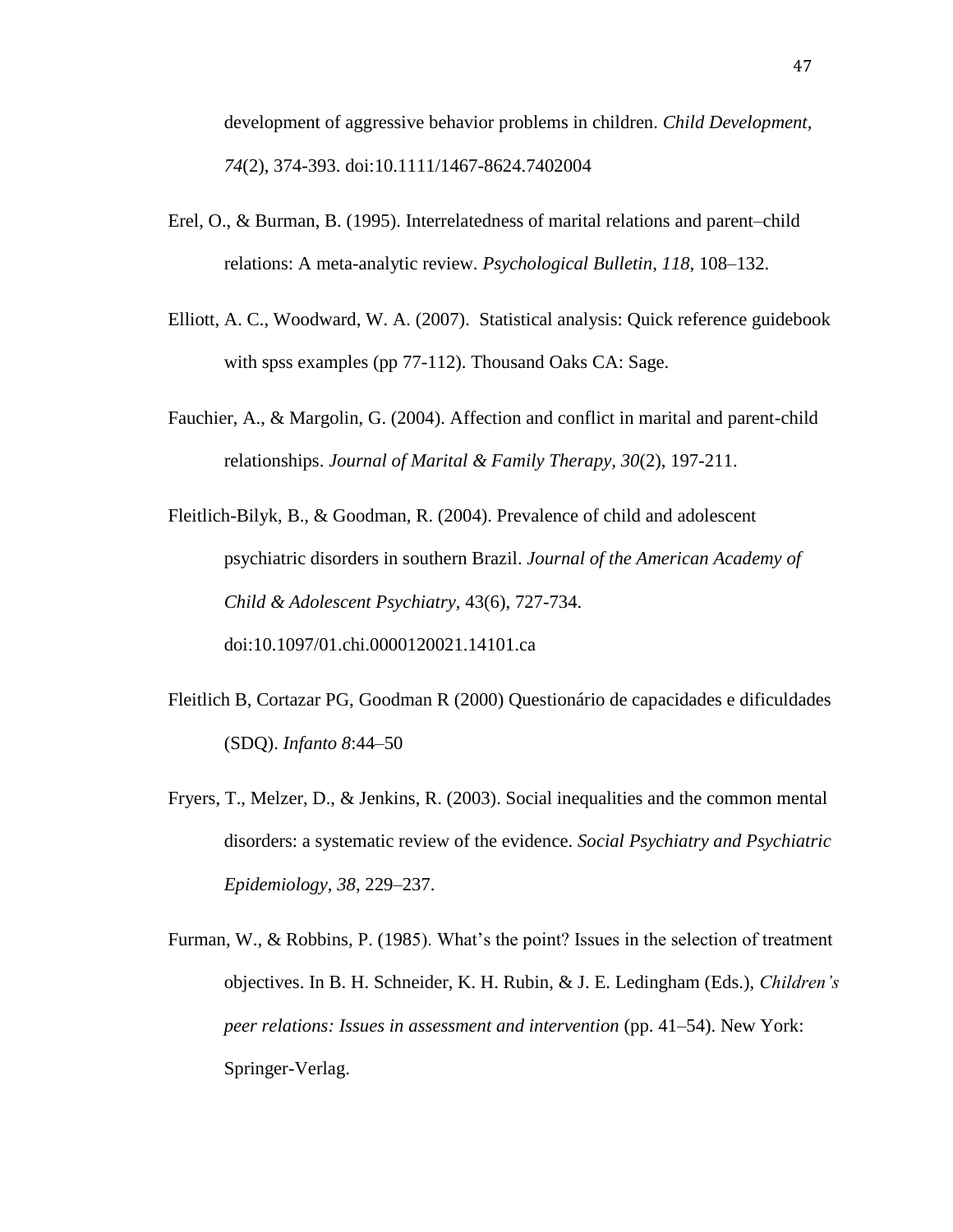- Goodman, R. (1997). The strengths and difficulties questionnaire: A research note. *Journal of Child Psychology & Psychiatry & Allied Disciplines, 38*(5), 581- 586. doi:10.1111/1469-7610.ep9709033852
- Groh, A. M., Fearon, R. P., Bakermans-Kranenburg, M. J., van IJzendoorn, M. H., Steele, R. D., & Roisman, G. I. (2014). The significance of attachment security for children's social competence with peers: a meta-analytic study. *Attachment & Human Development, 16*(2), 103-136. doi:10.1080/14616734.2014.883636
- Hadley, M. (2003). Relational, Indirect, Adaptive, or Just Mean. Studies in Gender & Sexuality, 4(4), 367-394.
- Hakvoort, E. M., Bos, H. W., van Balen, F., & Hermanns, J. A. (2010). Family relationships and the psychosocial adjustment of school-aged children in intact families. *Journal of Genetic Psychology*, *171*(2), 182-201.
- Hall, D., & Hall, S. (2007). The family-nurse partnership: Developing an instrument for identification, assessment and recruitment of clients. London: Department for Children, Schools and Families.
- Hartup, W. W., & Moore, S. G. (1990). Early peer relations: developmental significance and prognostic implications. *Early Childhood Research Quarterly, 5*(1), 1-17
- Hollist, C. S., Falceto, O. G., Ferreira, L. M., Miller, R. B., Springer, P. R., Fernandes, C. C., & Nunes, N. A. (2012). Portuguese translation and validation of the revised dyadic adjustment scale. *Journal of Marital & Family Therapy, 38*(Supp S1), 348-358. doi:10.1111/j.1752-0606.2012.00296.x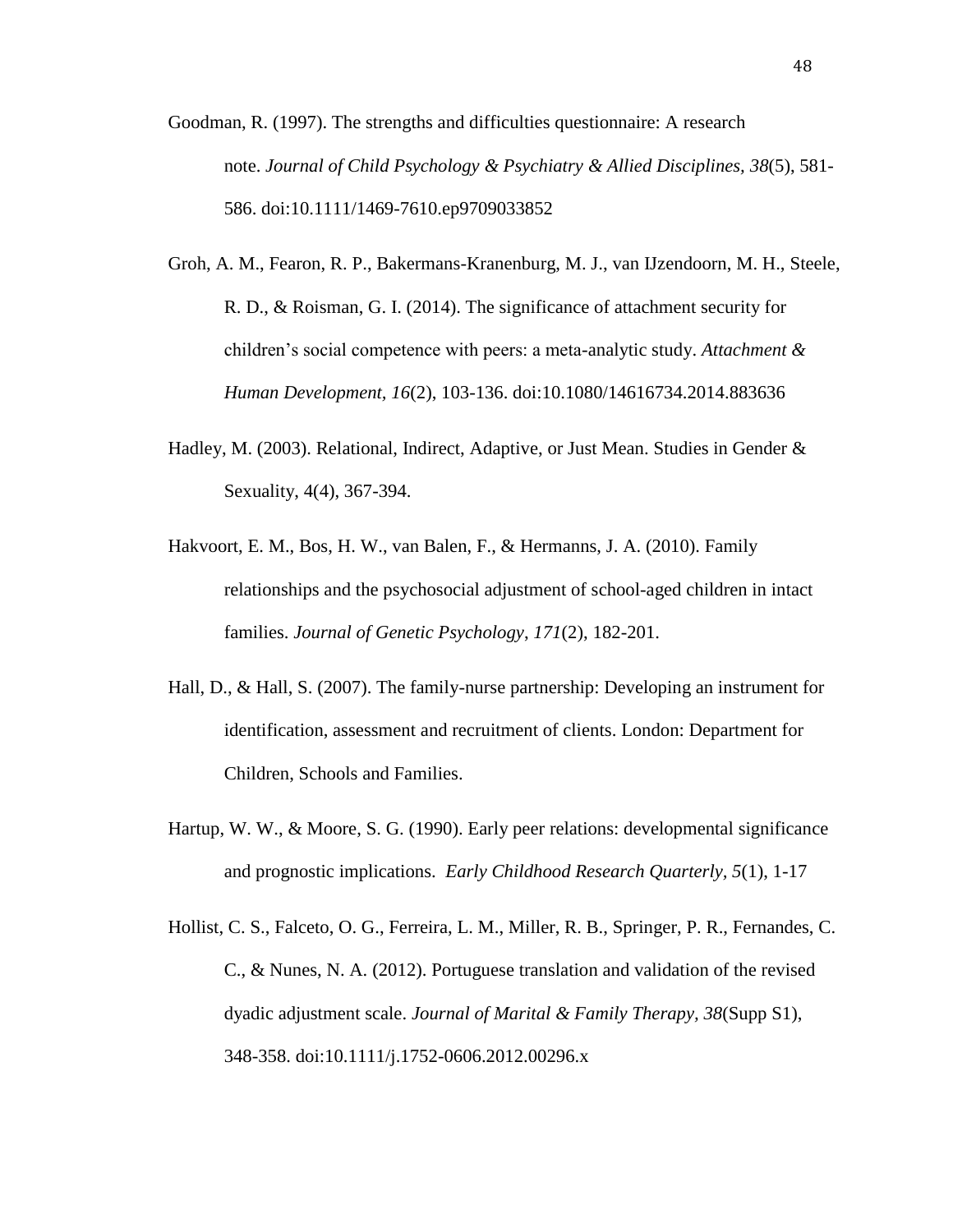- Howes, C. (1996). The earliest friendships. In W. M. Bukowski, A. F. Newcomb, & W. W. Hartup (Eds.), *The company they keep*: *Friendship in childhood and adolescence* (pp. 158–185). Cambridge: Cambridge University Press.
- Howes, C. (1988). Peer interaction of young children. *Monographs of the Society for Research in Child Development, 53*(1, Serial No.217).
- Hurtig, T., Ebeling, H., Taanila, A., Miettunen, J., Smalley, S., McGough, J., et al. (2007). ADHD and comorbid disorders in relation to family environment and symptom severity. *European Child & Adolescent Psychiatry, 16*, 362–369.
- Hymel, S., Rubin, K. H., Rowden, L., & LeMare, L. (1990). Children's peer relationships: Longitudinal prediction of internalizing and externalizing problems from middle to late childhood. *Child Development*, *61*(6), 2004. doi:10.1111/1467-8624.ep9103040656
- Katz, L. F., & Gottman, J. M. (1993). Patterns of marital conflict predict children's internalizing and externalizing behaviors. *Developmental Psychology, 29*(6), 940.
- Katz, L. G., & McClellan, D. E. (1991). *The teacher's role in the social development of young children.* Urbana, IL: ERIC Clearinghouse on Elementary and Early Childhood Education.
- Kemple, K. M., & Hartle, L. (1997). Getting along: how teachers can support children's peer relationships. *Early Childhood Education Journal*, *24*(3), 139-146.
- Kendler KS. Parenting: a genetic epidemiological perspective. *Am J Psychiatry* 1996; 153:11-20.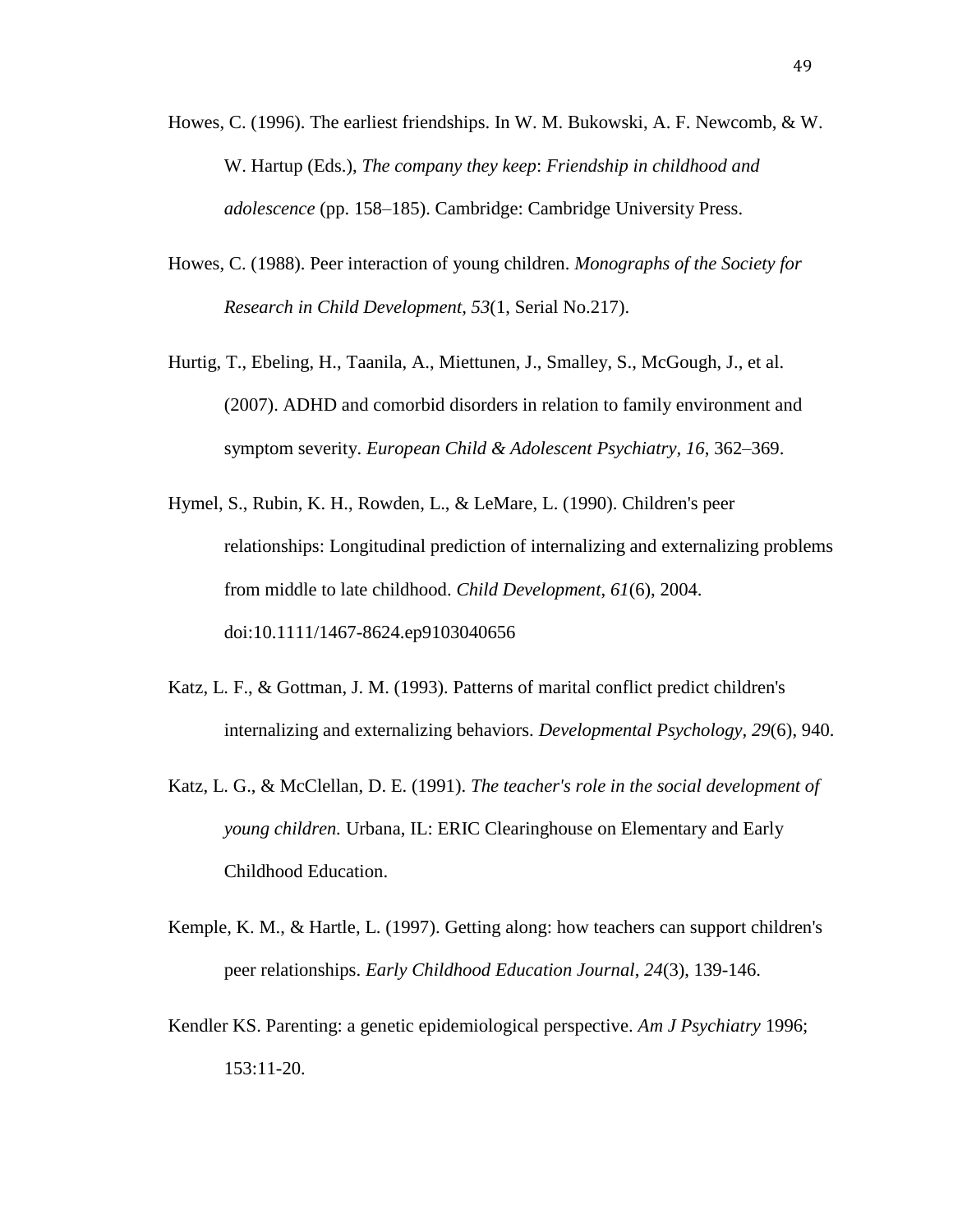- Klima, T., & Repetti, R. L. (2008). Children's peer relations and their psychological adjustment: Differences between close friendships and the larger peer group. *Merrill-Palmer Quarterly*, *54*(2), 151-178.
- Ladd, G. W., & Price, J. M. (1987). Predicting children's social and school adjustment following the transition from preschool to kindergarten. *Child Development, 58*, 1168-1189.
- Ladd, G. W. (1990). Having friends, keeping friends, making friends, and being liked by peers in the classroom: Predictors of children's early school adjustment? *Child Development*, *61*(4), 1081-1100. doi:10.1111/1467-8624.ep9102040965
- Lindsey, E. W., Campbell, J., MacKinnon-Lewis, C., Frabutt, J. M., & Lamb, M. E. (2002). Marital conflict and boy's peer relationships: The mediating role of mother-son emotional reciprocity. *Journal of Family Psychology, 16*(4), 466-477. doi:10.1037//0893-3200.16.4.466
- Lindsey, E. W., Cremeens, P. R., & Caldera, Y. M. (2010). Mother–child and father– child mutuality in two contexts: Consequences for young children's peer relationships. *Infant & Child Development, 19*(2), 142-160.
- Mann, B. J., & MacKenzie, E. P. (1996). Pathways among marital functioning, parental behaviors, and child behavior problems in school. *Journal of Clinical Child Psychology, 25*(2), 183.
- Marks, C. R., Glaser, B. A., Glass, J. B., & Horne, A. M. (2001). Effects of witnessing severe marital discord on children's social competence and behavioral problems. *Family Journal, 9*(2), 94-101.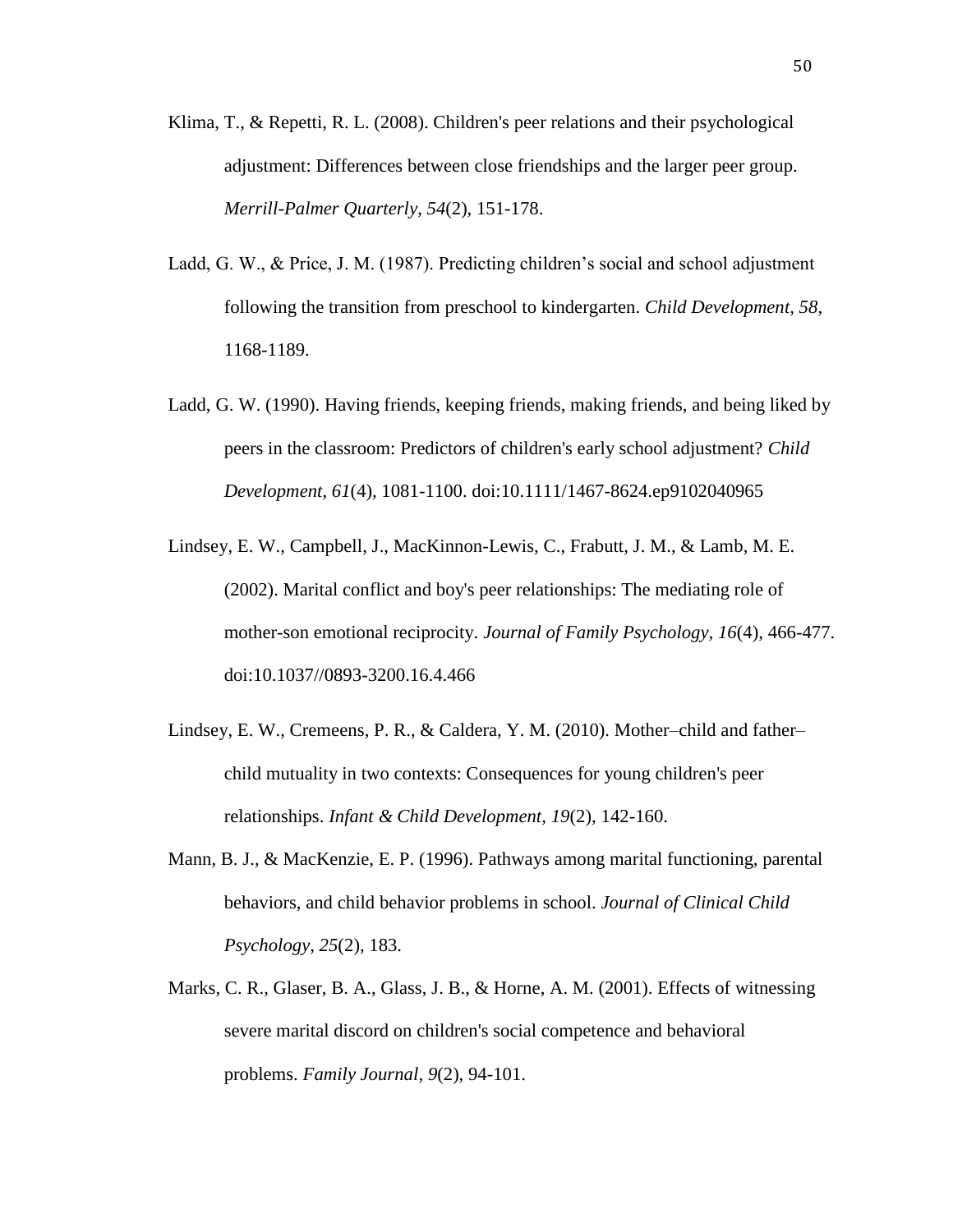- McCoy, K. P., George, M. W., Cummings, E. M., & Davies, P. T. (2013). Constructive and destructive marital conflict, parenting, and children's school and social adjustment. *Social Development, 22*(4), 641-662. doi:10.1111/sode.12015
- Minuchin, S., & Fishman, H. C. (1981). *Family therapy techniques*. Cambridge, MA: Harvard University Press.
- Ollendick, T. H., Weist, M. D., Borden, M. C., & Greene, R. W. (1992). Sociometric status and academic, behavioral, and psychological adjustment: a five-year longitudinal study. *Journal of Consulting and Clinical Psychology 60*(1), 80-87
- Overbeek, G., Stattin, H., Vermulst, A., Thao, H., & Engels, R. E. (2007). Parent-child relationships, partner relationships, and emotional adjustment: A birth-to-maturity prospective study. *Developmental Psychology,43*(2), 429-437. doi:10.1037/0012- 1649.43.2.429
- Parker, J. G., & Asher, S. R. (1987). Peer relations and later personal adjustment: Are low-accepted children at risk? *Psychological Bulletin*, *102*(3), 357-389. doi:10.1037/0033-2909.102.3.357
- Parker, J. G., & Gottman, J. M. (1989). Social and emotional development in a relational context: friendship interaction from early childhood to adolescence. In T. J. Berndt & G. W. Ladd (Eds), *Peer relationships in child development* (pp.95-131). New York: Wiley
- Parker G, Tupling H, Brown LB. A parental bonding instrument. *Br J Med Psychol* 1979; 52:1\_10.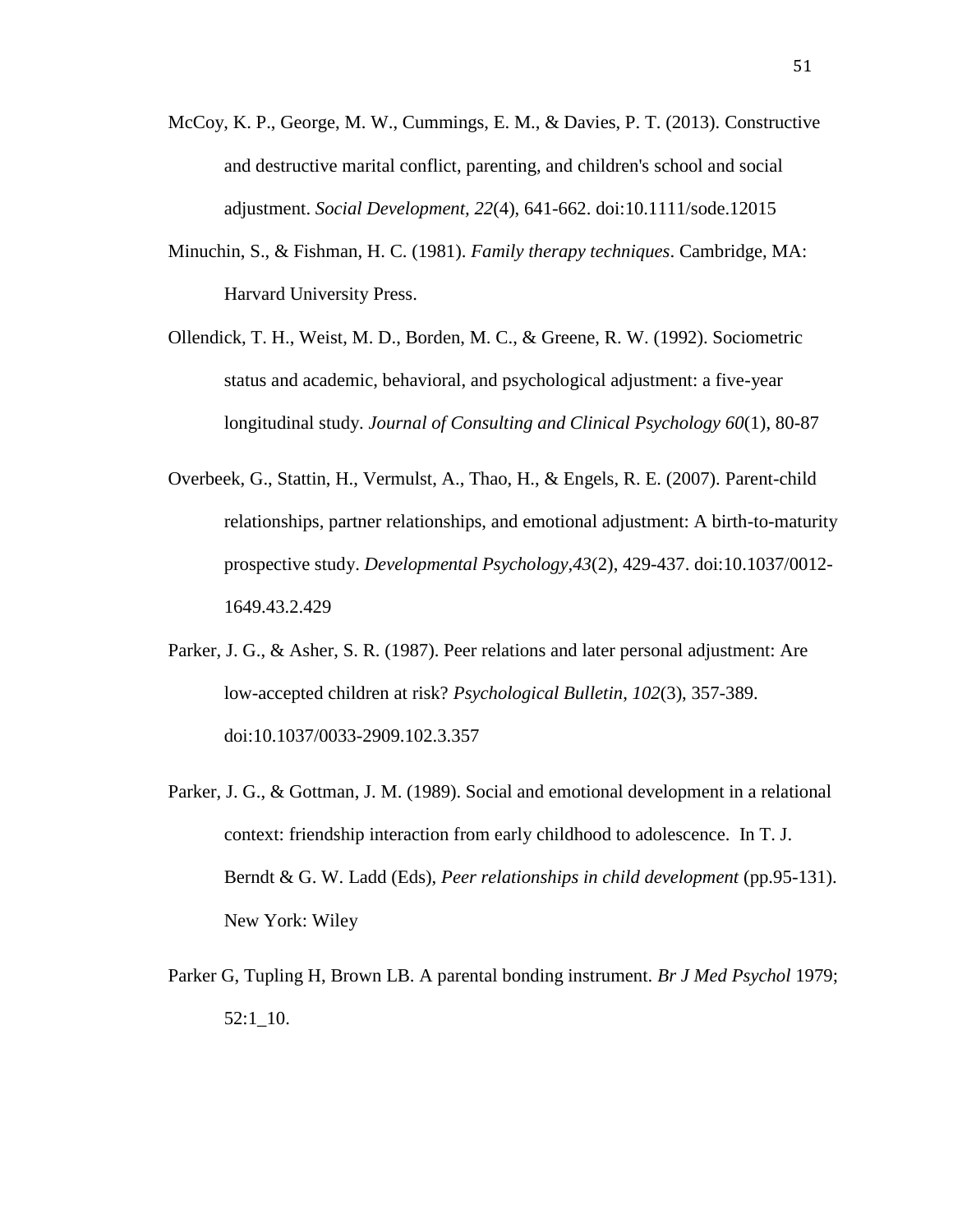- Repetti, R. L. (1987). Links between work and family role. In S. Oskamp (Ed.), *Family processes and problems: Social psychological aspects* (pp. 98-127). Newbury Park, CA: Sage.
- Rotenberg, K. J., & Boulton, M. (2013). Interpersonal trust consistency and the quality of peer relationships during childhood. *Social Development, 22*(2), 225-241. doi:10.1111/sode.12005
- Schneider, B. H., Tardif, C., Barry H., S., & Christine, T. (2001). Child-parent attachment and children's peer relations: A quantitative review. *Developmental Psychology, 37*(1), 86.
- Sroufe, L. A. (2005). Attachment and development: A prospective, longitudinal study from birth to adulthood. *Attachment & Human Development, 7*(4), 349-367. doi:10.1080/14616730500365928
- Stutzman, S. V., Miller, R. B., Hollist, C. S., & Falceto, O. G. (2009). Effects of marital quality on children in Brazilian families. *Journal of Comparative Family Studies, 40*(3), 475-492.
- Sutcliffe, A. C., Barnes, J., Belsky, J., Gardiner, J., & Melhuish, E. (2012). The health and development of children born to older mothers in the United Kingdom. *British Medical Journal, 345*, e5116. doi:10.1136/bmj.e5116
- Terra, L., Hauck, S., Schestatsky, S., Fillipon, A. P., Sanchez, P., Hirakata, V., & Ceitlin, L. H. (2009). Confirmatory factor analysis of the parental bonding instrument in a Brazilian female population. *Australian & New Zealand Journal of Psychiatry, 43*(4), 348-354. doi:10.1080/00048670902721053